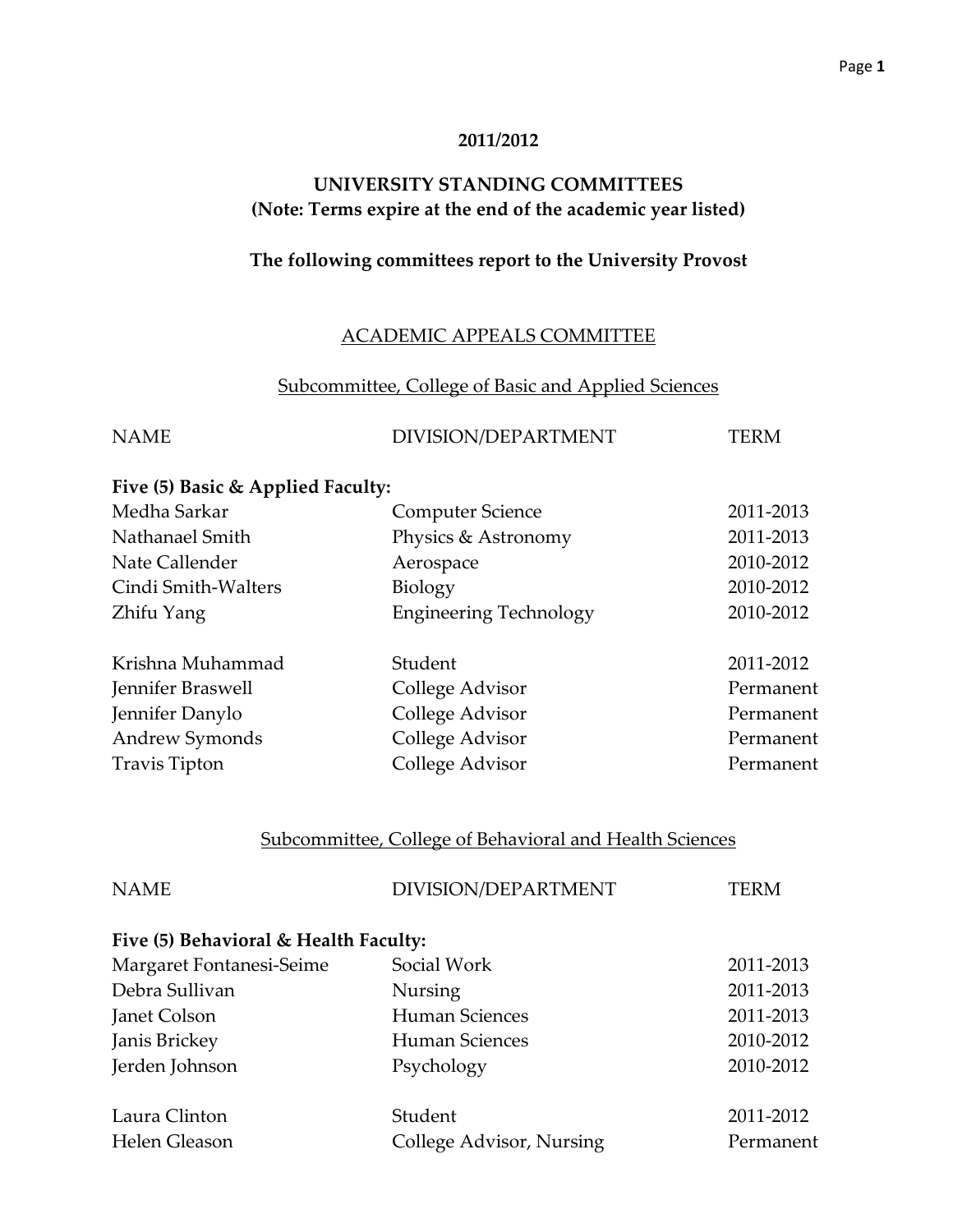## Brelinda Johnson College Advisor Permanent

## Subcommittee, College of Business

| <b>NAME</b>                 | DIVISION/DEPARTMENT                       | <b>TERM</b> |
|-----------------------------|-------------------------------------------|-------------|
| Five (5) Business Faculty:  |                                           |             |
| Diane Edmondson             | Management & Marketing                    | 2011-2013   |
| Amy Hennington              | <b>Computer Information Systems</b>       | 2011-2013   |
| Rachel Wilson               | Bus Comm & Entrepreneurship               | 2011-2013   |
| Bichaka Fayissa             | Economics & Finance                       | 2010-2012   |
| Kevin Zhao                  | Economics & Finance                       | 2010-2012   |
| Connie Nolen, Jr.           | Student                                   | 2011-2012   |
| Vacant                      | College Advisor                           | Permanent   |
| Amanda Chambers             | College Advisor                           | Permanent   |
| Gretchen Leming             | College Advisor                           | Permanent   |
|                             | <b>Subcommittee, College of Education</b> |             |
| <b>NAME</b>                 | DIVISION/DEPARTMENT                       | <b>TERM</b> |
| Five (5) Education Faculty: |                                           |             |
| <b>Becky Alexander</b>      | Elementary & Special Education            | 2011-2013   |
| Cheryl Hitchcock            | Elementary & Special Education            | 2011-2013   |
| Terri Tharp                 | Elementary & Special Education            | 2011-2013   |
| Lesley Craig-Unkefer        | Elementary & Special Education            | 2010-2012   |
| <b>Joel Hausler</b>         | <b>Educational Leadership</b>             | 2010-2012   |
| April Richardson            | Student                                   | 2011-2012   |
| <b>June Adams</b>           | College Advisor                           | Permanent   |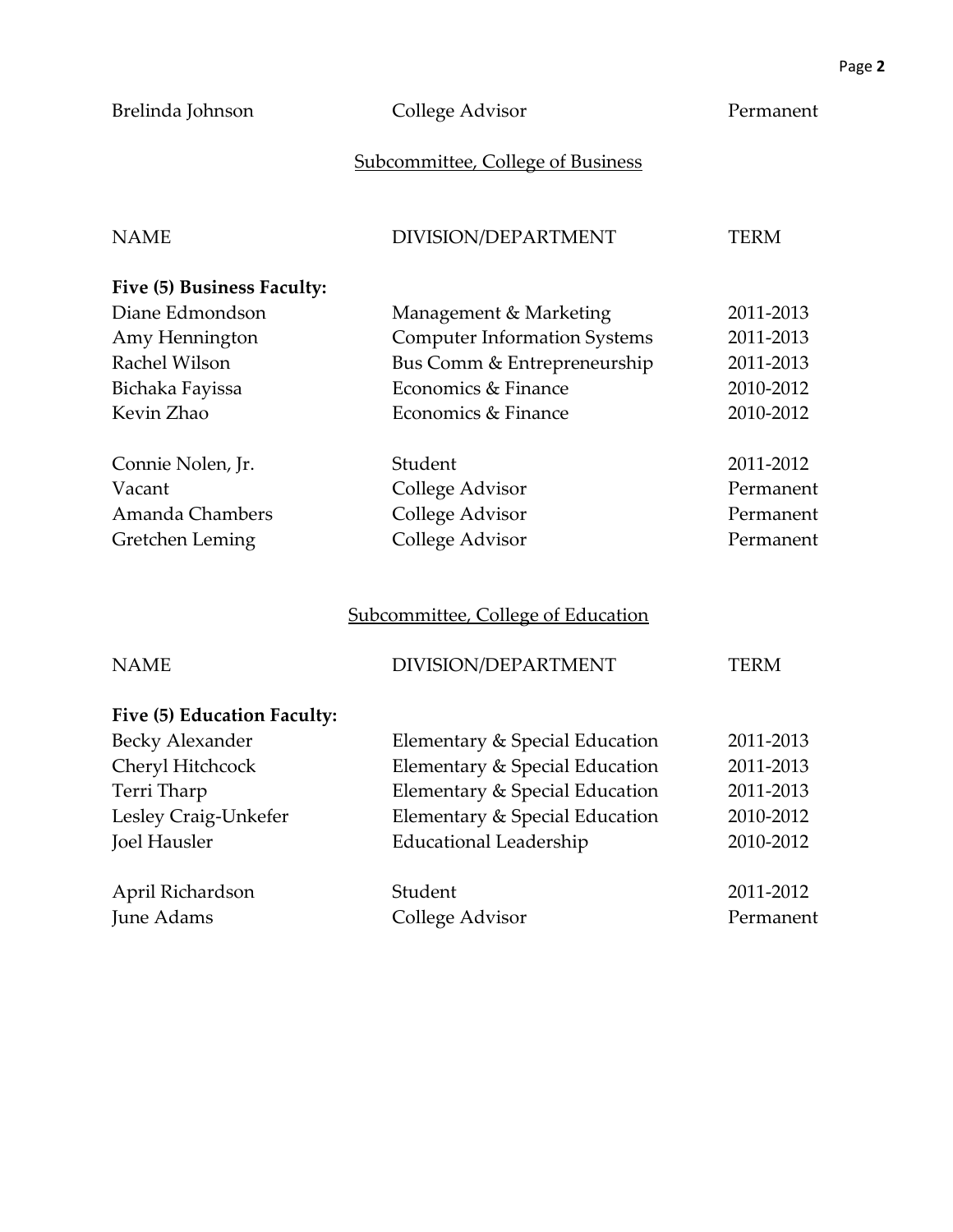## Subcommittee, College of Liberal Arts

| <b>NAME</b>                          | DIVISION/DEPARTMENT                                | <b>TERM</b> |
|--------------------------------------|----------------------------------------------------|-------------|
| Five (5) Liberal Arts Faculty:       |                                                    |             |
| <b>Thomas Heine</b>                  | Foreign Languages & Literature                     | 2011-2013   |
| Kyle Kennedy                         | Speech & Theatre                                   | 2011-2013   |
| Patricia Boda                        | Geosciences                                        | 2010-2012   |
| Anne Willingham                      | Sociology/Anthropology                             | 2010-2012   |
| Clyde Willis                         | <b>Political Science</b>                           | 2010-2012   |
| Kayla Dickerson                      | Student                                            | 2011-2012   |
| Judy Albakry                         | College Advisor                                    | Permanent   |
| Lucy Langworthy                      | College Advisor                                    | Permanent   |
|                                      | <b>Subcommittee, College of Mass Communication</b> |             |
| <b>NAME</b>                          | DIVISION/DEPARTMENT                                | <b>TERM</b> |
| Five (5) Mass Communication Faculty: |                                                    |             |
| <b>Christy Groves</b>                | Library                                            | 2011-2013   |
| Kevin McNulty                        | Electronic Media Communication                     | 2011-2013   |
| <b>Larry Burriss</b>                 | Journalism                                         | 2010-2012   |
| Randy Livingston                     | Journalism                                         | 2010-2012   |
| Kristen West                         | Library                                            | 2010-2012   |
| Allison McCullough                   | Student                                            | 2011-2012   |
| Olivia Hayes Young                   | College Advisor                                    | Permanent   |
| Hattie Traylor                       | College Advisor                                    | Permanent   |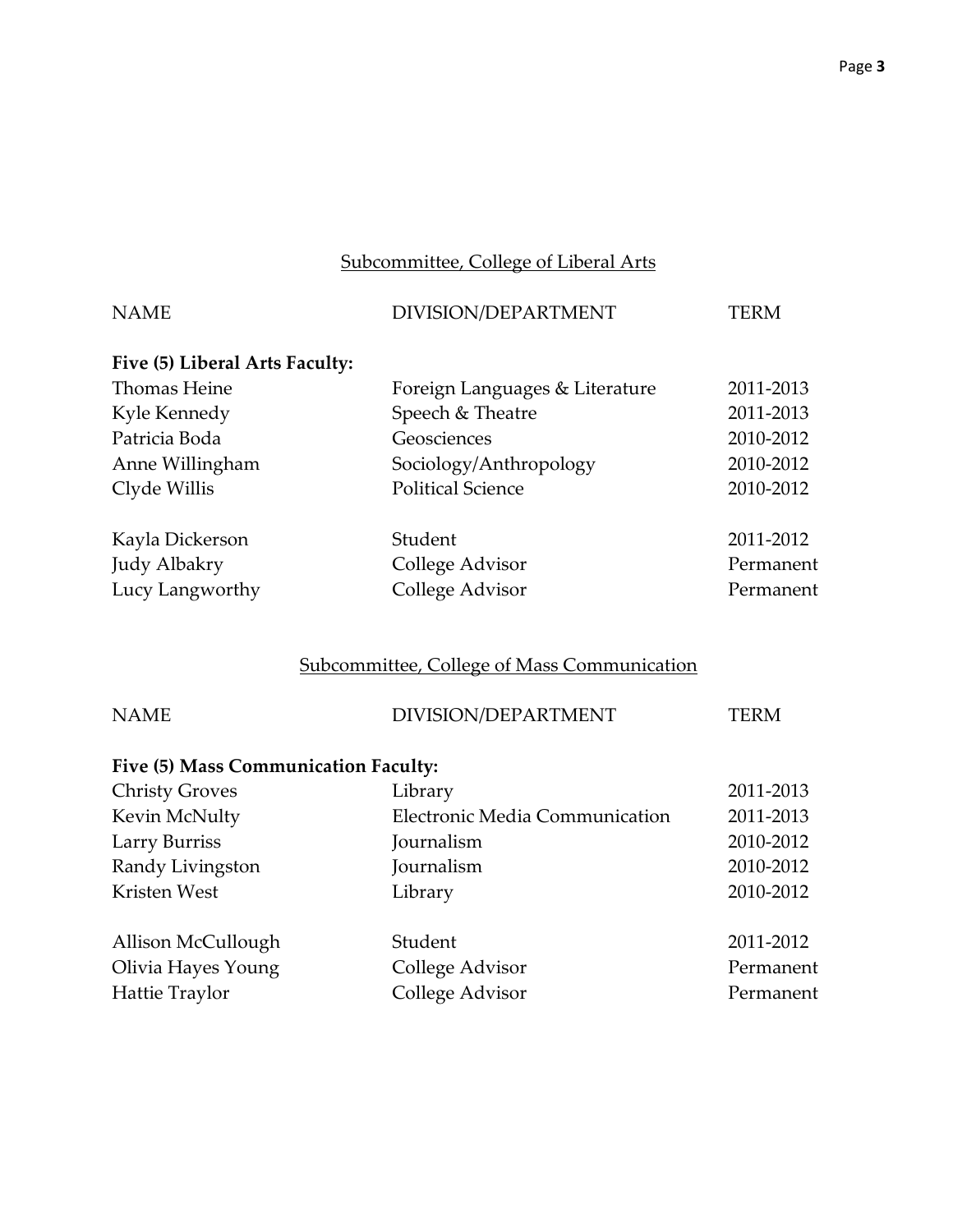## Subcommittee, University College/Undeclared Majors

| DIVISION/DEPARTMENT                            | <b>TERM</b>                                       |
|------------------------------------------------|---------------------------------------------------|
| Four (4) Faculty (Each from different College) |                                                   |
| <b>Mass Comm/University Studies</b>            | 2011-2013                                         |
| Basic & Appl/Chemistry                         | 2010-2012                                         |
| Behav. & Health/Nursing                        | 2010-2012                                         |
| Liberal Arts/Sociology/Anthropology            | 2010-2012                                         |
| Student                                        | 2011-2012                                         |
| Advisor, Univ. College Adv. Center             | 2010-2012                                         |
| Advisor, University College                    | Permanent                                         |
| Director, Univ. College Adv. Center            | Permanent                                         |
|                                                |                                                   |
|                                                | Int. Director, Non-Traditional Students Permanent |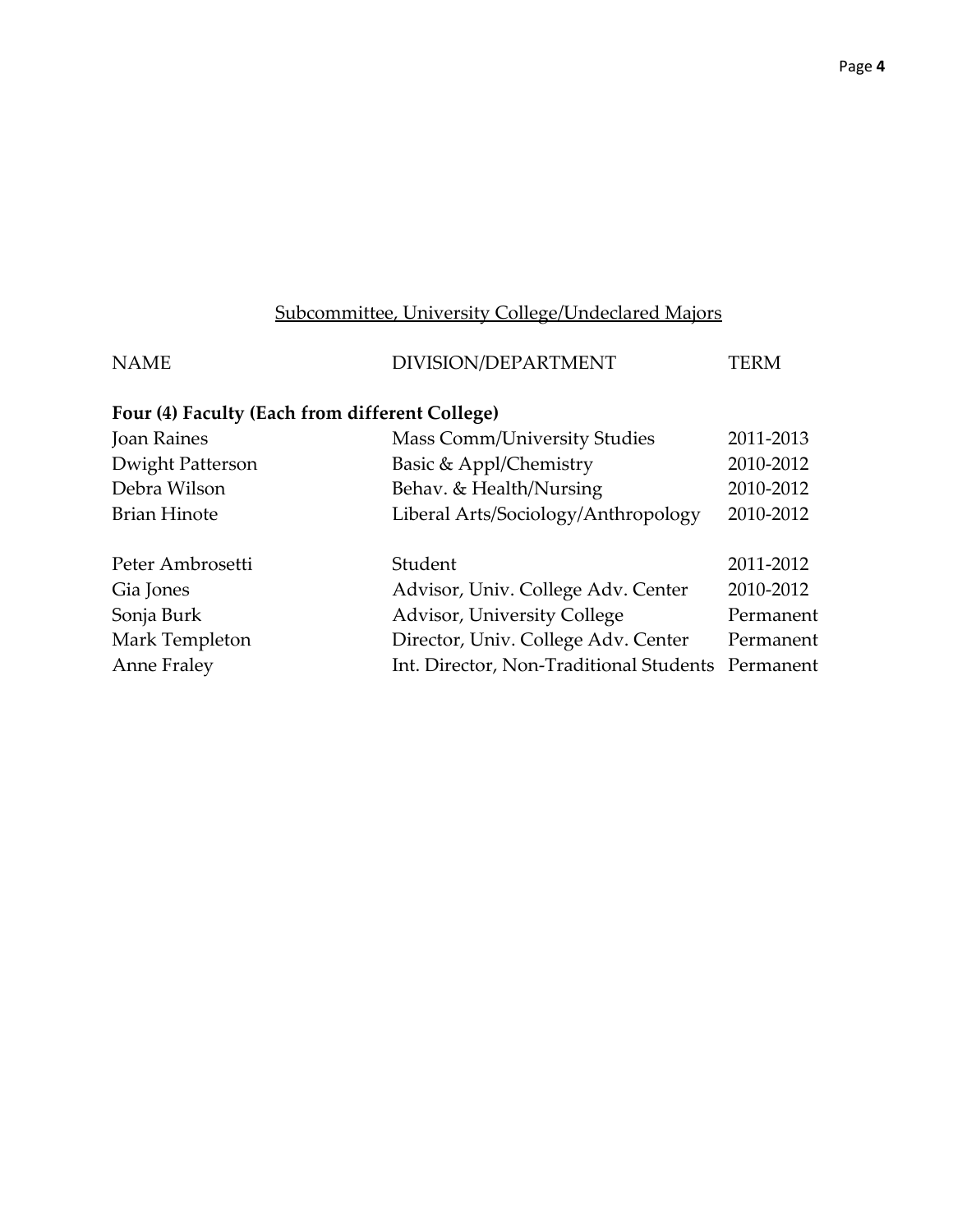# ANIMAL CARE AND USE COMMITTEE

(Special Purpose Committee)

| <b>NAME</b>        | DIVISION/DEPARTMENT                 | TERM       |
|--------------------|-------------------------------------|------------|
| <b>Kevin Downs</b> | Basic & Appl./Biology               | 2011-2014  |
| Vincent Cobb       | Basic & Appl./Biology               | 2011-2014  |
| Max Ervin          | Basic & Appl./Biology               | 2010-2013  |
| Lara Daniel        | Business/Accounting                 | 2010-2013  |
| Angela Mertig      | Liberal Arts/Sociology/Anthropology | 2010-2013  |
| Nathan Phillips    | Basic & Appl./Agribusiness/Agrisci. | 2009-2012  |
| David Weaver       | Veterinarian                        |            |
| Mitchell Mote      | <b>Community Representative</b>     |            |
| Michael Allen      | Vice Provost/Research               | Ex-Officio |
| Emily Born         | Compliance Officer                  | Ex-Officio |
|                    |                                     |            |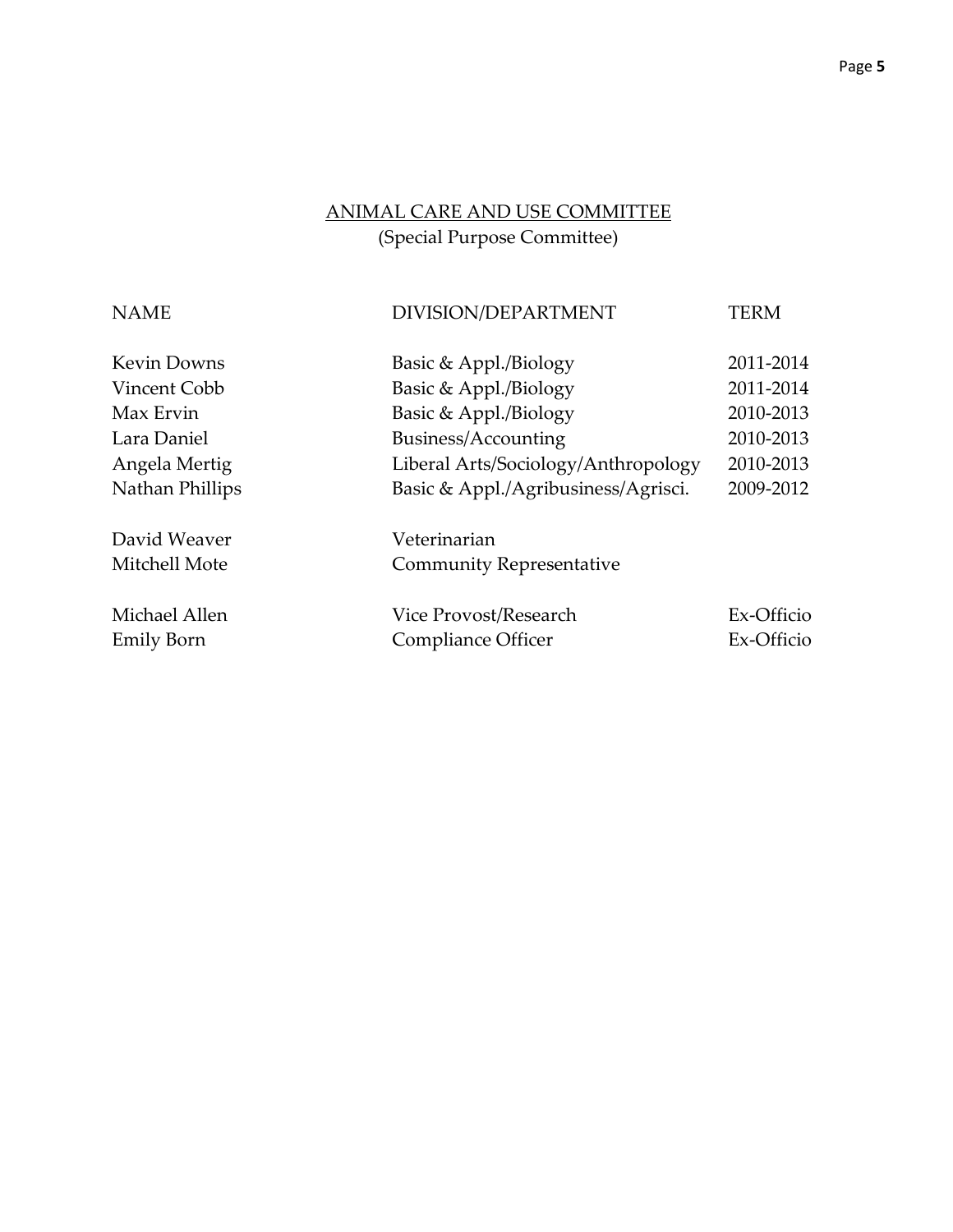## ATHLETIC COMMITTEE

## NAME DIVISION/DEPARTMENT TERM

## **One (1) Faculty Each Undergraduate College (3 year terms):**

| H. Stephen Smith       | Liberal Arts/music                    | 2011-2014  |
|------------------------|---------------------------------------|------------|
| Jessica Carter         | Basic & Appl./Agribusiness/Agrisci    | 2010-2013  |
| Jim Calder             | Education/Elem. & Special Educ        | 2010-2013  |
| David Otts             | <b>Mass Comm/University Studies</b>   | 2010-2013  |
| Troy Festervand        | Business/Mgmt. & Mktg.                | 2009-2012  |
| William Whitehill      | Behav. & Hlth. Sci/Health & Hum. Per. | 2009-2012  |
| 2 At-Large-Faculty:    |                                       |            |
| Lara Daniel            | Business/Accounting                   | 2011-2014  |
| Amanda DiPaolo         | Liberal Arts/Political Science        | 2010-2013  |
| 2 Students:            |                                       |            |
| Meaghan Daugherty      | Student                               | 2011-2012  |
| <b>Garrett Settles</b> | Student                               | 2011-2012  |
| <b>Terry Whiteside</b> | President's Representative            | Permanent  |
| Chris Massaro          | <b>Athletic Director</b>              | Ex-Officio |
| Diane Turnham          | Senior Women's Administrator          | Ex-Officio |
| <b>Richard Lewis</b>   | Outgoing Chair, Athletic Committee    | Ex-Officio |
| <b>Brian Hercules</b>  | President, BRAA                       | Ex-Officio |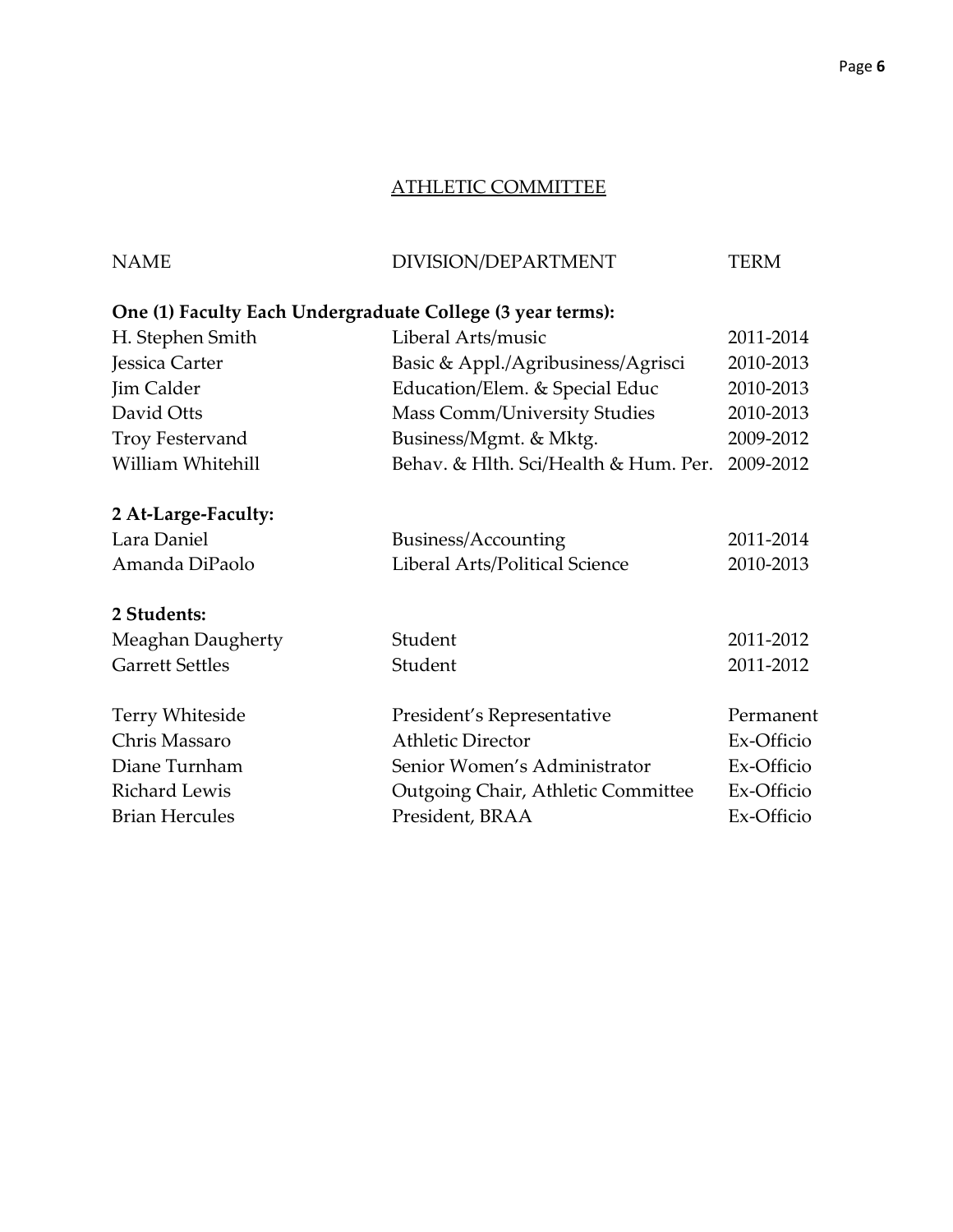## ATHLETIC COMPLIANCE COMMITTEE

## NAME DIVISION/DEPARTMENT TERM

# **Three (3) At-Large-Faculty:**

| Gordon Freeman          | Business/Comp. Infor. Systems          | 2011-2013 |
|-------------------------|----------------------------------------|-----------|
| Joe Hawkins             | Basic & Appl./ Aerospace               | 2010-2012 |
| Charles Dahan           | Mass Comm./Recording Industry          | 2010-2012 |
| Todd Wyant              | Director, Student Athlete Enhancement  |           |
|                         | Center/Athletic Academic Advisor       |           |
| <b>Wynnifred Counts</b> | Athletic Academic Advisor              |           |
| Donna Victory           | <b>Athletic Certification Officer</b>  |           |
| Robbie Snapp            | <b>Financial Aid Officer</b>           |           |
| Terry Whiteside         | <b>Faculty Athletic Representative</b> |           |
| Daryl Simpson           | Director of Compliance                 |           |
|                         |                                        |           |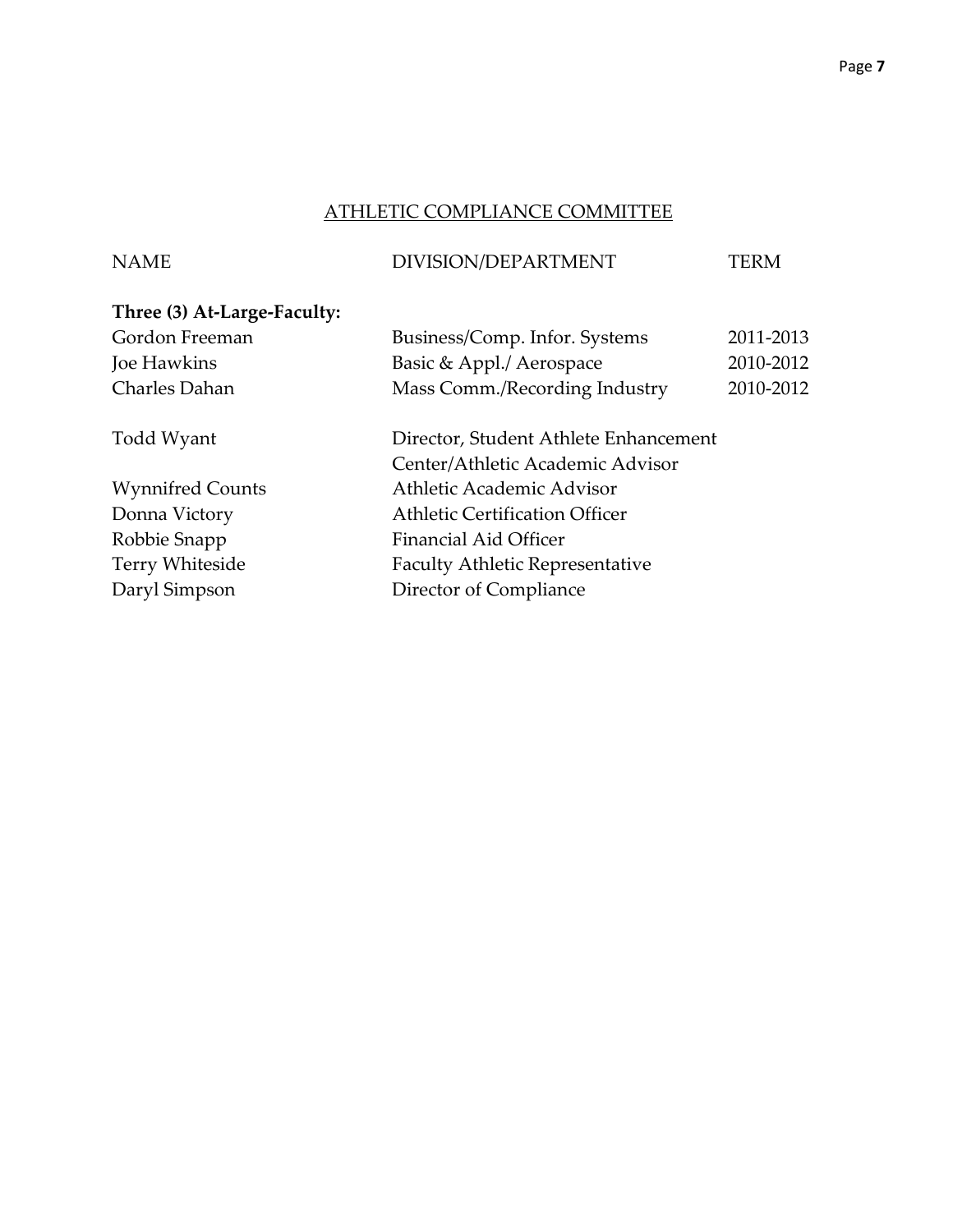#### CAREER ACHIEVEMENT AWARD COMMITTEE

## NAME DIVISION/DEPARTMENT TERM

## **Two (2) Tenured Faculty (Professor or Associate Professor)-Each Undergraduate College:**

| Kim Sadler            | Basic & Appl./Biology              | 2011-2013 |
|-----------------------|------------------------------------|-----------|
| Alan Musicant         | Behav. & Hlth./Psychology          | 2011-2013 |
| <b>Sharon Coleman</b> | Behav. & Hlth./Human Sciences      | 2011-2012 |
| Gordon Freeman        | Business/Computer Infor. Systems   | 2011-2013 |
| Virginia Dansby       | Education/Educational Leadership   | 2011-2013 |
| Jette Halladay        | Liberal Arts/Speech & Theatre      | 2011-2013 |
| Daniel Pfeifer        | Mass Comm/Recording Industry       | 2011-2013 |
| Terrence Quinn        | Basic & Appl./Mathematical Science | 2010-2012 |
| Mary Phillips         | Business/Accounting                | 2010-2012 |
| Jim Calder            | Education/Elem. & Special Educ.    | 2010-2012 |
| James Henry           | Liberal Arts/Geosciences           | 2010-2012 |
| R. Neil Scott         | Mass Comm/Library                  | 2011-2012 |

| Terry Whiteside | Dean, College of Behav. & Hlth. Sci. | 2011-2012 |
|-----------------|--------------------------------------|-----------|
|-----------------|--------------------------------------|-----------|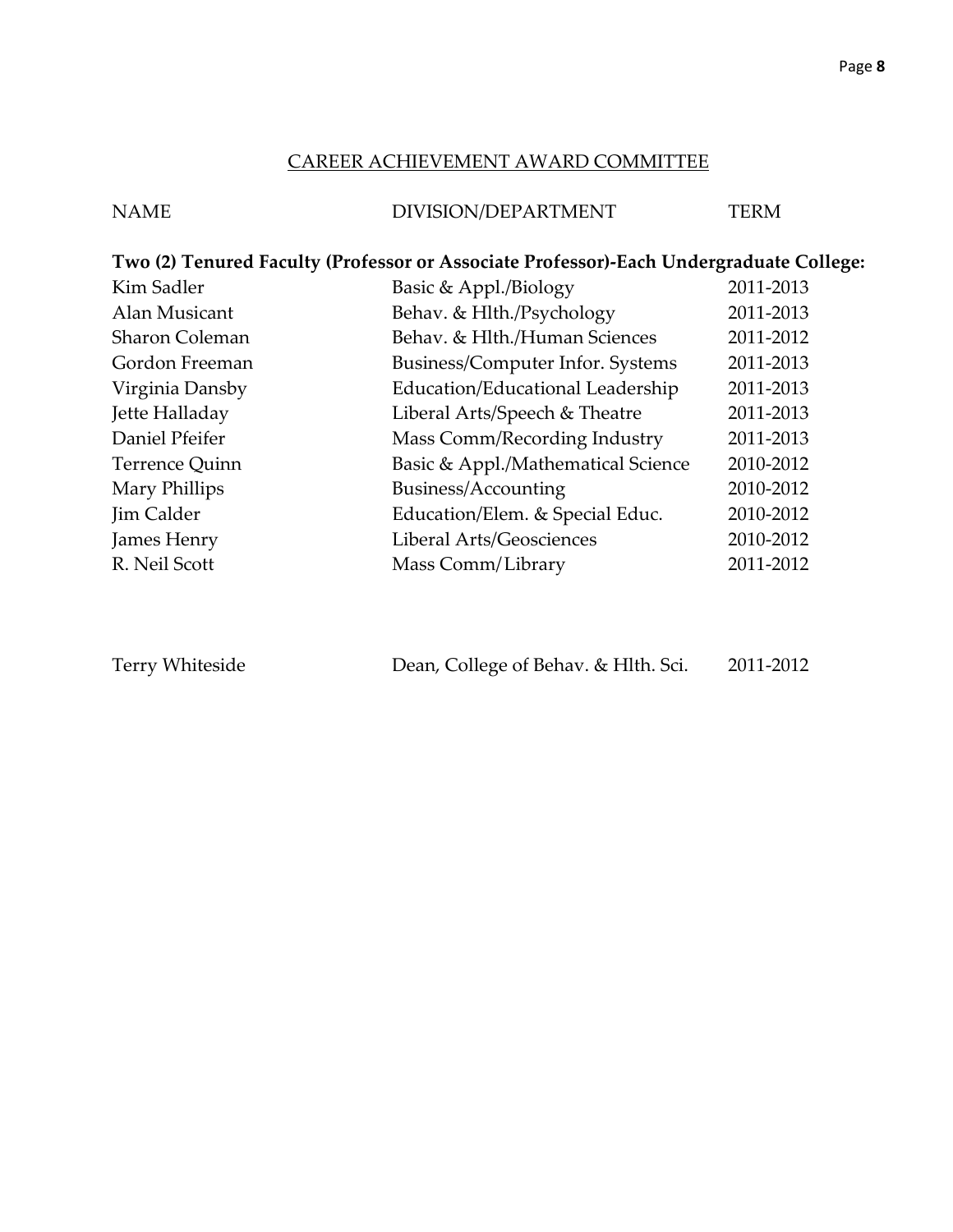## COUNCIL ON TEACHER EDUCATION (Special Purpose Committee)

| <b>NAME</b>                                     | DIVISION/DEPARTMENT                     | <b>TERM</b> |
|-------------------------------------------------|-----------------------------------------|-------------|
| Lana Seivers                                    | Dean, College of Education              | Chair       |
| Connie Jones                                    | Chair, Elementary & Special Educ.       |             |
| Jim Huffman                                     | Chair, Educational Leadership           |             |
| Two (2) Education Faculty:                      |                                         |             |
| <b>Terry Weeks</b>                              | Education/Educational Leadership        | 2011-2013   |
| Jeanne Fain                                     | Education/Educational Leadership        | 2010-2012   |
| Three (3) Faculty Outside College of Education: |                                         |             |
| Amy Phelps                                      | Basic & Appl Sci./Chemistry             | 2011-2013   |
| David Carleton                                  | Liberal Arts/Political Science          | 2011-2013   |
| Sandra Poirier                                  | Behav. & Health Sci./Human Sciences     | 2010-2012   |
| Two (2) Public School Licensed Practitioners:   |                                         |             |
| Don Odom                                        | Asst. Supt. for Curriculum & Instruc.   | 2011-2012   |
|                                                 | <b>Rutherford County Schools</b>        |             |
| Earl Wiman                                      | Special Projects/Human Resources        | 2011-2012   |
|                                                 | Metropolitan Nashville Public Schools   |             |
| Two (2) Students:                               |                                         |             |
| Amber Jones                                     | <b>Graduate Student</b>                 | 2011-2012   |
| Katie Vehr                                      | Undergraduate Student                   | 2011-2012   |
| Tammie Brown                                    | Int. Director, Clinical/Lab Experiences | Ex-Officio  |
| Phillip Waldrop                                 | Associate Dean, College of Education    | Ex-Officio  |
|                                                 |                                         |             |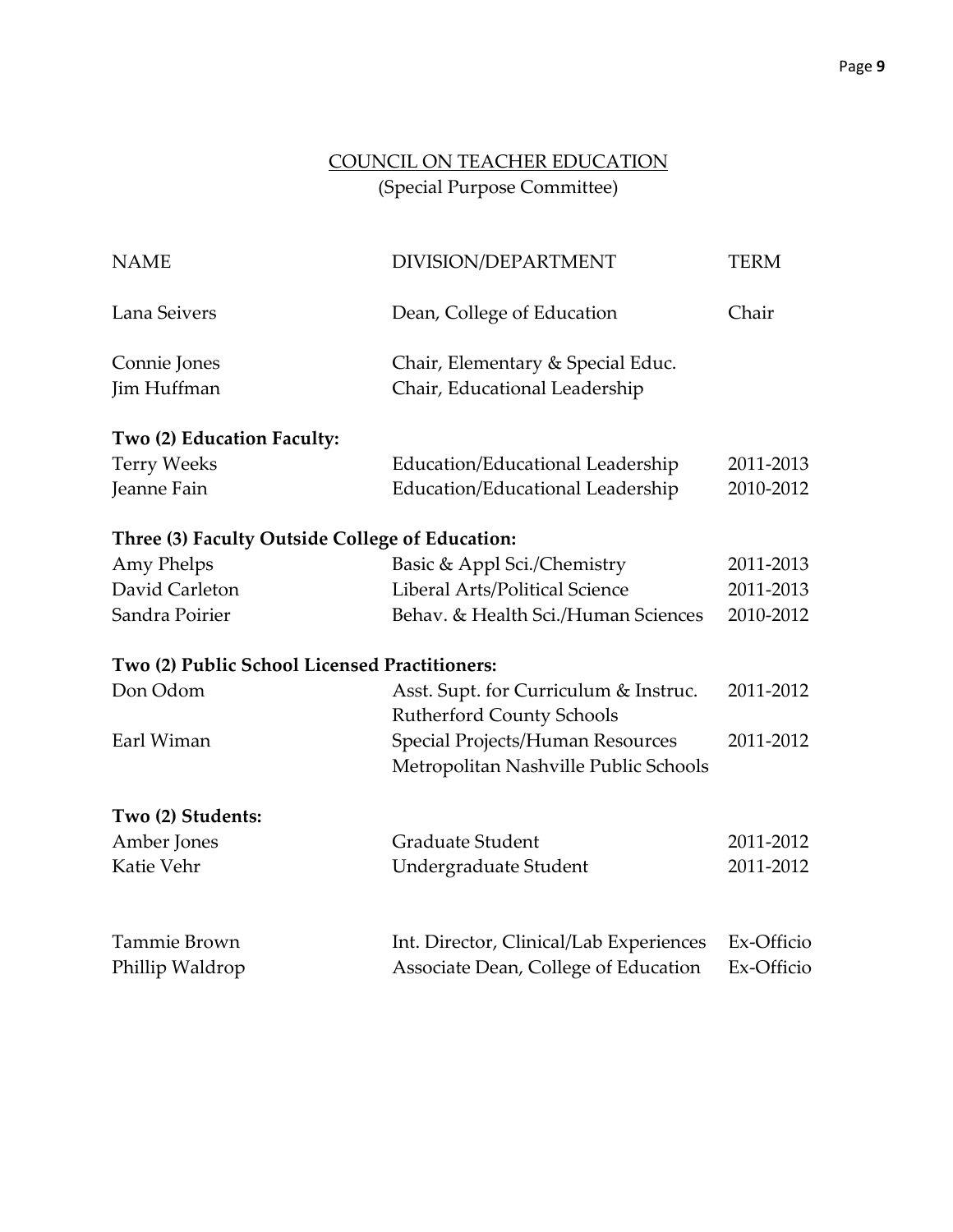#### CURRICULUM COMMITTEE

## NAME DIVISION/DEPARTMENT TERM

## **Two (2) Faculty Each Undergraduate College:**

| <b>Gerald Morton</b>  | Basic & Appl./Engineering Tech.       | 2011-2013 |
|-----------------------|---------------------------------------|-----------|
| Helen Binkley         | Behav. & Hlth. Sci./Hlth & Hum. Perf. | 2011-2013 |
| R. Earl Thomas        | Business/Mgmt. & Mktg.                | 2011-2013 |
| James Calder          | Education/Elem. & Special Educ.       | 2011-2013 |
| Leah Tolbert Lyons    | Liberal Arts/Foreign Lang. & Lit.     | 2011-2013 |
| Heather Lambert       | Mass Comm/Library                     | 2011-2013 |
| <b>Zhijiang Dong</b>  | Basic & Appl./Computer Science        | 2010-2012 |
| Lisa Sheehan-Smith    | Behav. & Hlth. Sci./Human Sciences    | 2010-2012 |
| <b>Sherry Roberts</b> | Business/Buss. Comm. & Entrep.        | 2010-2012 |
| Christopher Quarto    | Education/Educ. Leadership            | 2010-2012 |
| Dawn McCormack        | Liberal Arts/History                  | 2010-2012 |
| Philip Loubere        | Mass Comm/Journalism                  | 2010-2012 |
|                       |                                       |           |

## **Two (2) Students/Upper Class Representatives:**

| <b>Troy Berry</b> | Student                              | 2011-2012  |
|-------------------|--------------------------------------|------------|
| Robert Baudo      | Student                              | 2011-2012  |
| Sheila Otto       | Director, General Education          | Ex-Officio |
| Teresa Thomas     | Director, Enrollment Technical Serv. | Ex-Officio |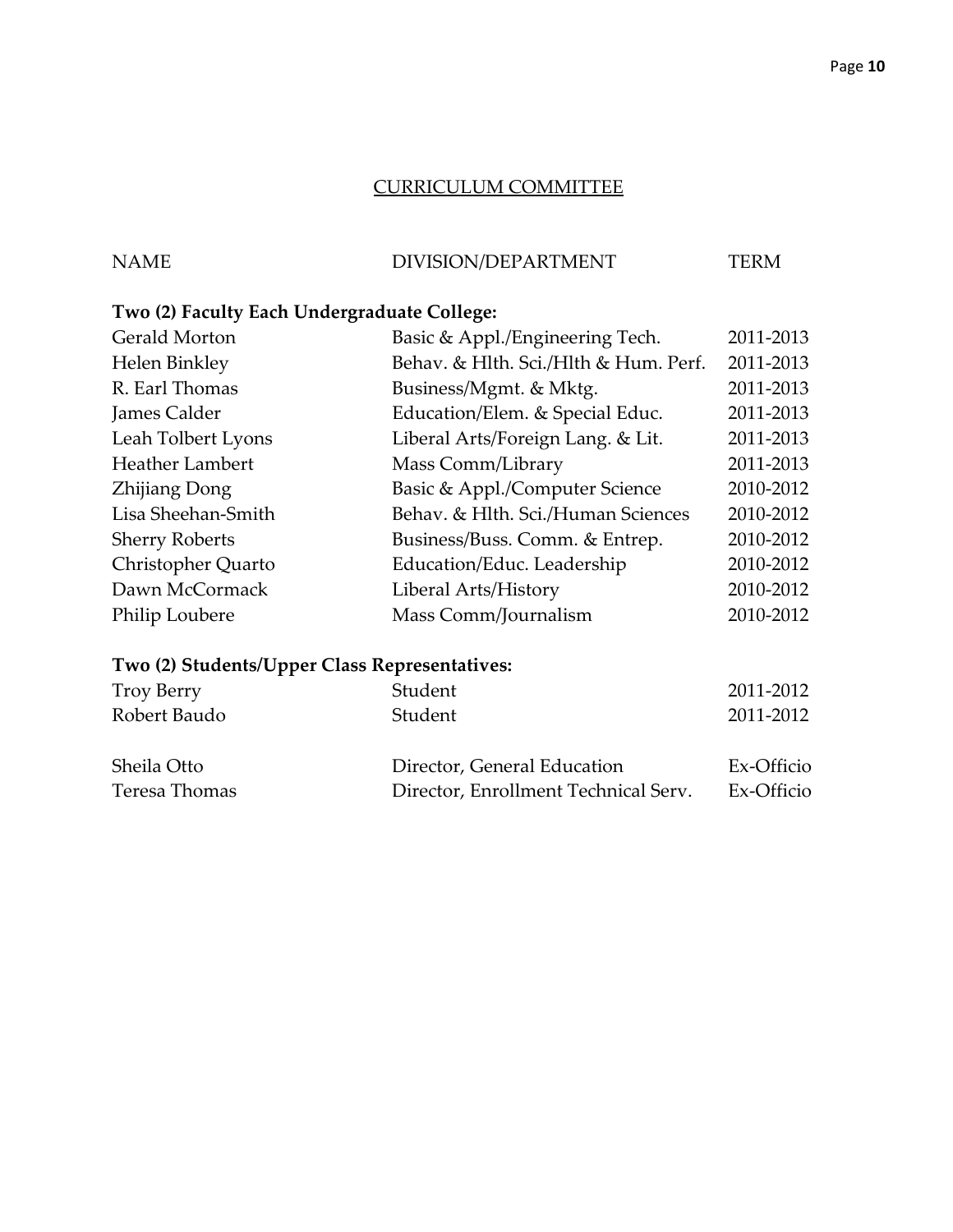## FACULTY APPEALS COMMITTEE

## NAME DIVISION/DEPARTMENT TERM

## **Two (2) Tenured Professors, Each Undergraduate College:**

| <b>Warren Gill</b>      | Basic & Appl./Agribusiness/Agrisci.   | 2011-2013 |
|-------------------------|---------------------------------------|-----------|
| <b>Steven Morris</b>    | Business/Computer Infor. Syst.        | 2011-2013 |
| Belinda Traughber       | Behav. & Hlth. Sci/Psychology         | 2011-2013 |
| Ellen Slicker           | Education/Educational Leadership      | 2011-2013 |
| Alfred Lutz             | Liberal Arts/English                  | 2011-2013 |
| Vivian Alley            | <b>Mass Comm/University Studies</b>   | 2011-2013 |
| William Allen           | Basic & Appl./Aerospace               | 2010-2012 |
| Rebecca Fischer         | Behav. & Hlth. Sci/Hlth. & Hum. Perf. | 2010-2012 |
| Kenny Jih               | Business/Computer Infor. Syst.        | 2010-2012 |
| <b>Beverly Boulware</b> | Education/Elem. & Spec. Educ.         | 2010-2012 |
| Ellen Donovan           | Liberal Arts/English                  | 2010-2012 |
| <b>Cosette Collier</b>  | Mass Comm/Recording Industry          | 2010-2012 |
|                         |                                       |           |

## **Three (3) Alternates:**

| R. Earl Thomas | Business/Mgmt. & Mktg.        | 2011-2013 |
|----------------|-------------------------------|-----------|
| Vacant         | TBD                           | 2011-2013 |
| Tracey Ring    | Education/Elem. & Spec. Educ. | 2010-2012 |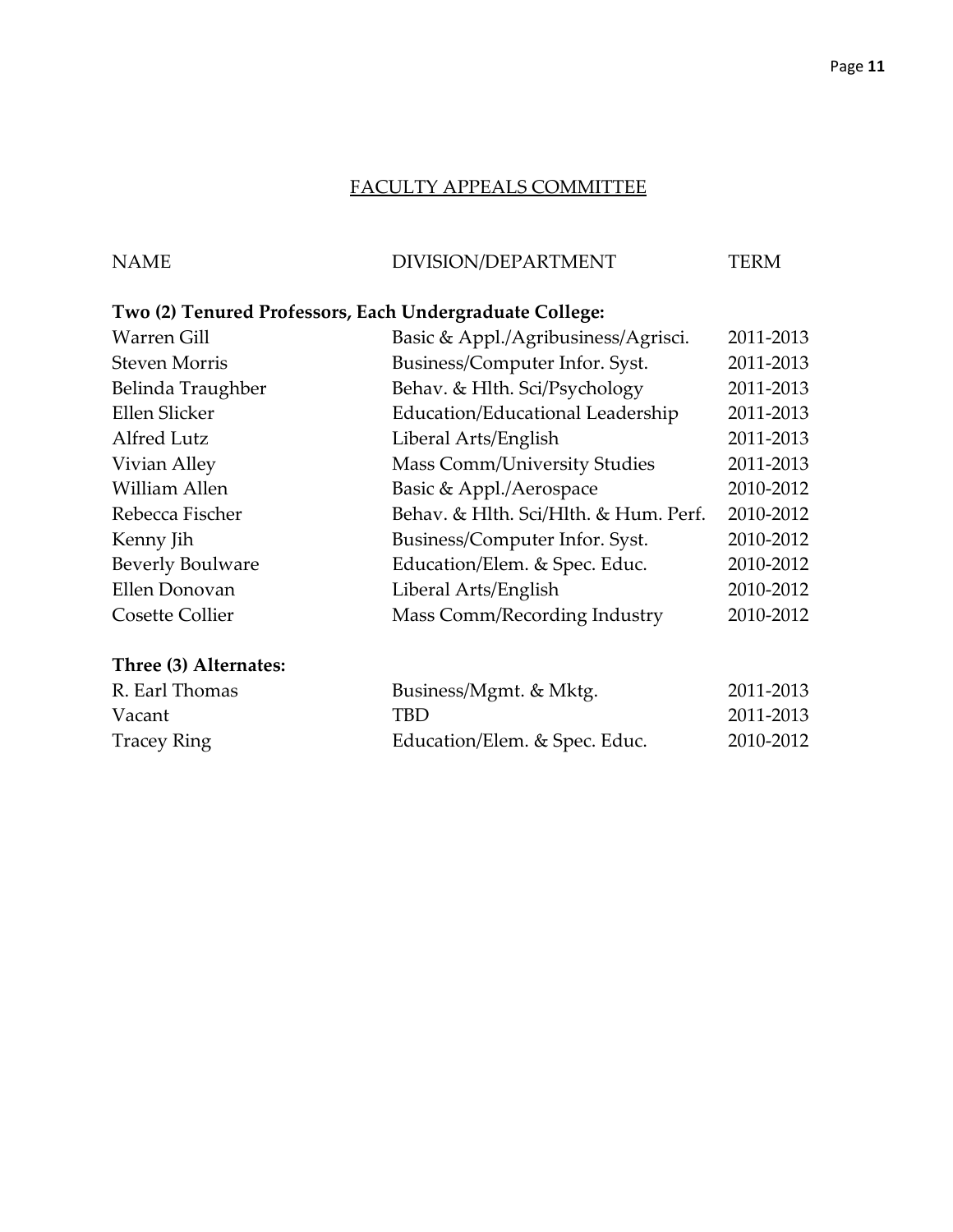## FACULTY DEVELOPMENT COMMITTEE

| <b>NAME</b>                                  | DIVISION/DEPARTMENT               | TERM       |
|----------------------------------------------|-----------------------------------|------------|
| One (1) Faculty, Each Undergraduate College: |                                   |            |
| Wandi Ding                                   | Basic & Appl./Mathematical Sci.   | 2011-2013  |
| Kenneth Tillery                              | Business/Mgmt. & Mktg.            | 2011-2013  |
| Shannon Hodge                                | Liberal Arts/Sociology & Anthrop. | 2011-2013  |
| Cyrille Magne                                | Behav. & Hlth. Sci/Psychology     | 2010-2012  |
| Zafrullah Khan                               | Education/Elem. & Spec. Educ.     | 2010-2012  |
| Neil Scott                                   | Mass Comm/Library                 | 2010-2012  |
| Two (2) At-Large Faculty:                    |                                   |            |
| Jason Vance                                  | Mass Comm/Library                 | 2011-2013  |
| Priya Ananth                                 | Liberal Arts/Foreign Lang. & Lit. | 2010-2012  |
| John Omachonu                                | Vice Provost, Academic Affairs    | Ex-Officio |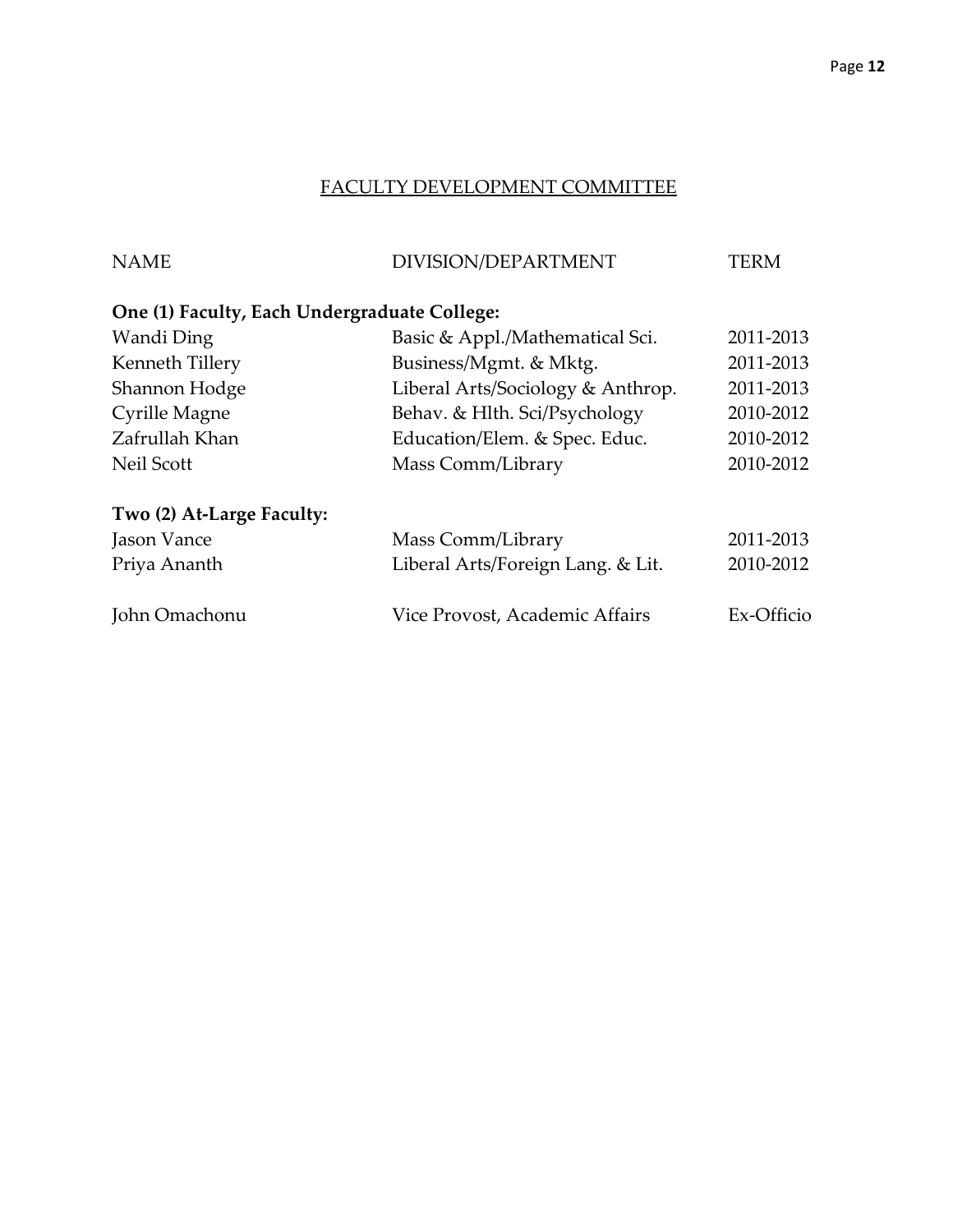## FACULTY RESEARCH AND CREATIVE ACTIVITY COMMITTEE

| <b>NAME</b> | DIVISION/DEPARTMENT | <b>TERM</b> |
|-------------|---------------------|-------------|

## **Two (2) Faculty, Each Undergraduate College:**

| Wendy Beckman              | Basic & Appl./Aerospace         | 2011-2013 |
|----------------------------|---------------------------------|-----------|
| Belinda Traughber          | Behav. & Hlth. Sci/Psychology   | 2011-2013 |
| Vacant                     | Business/                       | 2011-2013 |
| Cheryl Hitchcock           | Education/Elem. & Spec. Educ.   | 2011-2013 |
| Patricia Gaitely           | Liberal Arts/English            | 2011-2013 |
| R. Neil Scott              | Mass Comm/Library               | 2011-2013 |
| Andrea Georgiou            | Basic & Appl./Aerospace         | 2011-2012 |
| Kathleen Darby             | Behav. & Hlth. Sci/Social Work  | 2010-2012 |
| <b>Mamit Deme</b>          | Business/Economics & Finance    | 2010-2012 |
| Craig Rice                 | Education/Elem. & Spec. Educ.   | 2010-2012 |
| Tommy Macon                | Liberal Arts/Speech & Theatre   | 2010-2012 |
| R. Neil Scott              | Mass Comm/Library               | 2011-2012 |
| Four (4) At-Large Faculty: |                                 |           |
| Donald Kendrick            | Behav. & Hlth. Sci/Psychology   | 2011-2013 |
| Louis Haas                 | Liberal Arts/History            | 2011-2013 |
| <b>Andrew Worsey</b>       | Basic & Appl./Mathematical Sci. | 2011-2012 |
| John Dougan                | Mass Comm/Recording Industry    | 2011-2012 |
|                            |                                 |           |

| Michael Allen         | Vice Provost, Research                | Ex-Officio |
|-----------------------|---------------------------------------|------------|
| <b>Robert Carlton</b> | Professor of Physics                  | Ex-Officio |
| Peter Cunningham      | Assoc. Dean, Graduate Studies         | Ex-Officio |
| Myra Norman           | Director, Sponsored Programs          | Ex-Officio |
| Samantha Cantrell     | Specialist, Sponsored Programs        | Ex-Officio |
| Sharon Smith          | Specialist, Sponsored Programs        | Ex-Officio |
| Fay Parham            | Director, Institutional Effectiveness | Consultant |
| <b>James Foster</b>   | Director, Information Technology      | Consultant |
| Nick Perlick          | Director, Development                 | Consultant |
|                       |                                       |            |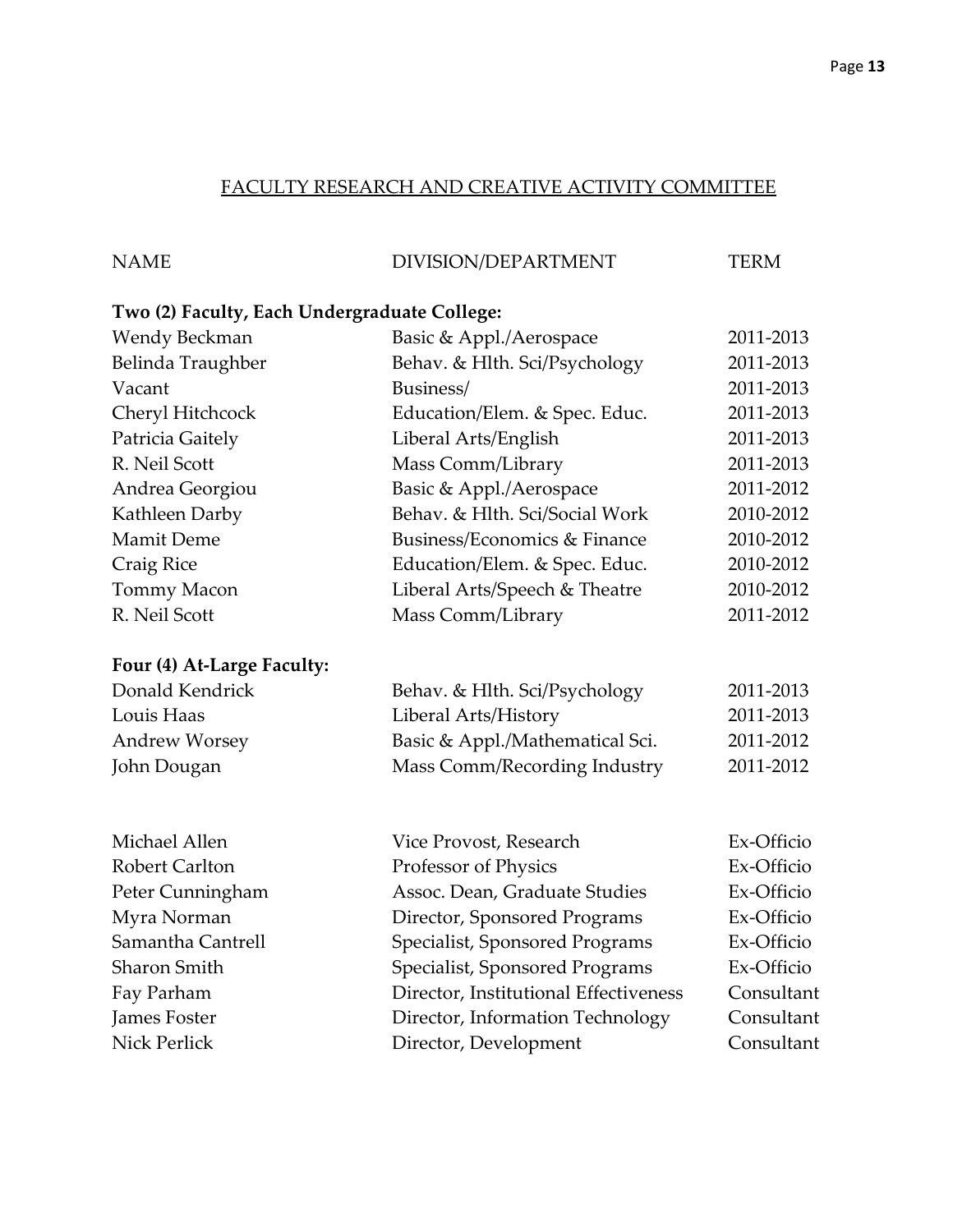### UNIVERSITY COMMITTEE ON GENERAL EDUCATION

| <b>NAME</b> | DIVISION/DEPARTMENT | <b>TERM</b> |
|-------------|---------------------|-------------|
|             |                     |             |

## **Three (3) Faculty, Each Undergraduate College (3 year terms)**

| Daniel Prather         | Basic & Appl./Aerospace                | 2011-2014  |
|------------------------|----------------------------------------|------------|
| Donald Kendrick        | Behav. & Hlth. Sci/Psychology          | 2011-2014  |
| Douglas Timmons        | Business/Economics & Finance           | 2011-2014  |
| <b>Charlene True</b>   | Education/Educational Leadership       | 2011-2014  |
| Craig Carter           | Liberal Arts/Sociology & Anthrop.      | 2011-2014  |
| <b>Heather Lambert</b> | Mass Comm/Library                      | 2011-2014  |
| Christopher Herlihy    | Basic & Appl./Biology                  | 2010-2013  |
| Dennis Powell          | Behav. & Hlth. Sci/Criminal Just. Adm. | 2011-2013  |
| Horace Johns           | Business/Accounting                    | 2010-2013  |
| Vacant                 | Education/Educational Leadership       | 2010-2013  |
| Kari Neely             | Liberal Arts/Foreign Lang. & Lit.      | 2010-2013  |
| Dwight Brooks          | Mass Comm/Journalism                   | 2010-2013  |
| Justin Gardner         | Basic & Appl./Agribusiness/Agrisci.    | 2009-2012  |
| Sandra Poirier         | Behav. & Hlth. Sci/Human Sciences      | 2009-2012  |
| Rajesh Aggarwal        | Business/Computer Infor. Syst.         | 2009-2012  |
| <b>Becky Alexander</b> | Education/Elementary & Spec. Educ.     | 2009-2012  |
| <b>Julie Myatt</b>     | Liberal Arts/English                   | 2009-2012  |
| <b>Rachel Kirk</b>     | Mass Comm/Library                      | 2009-2012  |
| Two (2) SGA Members:   |                                        |            |
| April Richardson       | Student                                | 2011-2012  |
| Shanita McLaurin       | Student                                | 2011-2012  |
| Sheila Otto            | Director, General Education            | Ex-Officio |
| John Omachonu          | Vice Provost, Academic Affairs         | Ex-Officio |
| Fay Parham             | Director, Institutional Effectiveness  | Ex-Officio |
| Jim Burton             | Dean (recommended/Dean's Council)      | Ex-Officio |
| Robert Hunt            | Chair (recommended Chair's Council)    | Ex-Officio |
|                        |                                        |            |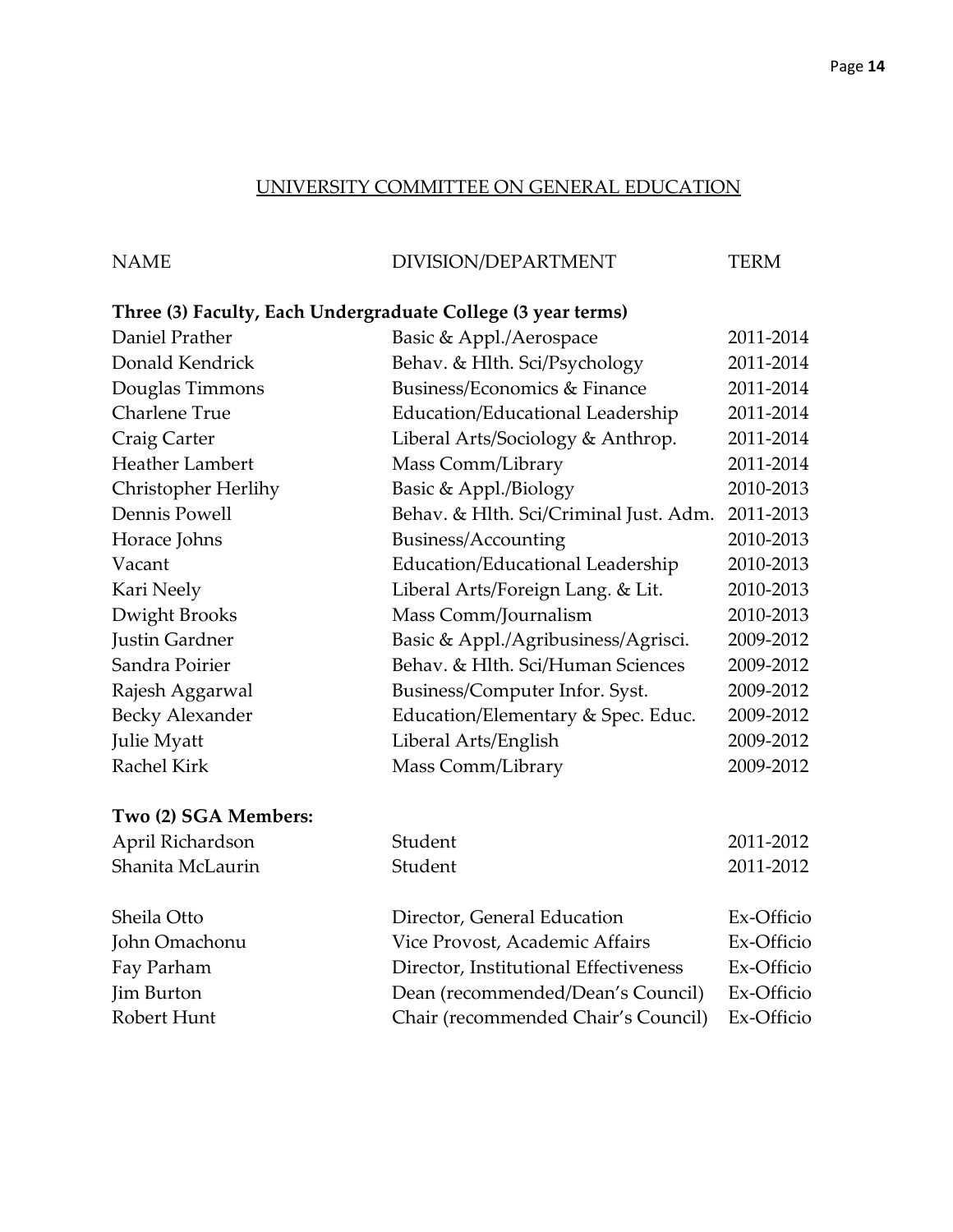## College of Basic and Applied Sciences

| <b>NAME</b>                                 | DIVISION/DEPARTMENT            | TERM       |
|---------------------------------------------|--------------------------------|------------|
| Four (4) Basic & Applied Faculty:           |                                |            |
| Eric Klumpe                                 | Physics & Astronomy            | 2011-2013  |
| Daniel Prather                              | Aerospace                      | 2011-2013  |
| Matthew Klukowski                           | Biology                        | 2010-2012  |
| Cindi Smith-Walters                         | Biology                        | 2010-2012  |
| One (1) Basic & Applied Student:            |                                |            |
| <b>Brittany Brown</b>                       | Student                        | 2011-2012  |
| Two (2) Basic & Applied Faculty Alternates: |                                |            |
| Scott Handy                                 | Chemistry                      | 2011-2013  |
| <b>Terrence Lee</b>                         | Chemistry                      | 2011-2013  |
| One (1) Basic & Applied Student Alternate:  |                                |            |
| Krishna Muhammad                            | Student                        | 2011-2012  |
| John Omachonu                               | Vice Provost, Academic Affairs | Ex-Officio |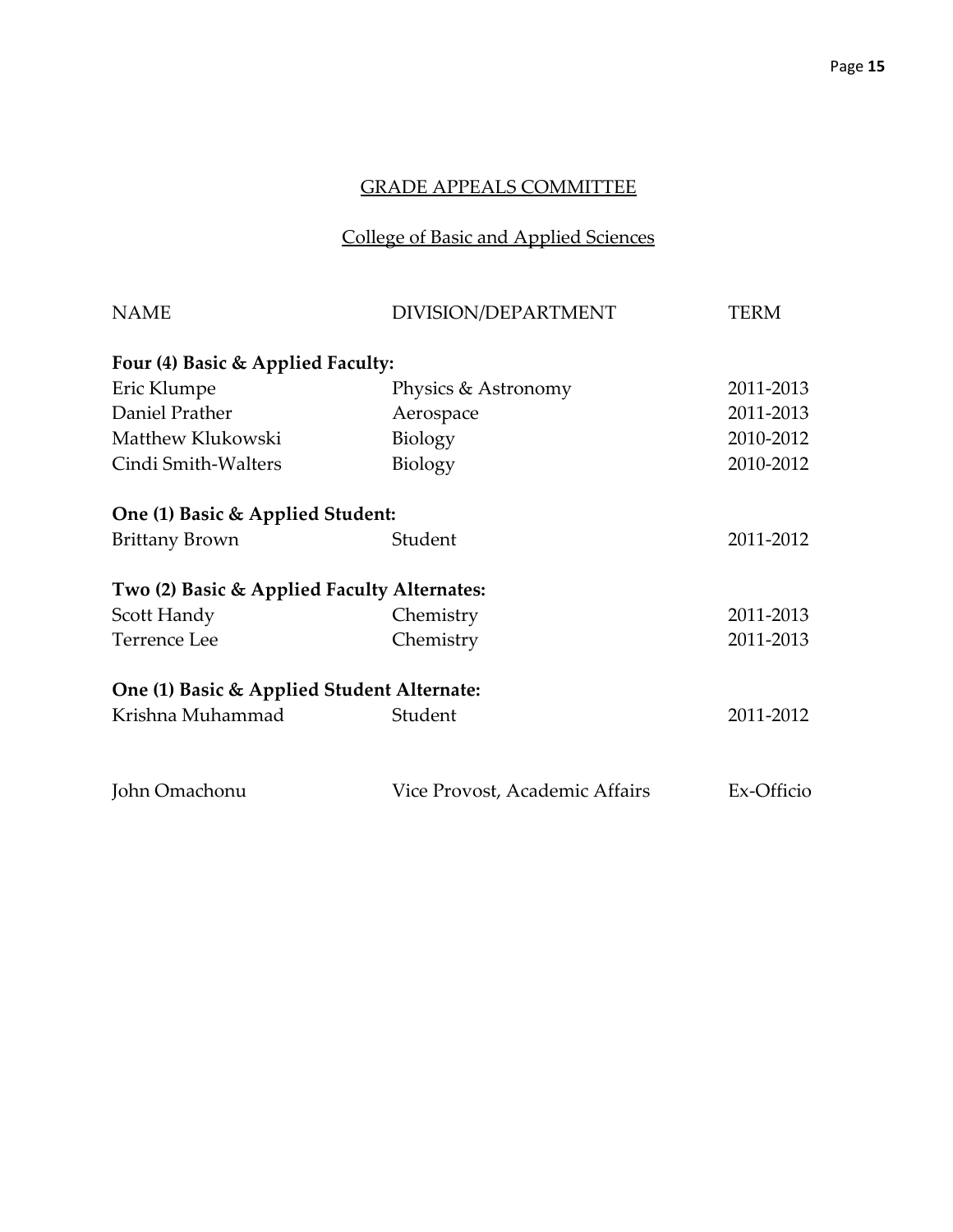## College of Behavioral and Health Sciences

| <b>NAME</b>                                    | DIVISION/DEPARTMENT                                      | TERM       |
|------------------------------------------------|----------------------------------------------------------|------------|
| Four (4) Behavioral & Health Sciences Faculty: |                                                          |            |
| H. Joey Gray                                   | Health & Human Performance                               | 2011-2013  |
| Kenneth Lancaster                              | Social Work                                              | 2011-2013  |
| <b>Sharon Coleman</b>                          | Human Sciences                                           | 2010-2012  |
| Kathleen Darby                                 | Social Work                                              | 2010-2012  |
| One (1) Behavioral & Health Sciences Student:  |                                                          |            |
| Kristen Tidwell                                | Student                                                  | 2011-2012  |
|                                                | Two (2) Behavioral & Health Sciences Faculty Alternates: |            |
| Dana Umscheid                                  | Health & Human Performance                               | 2010-2012  |
| Alan Musicant                                  | Psychology                                               | 2010-2012  |
|                                                | One (1) Behavioral & Health Sciences Student Alternate:  |            |
| <b>TBD</b>                                     | Student                                                  | 2011-2012  |
| John Omachonu                                  | Vice Provost, Academic Affairs                           | Ex-Officio |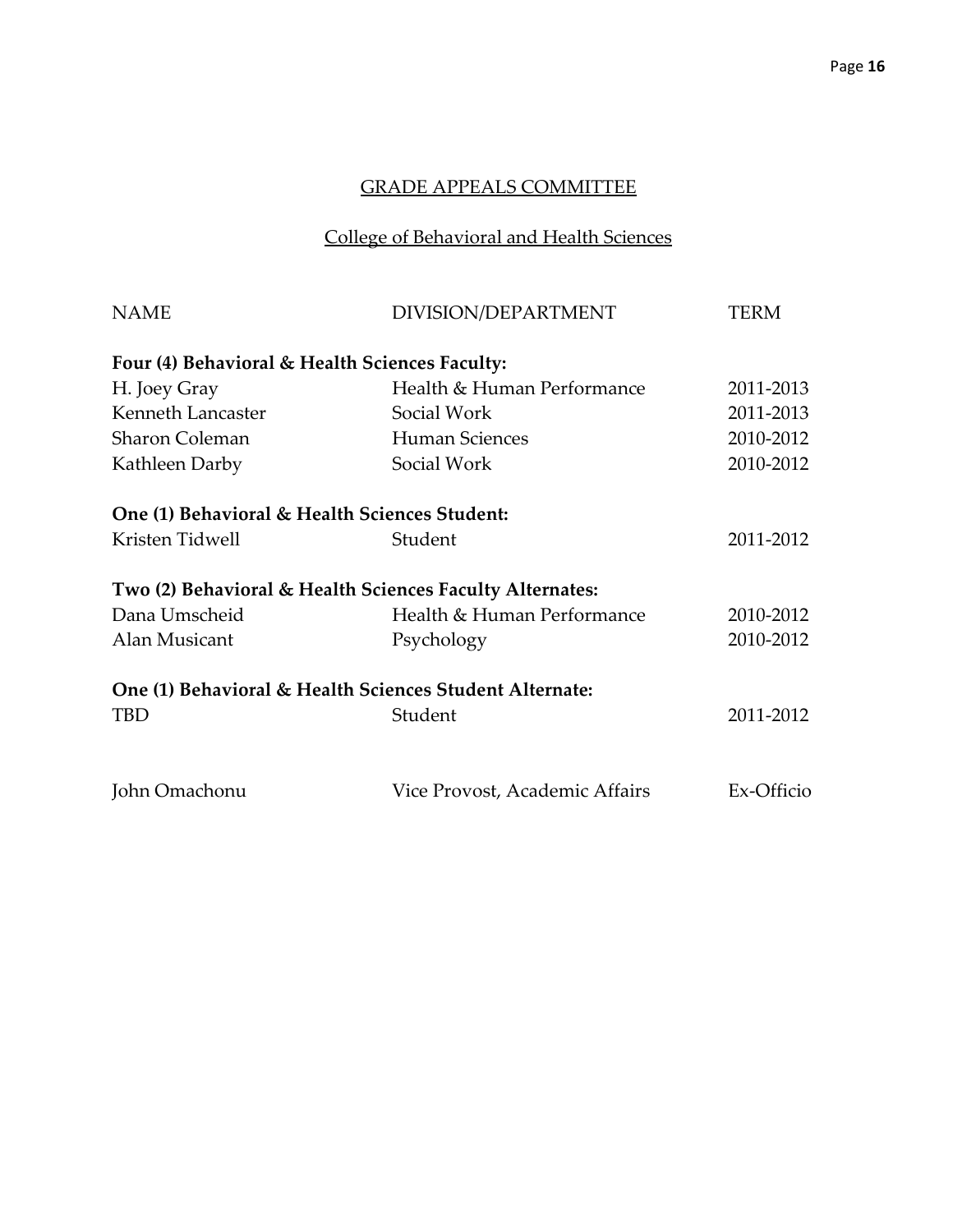College of Business

| DIVISION/DEPARTMENT                  | <b>TERM</b> |
|--------------------------------------|-------------|
|                                      |             |
| Management & Marketing               | 2011-2013   |
| <b>Computer Information Systems</b>  | 2011-2013   |
| Economics & Finance                  | 2010-2012   |
| Management & Marketing               | 2010-2012   |
|                                      |             |
| Student                              | 2011-2012   |
| Two (2) Business Faculty Alternates: |             |
| Management & Marketing               | 2011-2013   |
| Management & Marketing               | 2011-2013   |
| One (1) Business Student Alternate:  |             |
| Student                              | 2011-2012   |
| Vice Provost, Academic Affairs       | Ex-Officio  |
|                                      |             |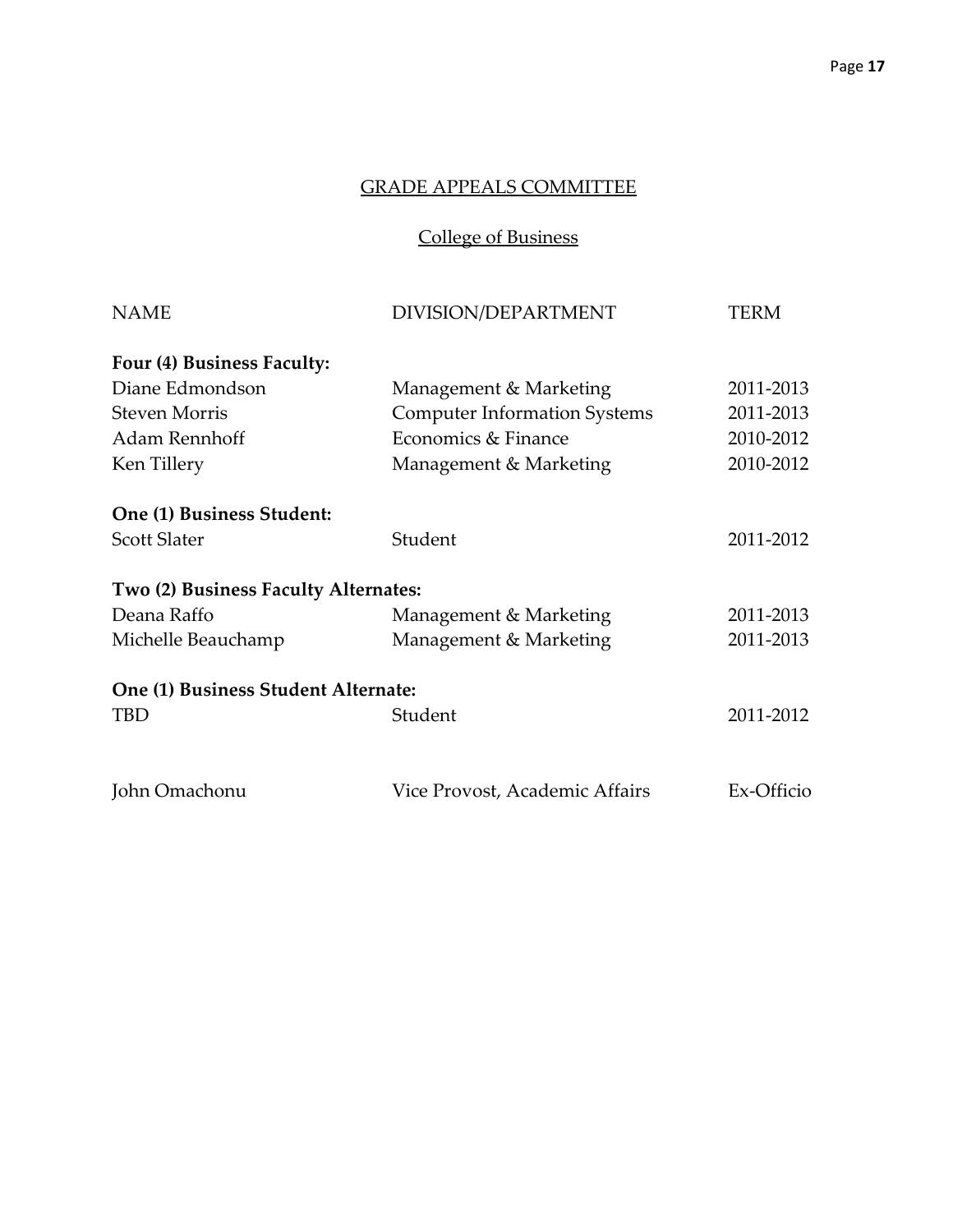College of Education

| <b>NAME</b>                           | DIVISION/DEPARTMENT            | TERM       |
|---------------------------------------|--------------------------------|------------|
| Four (4) Education Faculty:           |                                |            |
| Vacant                                | Elementary & Special Education | 2011-2013  |
| <b>Willis Means</b>                   | Elementary & Special Education | 2011-2013  |
| Donald Snead                          | <b>Educational Leadership</b>  | 2010-2012  |
| Jeremy Winters                        | Elementary & Special Education | 2010-2012  |
| One (1) Education Student:            |                                |            |
| <b>Brandon Brown</b>                  | Student                        | 2011-2012  |
| Two (2) Education Faculty Alternates: |                                |            |
| Kathryn Boudreau-Henry                | <b>Educational Leadership</b>  | 2010-2012  |
| Laura Clark                           | <b>Educational Leadership</b>  | 2010-2012  |
| One (1) Education Student Alternate:  |                                |            |
| TBD                                   | Student                        | 2011-2012  |
|                                       |                                |            |
| John Omachonu                         | Vice Provost, Academic Affairs | Ex-Officio |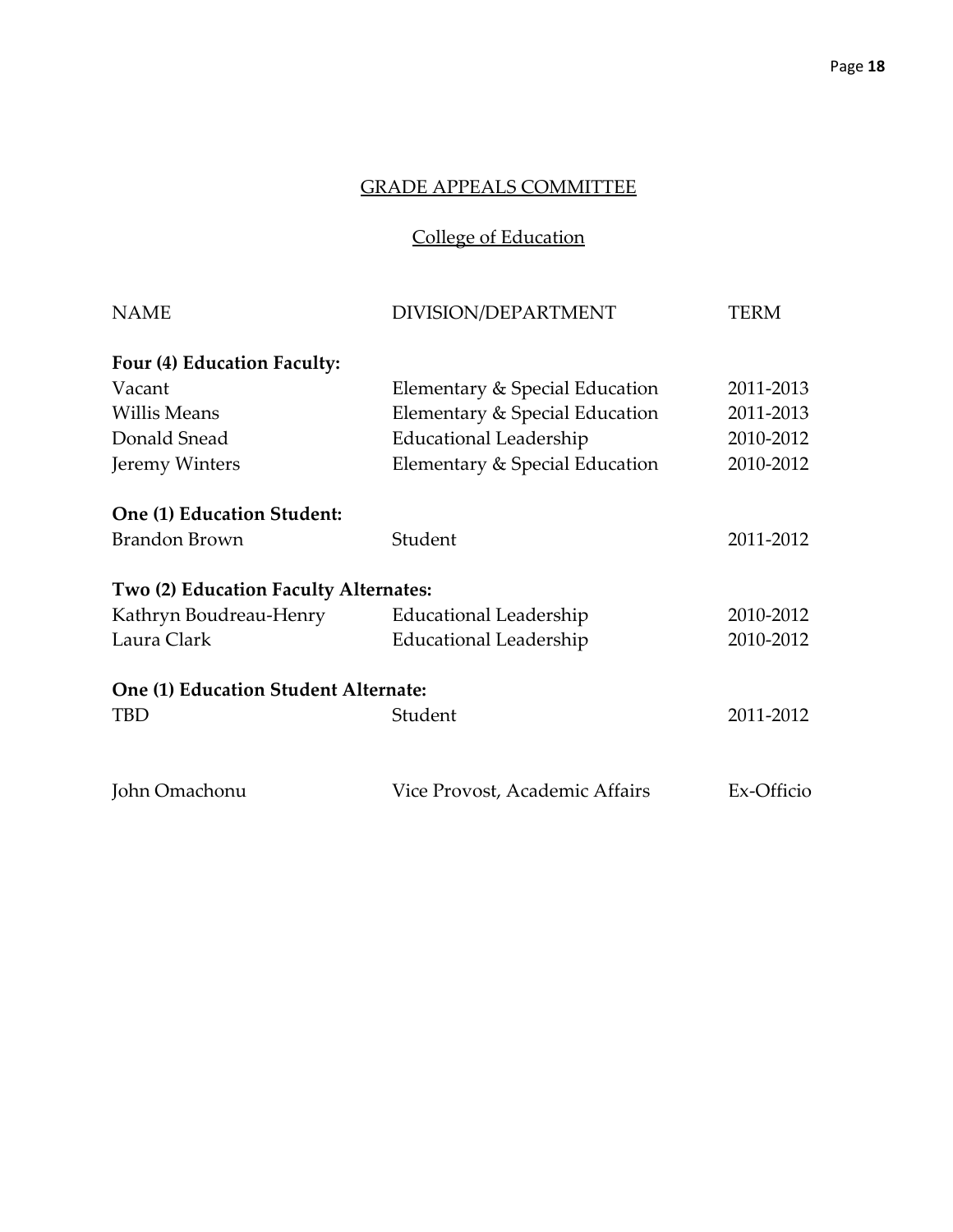College of Liberal Arts

| <b>TERM</b> |
|-------------|
|             |
| 2011-2013   |
| 2011-2013   |
| 2010-2012   |
| 2010-2012   |
| 2010-2012   |
|             |
| 2011-2012   |
|             |
| 2011-2013   |
| 2010-2012   |
|             |
| 2011-2012   |
| Ex-Officio  |
|             |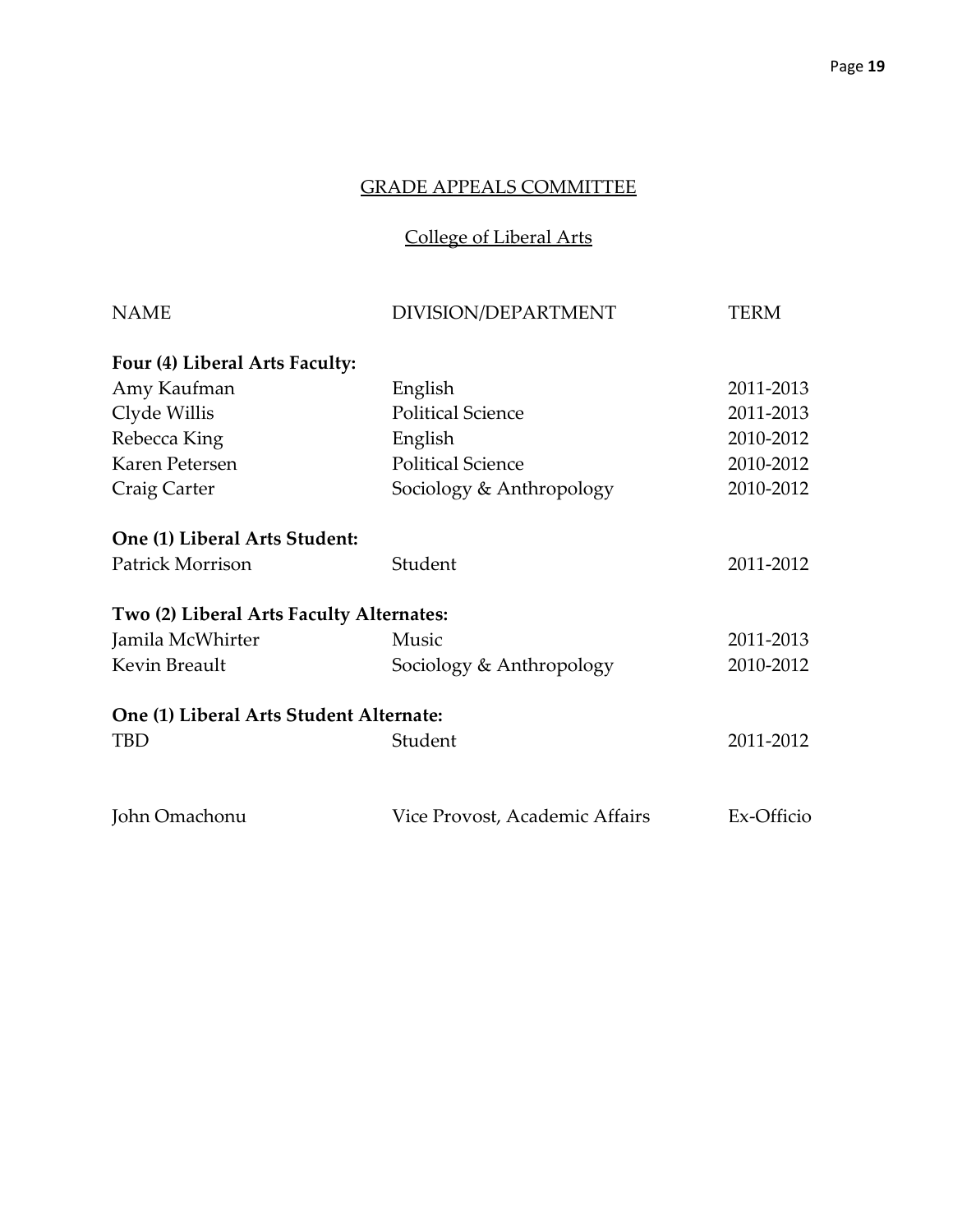## College of Mass Communication

| <b>NAME</b>                                | DIVISION/DEPARTMENT                                  | <b>TERM</b> |
|--------------------------------------------|------------------------------------------------------|-------------|
| Four (4) Mass Communication Faculty:       |                                                      |             |
| Joon Soo Lim                               | Mass Comm/Journalism                                 | 2011-2013   |
| Lawanna Fisher                             | <b>University Studies</b>                            | 2011-2013   |
| Jason Vance                                | Library                                              | 2010-2012   |
| Scott McDaniel                             | <b>University Studies</b>                            | 2010-2012   |
| <b>One (1) Mass Communication Student:</b> |                                                      |             |
| <b>Moriah Rosser</b>                       | Student                                              | 2011-2012   |
|                                            | Two (2) Mass Communication Faculty Alternates:       |             |
| Vacant                                     | TBD                                                  | 2011-2013   |
| Vacant                                     | TBD                                                  | 2011-2013   |
|                                            | <b>One (1) Mass Communication Student Alternate:</b> |             |
| <b>TBD</b>                                 | Student                                              | 2011-2012   |
| John Omachonu                              | Vice Provost, Academic Affairs                       | Ex-Officio  |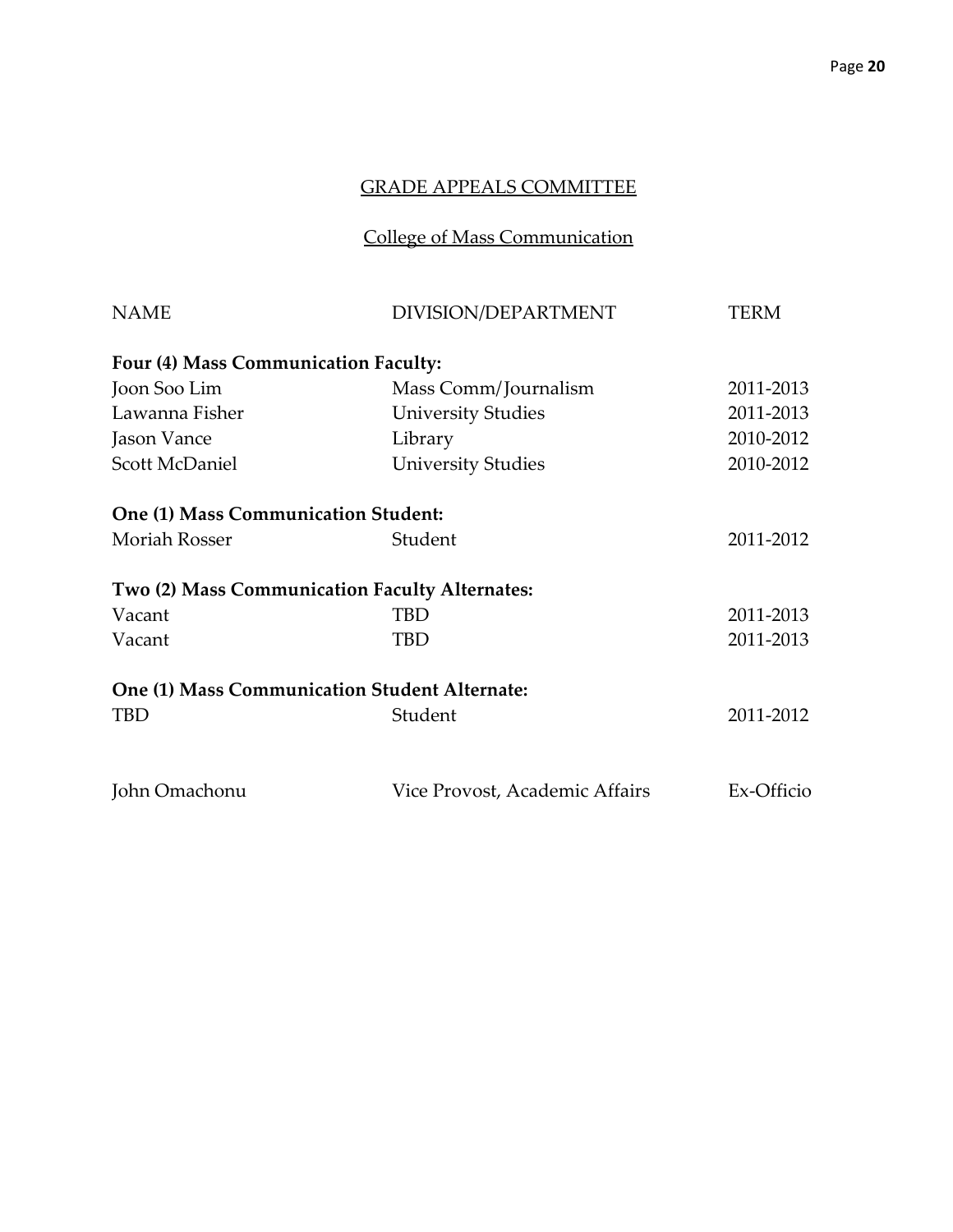#### GRADUATE COUNCIL

## NAME DIVISION/DEPARTMENT TERM

## **Three (3) Graduate Faculty-Each Undergraduate College:**

| Vincent Cobb               | Basic & Appl./Biology                  | 2011-2014 |
|----------------------------|----------------------------------------|-----------|
| Helen Binkley              | Behav. & Hlth. Sci/Hlth. & Hum. Perf.  | 2011-2014 |
| Amy Hennington             | Business/Computer Infor. Syst.         | 2011-2014 |
| Robin Lee                  | Education/Educational Leadership       | 2011-2014 |
| Theresa McBreen            | Liberal Arts/Foreign Lang. & Lit.      | 2011-2014 |
| Larry Burriss              | Mass Comm/Journalism                   | 2011-2014 |
| Michaele Chappell          | Basic & Appl./Mathematical Sci.        | 2010-2013 |
| Don Morgan                 | Behav. & Hlth. Sci./Hlth. & Hum. Perf. | 2010-2013 |
| David Penn                 | Business/Economics & Finance           | 2010-2013 |
| Craig Rice                 | Education/Elementary & Spec. Educ.     | 2010-2013 |
| Kevin Donovan              | Liberal Arts/English                   | 2010-2013 |
| Jason Reineke              | Mass Comm/Journalism                   | 2010-2013 |
| John DiVincenzo            | Basic & Appl. Sci/Chemistry            | 2009-2012 |
| Greg Schmidt               | Behav. & Hlth. Sci/Psychology          | 2009-2012 |
| Donald Lester              | Business/Management & Marketing        | 2009-2012 |
| <b>Kathy Burriss</b>       | Education/Elementary & Spec. Educ.     | 2009-2012 |
| Vicky MacLean              | Liberal Arts/Sociology & Anthropology  | 2009-2012 |
| <b>Cosette Collier</b>     | Mass Comm/Recording Industry           | 2009-2012 |
| Two (2) Graduate Students: |                                        |           |
|                            |                                        |           |

## Kristen Baldwin Deathridge Graduate Student 2011-2012 Chauncey Darden Graduate Student 2011-2012

#### **Graduate & All Academic Deans:**

| Michael Allen     | Dean, Graduate Studies                             | Ex-Officio |
|-------------------|----------------------------------------------------|------------|
| Tom Cheatham      | Dean, Basic & Applied Sciences                     | Ex-Officio |
| Harold Whiteside  | Int. Dean, Behavioral & Health Sciences Ex-Officio |            |
| <b>Jim Burton</b> | Dean, Business                                     | Ex-Officio |
| Lana Seivers      | Dean, Education                                    | Ex-Officio |
| Mark Byrnes       | Dean, Liberal Arts                                 | Ex-Officio |
| Roy Moore         | Dean, Mass Communication                           | Ex-Officio |
| Mike Boyle        | Dean, University College                           | Ex-Officio |
| John Vile         | Dean, University Honors College                    | Ex-Officio |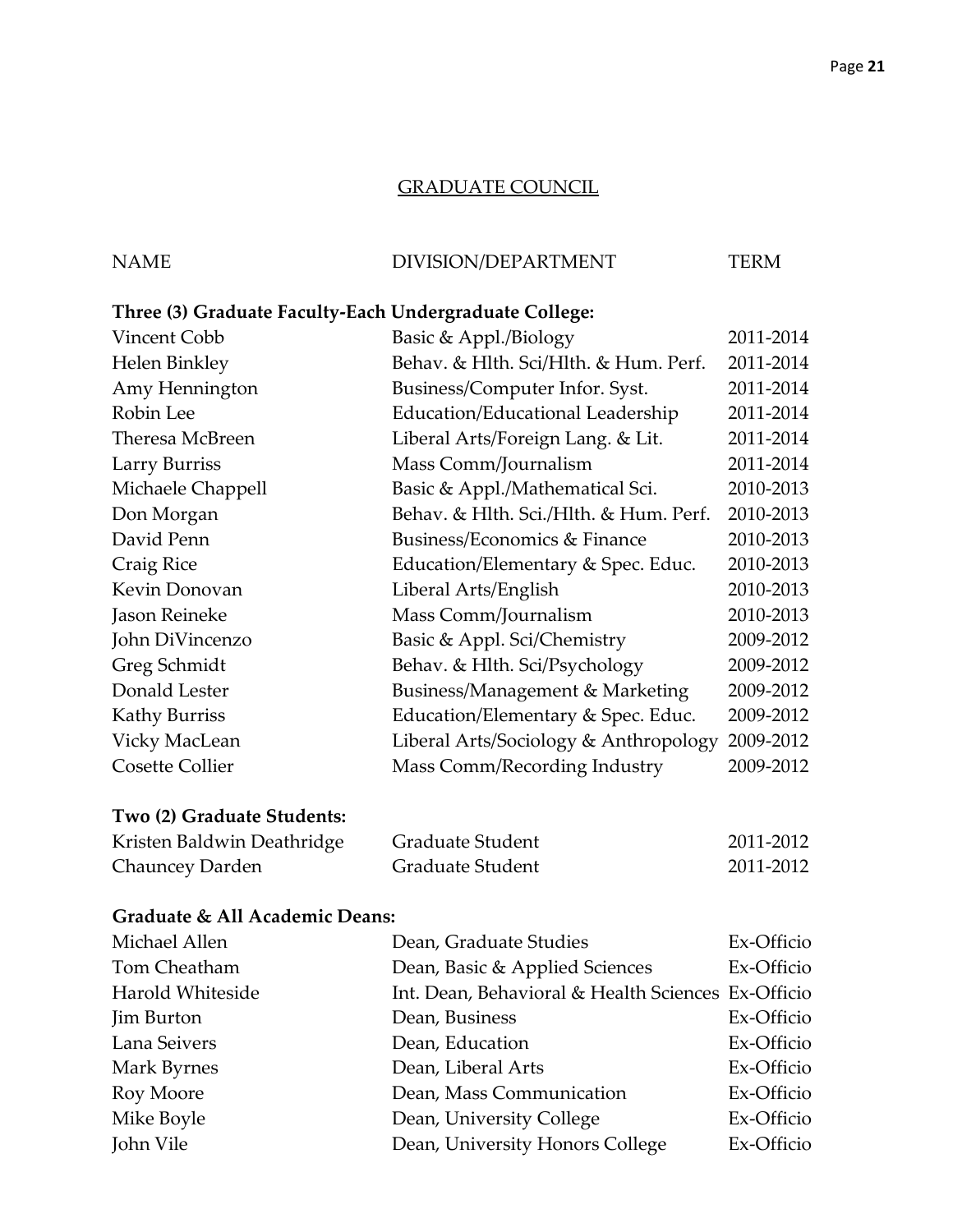## HONORS COUNCIL

| NAME | DIVISION/DEPARTMENT | TERM |
|------|---------------------|------|
|      |                     |      |

## **Two (2) Honors Faculty-Each Undergraduate College (3 year terms):**

| Mass Comm/Elect. Media Comm           | 2011-2014 |
|---------------------------------------|-----------|
| Basic & Appl. Sci/Biology             | 2010-2013 |
| Behav. & Hlth. Sci/Hlth. & Hum. Perf. | 2010-2013 |
| Business/Economics & Finance          | 2010-2013 |
| Education/Elementary & Spec. Educ.    | 2010-2013 |
| Liberal Arts/Speech & Theatre         | 2010-2013 |
| Basic & Appl. Sci/Chemistry           | 2009-2012 |
| Behav. & Hlth. Sci/Psychology         | 2009-2012 |
| Business/Economics & Finance          | 2009-2012 |
| Education/Educational Leadership      | 2010-2012 |
| Liberal Arts/English                  | 2009-2012 |
| Mass Comm/Journalism                  | 2009-2012 |
|                                       |           |

## **Two (2) Honors College Students:**

| Katherine Bogle | Honors College Student | 2011-2012  |
|-----------------|------------------------|------------|
| Leland Waite    | Honors College Student | 2011-2012  |
|                 |                        |            |
| John Vile       | Dean, Honors College   | Ex-Officio |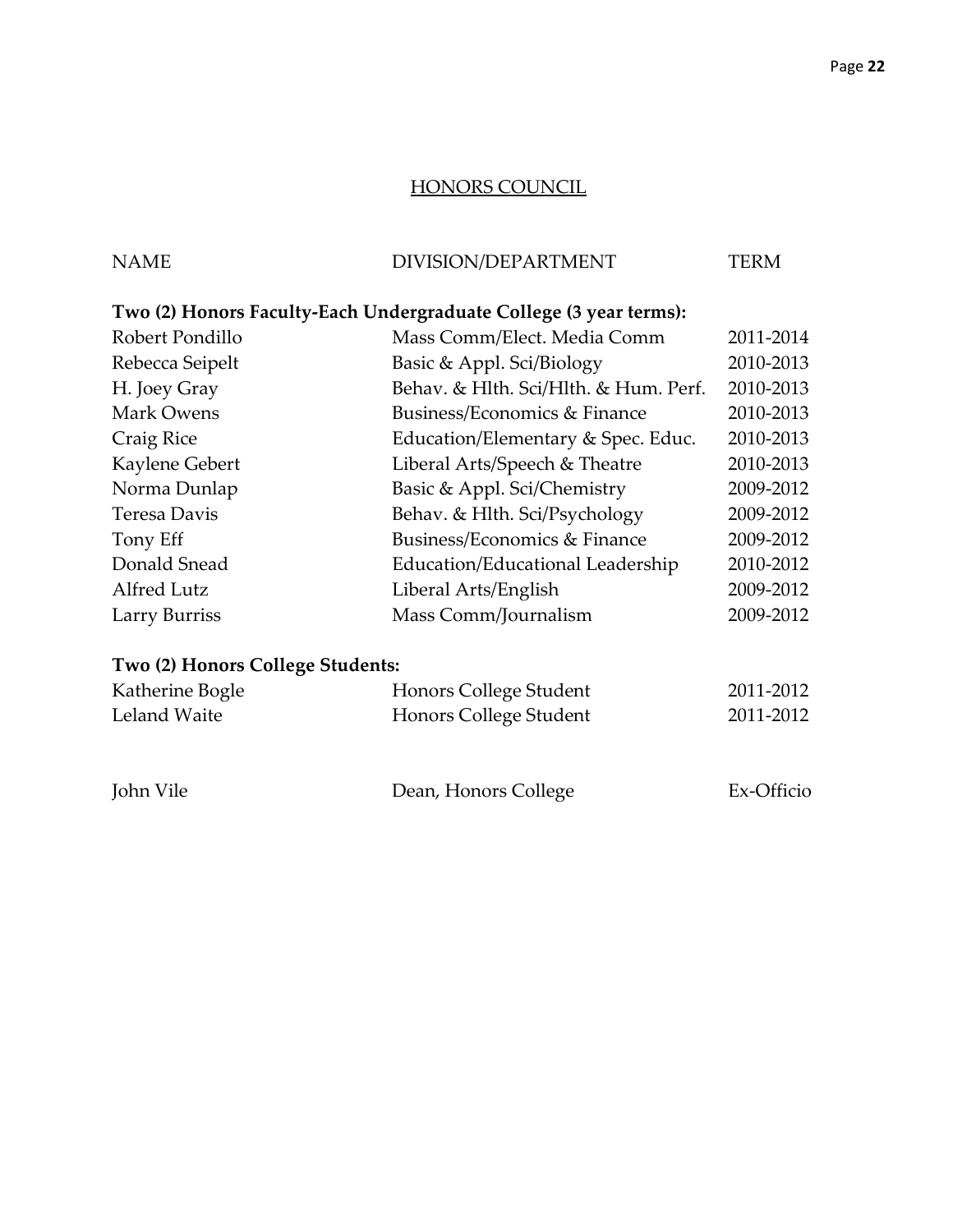## INSTITUTIONAL REVIEW BOARD (Special Purpose Committee)

| DIVISION/DEPARTMENT<br>TERM |
|-----------------------------|
|                             |

| Michael Sanger                | Basic & Appl. Sci/Chemistry                      | 2011-2014  |
|-------------------------------|--------------------------------------------------|------------|
| Cyrille Magne                 | Behav. & Hlth. Sci/Psychology                    | 2011-2014  |
| Aleka Blackwell               | Liberal Arts/English                             | 2011-2014  |
| William Leggett               | Liberal Arts/Sociology/Anthropology              | 2011-2014  |
| <b>Shelley Moore</b>          | Basic & Appl. Sci/Nursing                        | 2010-2013  |
| Will Langston                 | Behav. & Hlth. Sci/Psychology                    | 2010-2013  |
| Leigh Gostowski               | Education/MTeach                                 | 2010-2013  |
| Mark Blanks                   | Basic & Appl. Sci/Aerospace                      | 2009-2012  |
| Sandra Johnson                | Basic & Appl. Sci/Biology                        | 2009-2012  |
| Robert Rogers                 | Behav. & Hlth. Sci/Criminal Justice              | 2009-2012  |
| <b>Andrew Owusu</b>           | Behav. & Hlth. Sci/Health & Hum. Perf. 2010-2012 |            |
| Charles Apigian               | Business/Computer Infor. Syst.                   | 2009-2012  |
| <b>Timothy Graeff</b>         | <b>Business/Management &amp; Marketing</b>       | 2009-2012  |
| <b>Beverly Boulware</b>       | Education/Elementary & Spec. Educ.               | 2009-2012  |
| Alternate:                    |                                                  |            |
| Vacant                        |                                                  | 2011-2013  |
| Vacant                        |                                                  | 2011-2013  |
| <b>Non-Affiliated Member:</b> |                                                  |            |
| James A. Nunnery, M.D.        | Retired Surgeon                                  | 2010-2013  |
| Two (2) Students:             |                                                  |            |
| <b>Tyler Hubbard</b>          | <b>Graduate Student</b>                          | 2011-2012  |
| Robert Baudo                  | Undergraduate Student                            | 2011-2012  |
| <b>Emily Born</b>             | <b>Compliance Officer</b>                        | Permanent  |
| Michael Allen                 | Vice Provost, Research                           | Ex-Officio |
| Myra Norman                   | Director, Sponsored Programs                     | Ex-Officio |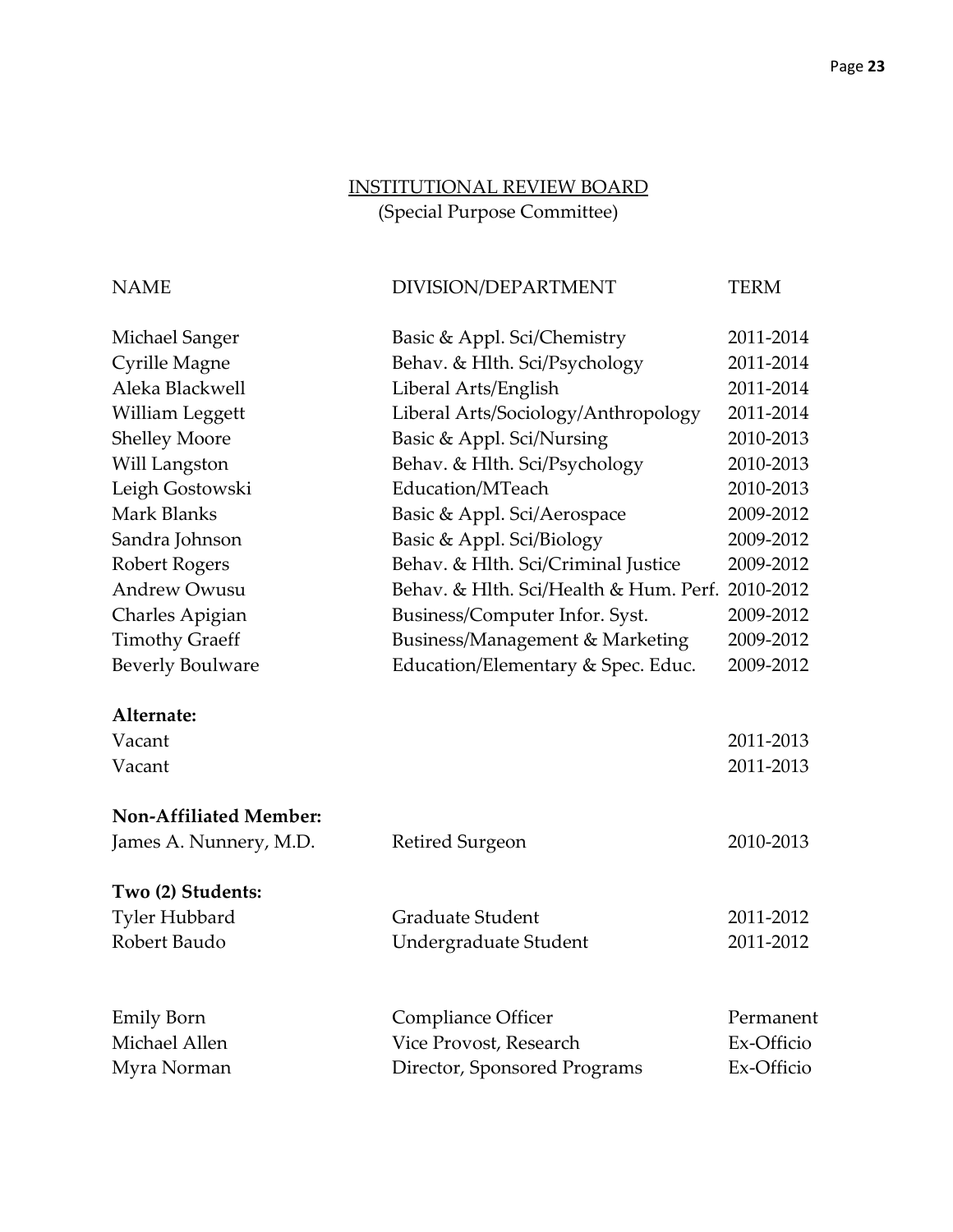## INSTRUCTIONAL EVALUATION AND DEVELOPMENT COMMITTEE

| <b>NAME</b> | DIVISION/DEPARTMENT | <b>TERM</b> |
|-------------|---------------------|-------------|

## **Two (2) Faculty, Each Undergraduate College:**

| Anatoliy Volkov                                        | Basic & Appl. Sci/Chemistry               | 2011-2013  |
|--------------------------------------------------------|-------------------------------------------|------------|
| Deborah Weatherspoon                                   | Behav. & Hlth. Sci/Nursing                | 2011-2013  |
| Michelle Beauchamp                                     | Business/Management & Marketing           | 2011-2013  |
| Becky Alexander                                        | Education/Elementary & Spec. Educ.        | 2011-2013  |
| James Comas                                            | Liberal Arts/English                      | 2011-2013  |
| <b>William Crabtree</b>                                | Mass Comm/Recording Industry              | 2011-2013  |
| Andrea Georgiou                                        | Basic & Appl. Sci/Aerospace               | 2010-2012  |
| Lee Wade                                               | Behav. & Hlth. Sci/Criminal Justice       | 2011-2012  |
| Amy Hennington                                         | Business/Computer Infor. Syst.            | 2010-2012  |
| Georganne Ross                                         | Education/Elementary & Spec. Educ.        | 2010-2012  |
| John Donovan                                           | Liberal Arts/Art                          | 2010-2012  |
| Suzanne Mangrum                                        | Mass Comm/Library                         | 2010-2012  |
| Two (2) Students:                                      |                                           |            |
| Gavin Mosley                                           | Student                                   | 2011-2012  |
| Coby Sherlock                                          | Student                                   | 2011-2012  |
| One (1) Instructional Technology Support Center Staff: |                                           |            |
| Gail Fedak                                             | <b>Instructional Tech. Support Center</b> | Ex-Officio |

| John Omachonu | Vice Provost, Academic Affairs | Ex-Officio |
|---------------|--------------------------------|------------|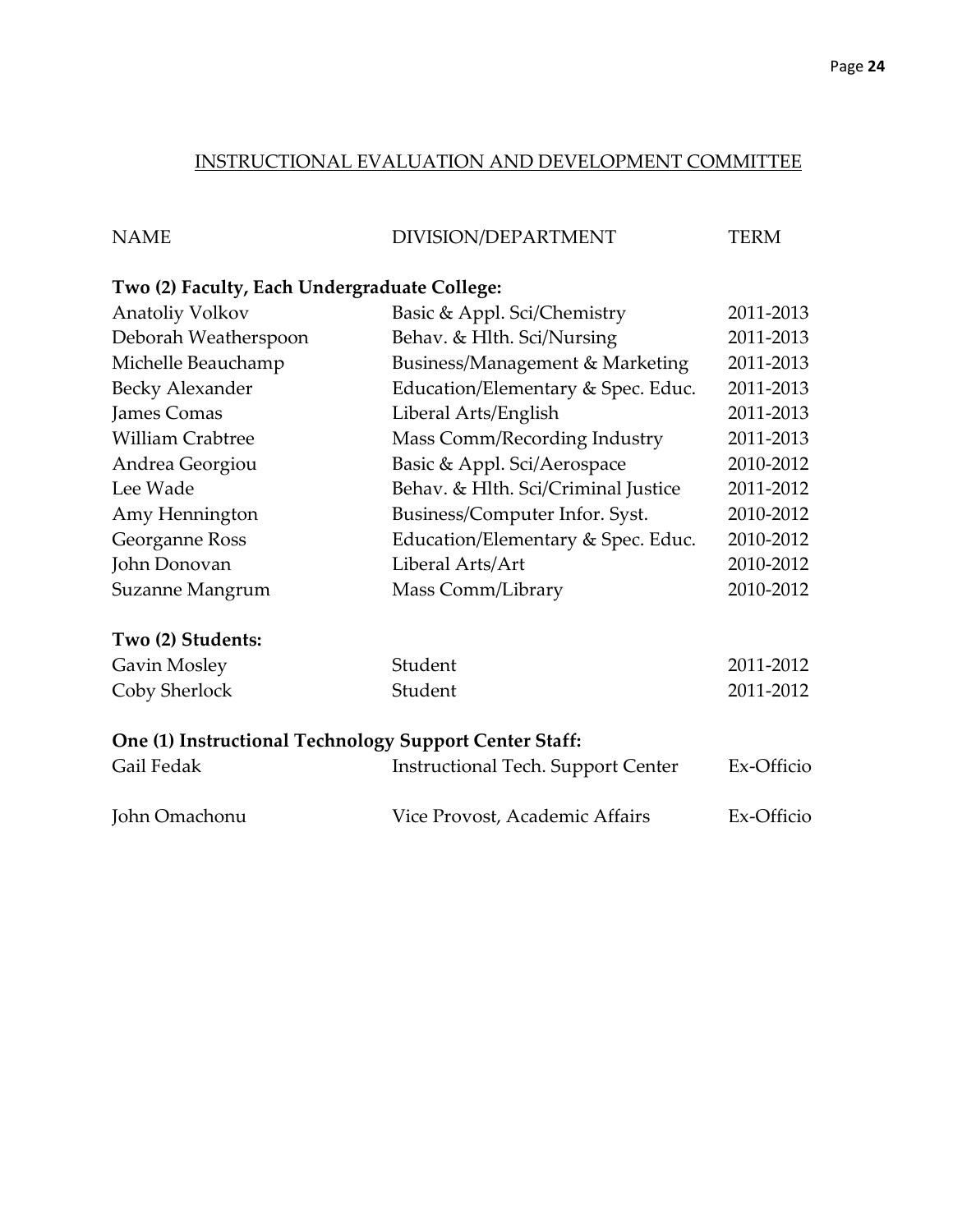## INTERNATIONAL EDUCATION AND EXCHANGE COMMITTEE

NAME DIVISION/DEPARTMENT TERM

## **Two (2) Faculty, Each Undergraduate College:**

| Zafrullah Khan         | Education/Elementary & Spec. Educ.         | 2011-2014  |
|------------------------|--------------------------------------------|------------|
| <b>Moses Tesi</b>      | Liberal Arts/Political Science             | 2011-2014  |
| Marisa Recchia         | Liberal Arts/Art                           | 2011-2014  |
| Joon Soo Lim           | Mass Comm/Journalism                       | 2011-2014  |
| Vatsala Krishnamani    | Basic & Appl. Sci/Mathematical Sci.        | 2010-2013  |
| <b>Beverly Burke</b>   | Behav. & Hlth. Sci/Psychology              | 2010-2013  |
| Raholanda White        | Business/Business Comm. & Entrep.          | 2010-2013  |
| Jeanne Fain            | Education/Elementary & Spec. Educ.         | 2010-2013  |
| <b>Ryan Otter</b>      | Basic & Appl. Sci/Biology                  | 2009-2012  |
| Jasmine Kwon           | Behav. & Hlth. Sci/Human Sciences          | 2009-2012  |
| <b>Troy Festervand</b> | <b>Business/Management &amp; Marketing</b> | 2009-2012  |
| Paul Fischer           | Mass Comm/Recording Industry               | 2009-2012  |
| Two (2) Students:      |                                            |            |
| <b>Clement Strek</b>   | <b>Exchange Student</b>                    | 2011-2012  |
| Matthew Hibdon         | <b>Study Abroad Student</b>                | 2011-2012  |
|                        |                                            |            |
| David Schmidt          | Vice Provost, International Affairs        | Ex-Officio |
| Doug Heffington        | <b>Global Studies</b>                      | Ex-Officio |
| Rhonda Waller          | Director, Education Abroad                 | Ex-Officio |
| <b>Charlie Gregory</b> | Director, Campus Recreation                | Ex-Officio |
| Diane Turnham          | Associate Director, Athletics              | Ex-Officio |
| Peter Cunningham       | Associate Dean, Graduate Studies           | Ex-Officio |
| Dianna Rust            | Associate Dean, University College         | Ex-Officio |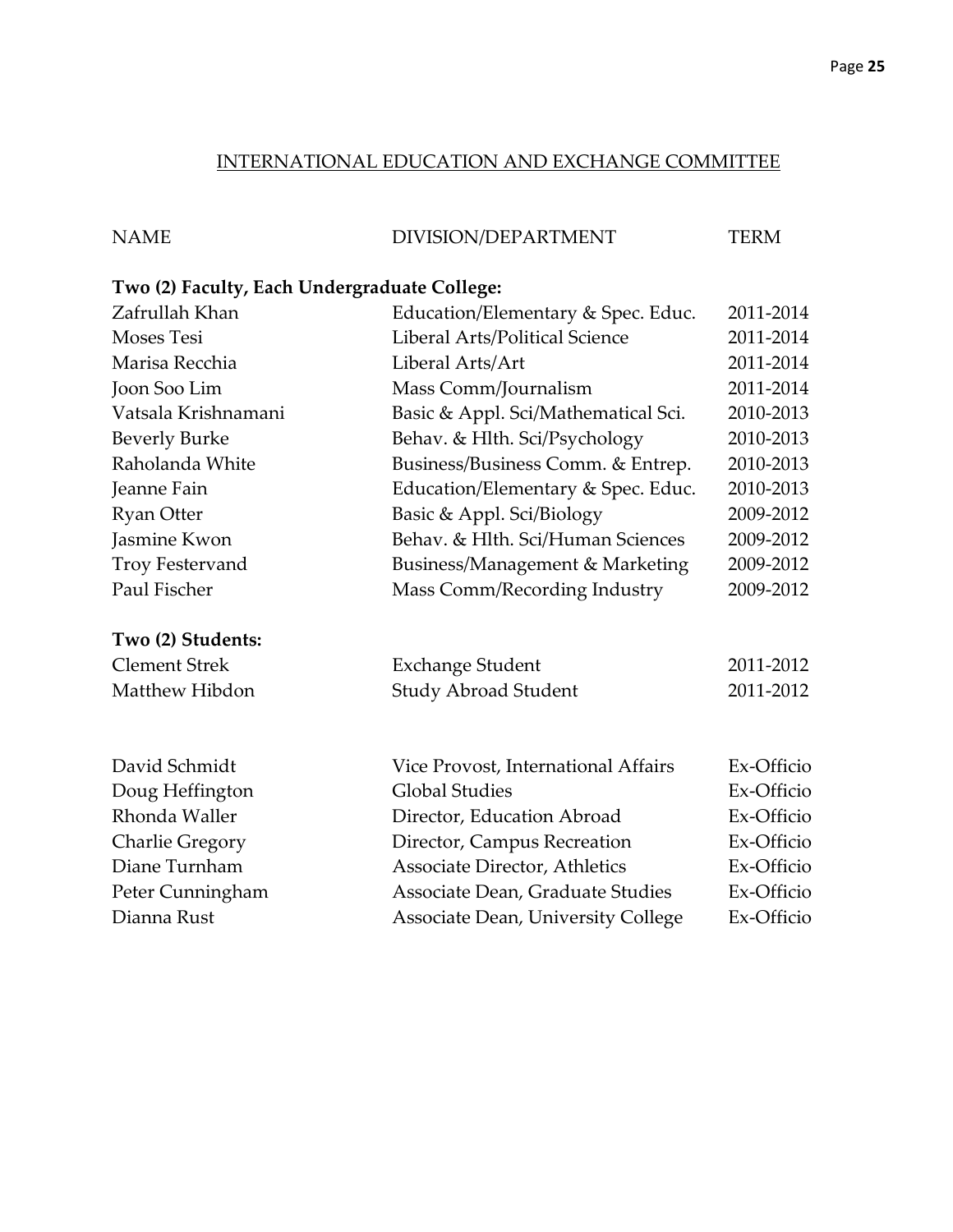## INTELLECTUAL PROPERTY ADVISORY COMMITTEE (Special Purpose)

# NAME DIVISION/DEPARTMENT TERM Vacant Mass Comm/ 2011-2014 Andrienne Friedli Basic & Appl. Sci/Chemistry 2009-2012 Charles Perry Basic & Appl. Sci/Engineering Techn. 2009-2012 William Robertson Basic & Appl. Sci/Physics & Astronomy 2009-2012 John Mullane Business/Management & Marketing 2009-2012

Michael Allen Vice Provost/Research Ex-Officio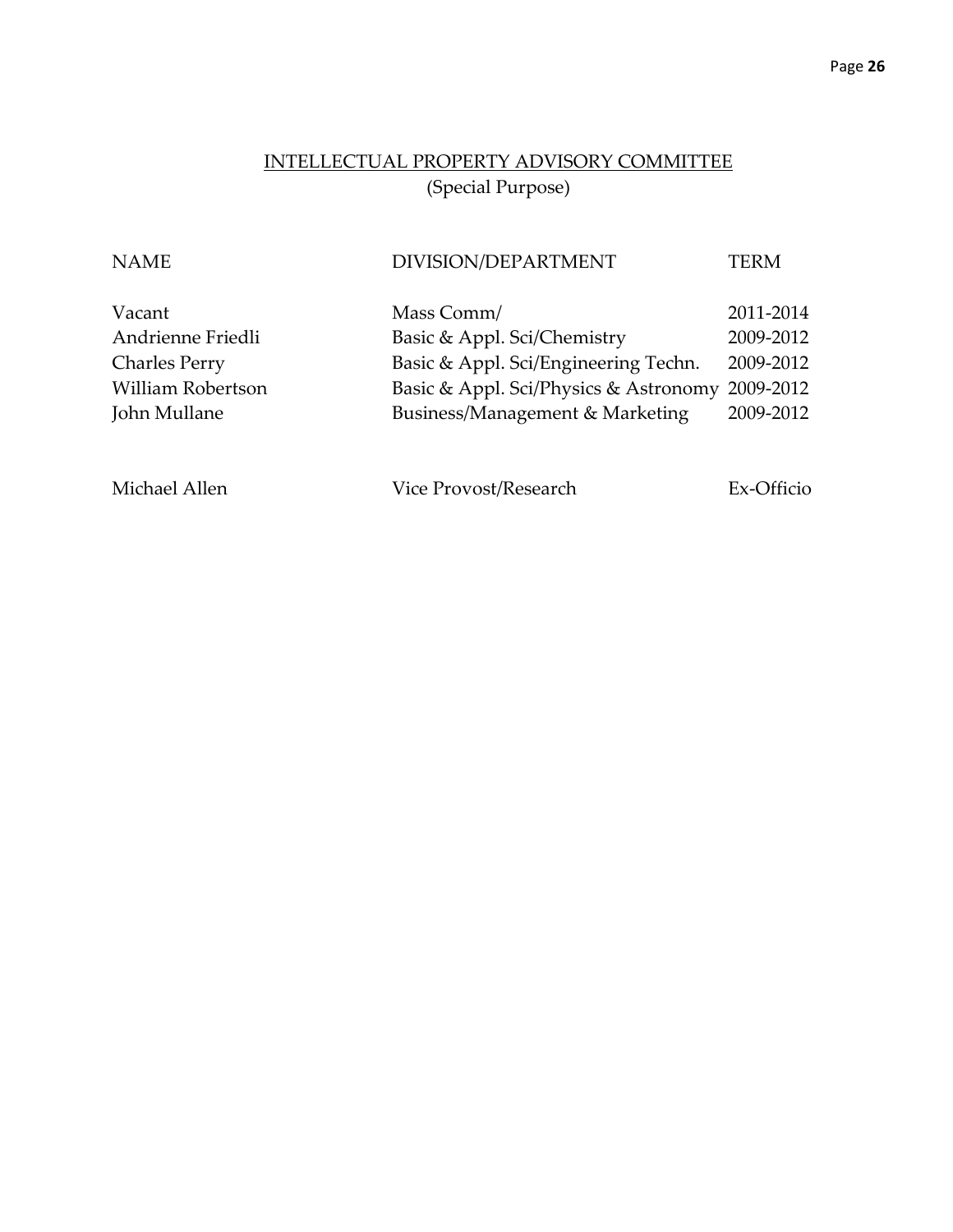### LIBRARY COMMITTEE

| <b>NAME</b>                                  | DIVISION/DEPARTMENT                 | TERM       |
|----------------------------------------------|-------------------------------------|------------|
| One (1) Faculty, Each Undergraduate College: |                                     |            |
| Zachariah Sinkala                            | Basic & Appl. Sci/Mathematical Sci. | 2011-2013  |
| Debra Sullivan                               | Behav. & Hlth. Sci/Nursing          | 2011-2013  |
| Vacant                                       | Mass Comm/                          | 2011-2013  |
| Sandra Benson                                | Business/Accounting                 | 2010-2012  |
| Kathy Boudreau-Henry                         | Education/Educational Leadership    | 2010-2012  |
| Erin Anfinson                                | Liberal Arts/Art                    | 2010-2012  |
| Two (2) At-Large Faculty:                    |                                     |            |
| Ann McCullough                               | Liberal Arts/Foreign Lang. & Lit.   | 2010-2012  |
| Suann Alexander                              | Mass Comm/Library                   | 2010-2012  |
| Two (2) Students:                            |                                     |            |
| <b>TBD</b>                                   | Graduate Student                    | 2011-2012  |
| <b>Garrett Settles</b>                       | Undergraduate Student               | 2011-2012  |
|                                              |                                     |            |
| Michael Allen                                | Dean, Graduate Studies              | Ex-Officio |
| Don Craig                                    | Int. Dean, Library                  | Ex-Officio |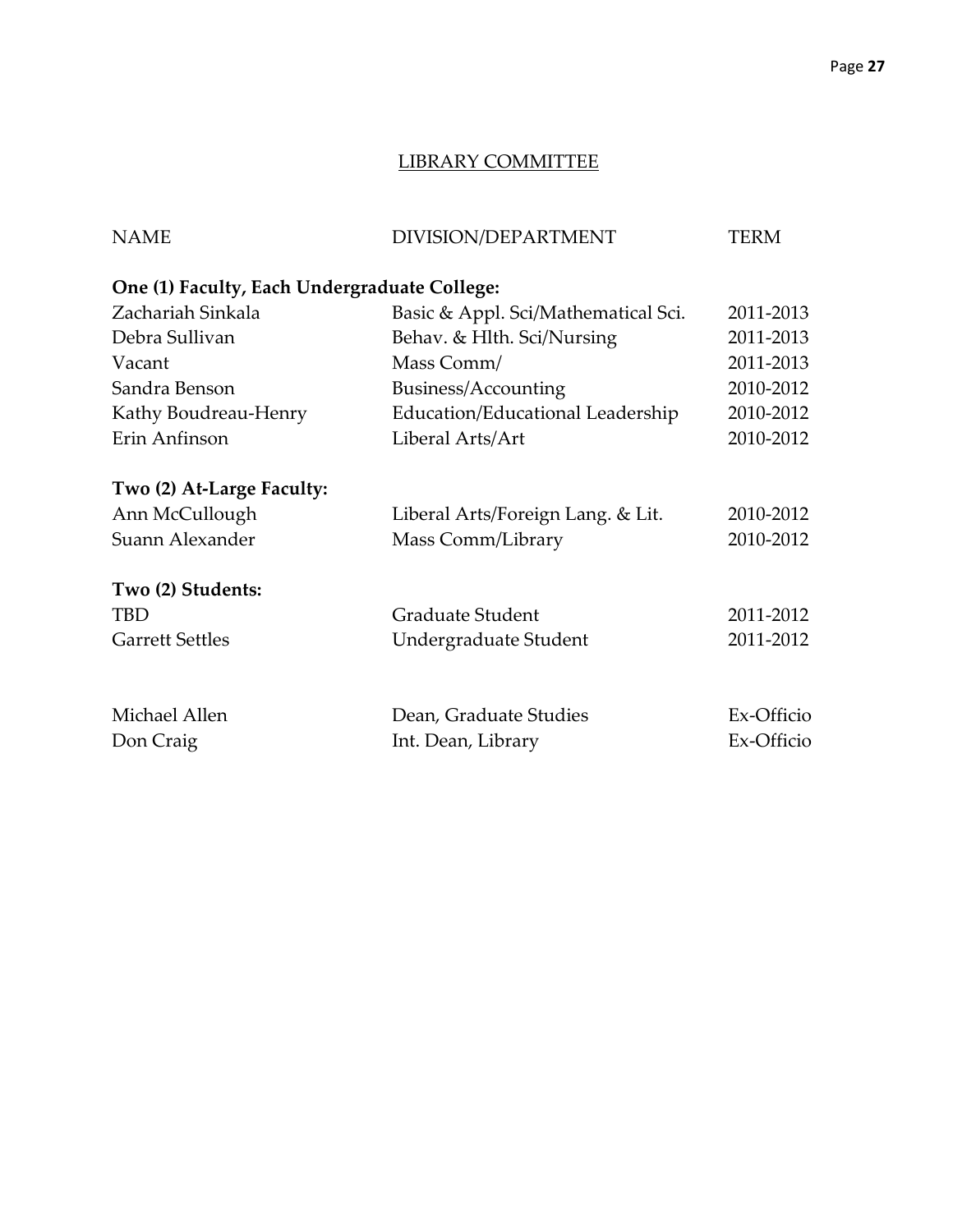## MTSU PLANNING COMMITTEE

| <b>NAME</b> | DIVISION/DEPARTMENT | TERM |
|-------------|---------------------|------|
|             |                     |      |

## **One (1) Faculty, Each Undergraduate College (3 year terms):**

| Scott Seipel                       | Business/Computer Infor. Syst.                     | 2011-2014  |
|------------------------------------|----------------------------------------------------|------------|
| Linda Seward                       | Liberal Arts/Speech & Theatre                      | 2011-2014  |
| Don Nelson                         | Basic & Appl. Sci/Mathematical Sci.                | 2010-2013  |
| <b>Terry Goodin</b>                | Education/Educational Leadership                   | 2010-2013  |
| Jerden Johnson                     | Behav. & Hlth. Sci/Psychology                      | 2010-2012  |
| Christopher Quarto                 | Education/Educational Leadership                   | 2009-2012  |
| Jennifer Dooley                    | Mass Comm/University Studies                       | 2009-2012  |
| One (1) Faculty, Graduate Studies: |                                                    |            |
| Vacant                             | TBD                                                | 2011-2014  |
| One (1) Graduate Student           |                                                    |            |
| Deonna Bounds                      | Graduate Student                                   | 2011-2012  |
| Faye Johnson                       | <b>Academic Affairs</b>                            | 2011-2013  |
| <b>Mike Gower</b>                  | Business & Finance                                 | 2011-2013  |
| Andrew Oppmann                     | Development & University Relations                 | 2011-2013  |
| Tom Wallace                        | <b>Information Technology</b>                      | 2010-2012  |
| Stephen White                      | <b>Student Affairs</b>                             | 2010-2012  |
| Laurie Witherow                    | <b>University College</b>                          | 2010-2012  |
| Kim Neal Nofsinger                 | President, Faculty Senate                          | 2011-2012  |
| Lana Seivers                       | Dean, Education                                    | 2011-2012  |
| Jeremy Poynter                     | President, Student Government Assoc.               | 2011-2012  |
| <b>Brent Campbell</b>              | President, MTSU Alumni Assoc.                      | 2011-2012  |
| <b>Brad Bartel</b>                 | Provost                                            | Chair      |
| John Cothern                       | Senior Vice President                              | Ex-Officio |
| Joe Bales                          | V.P., Development & Univ. Relations                | Ex-Officio |
| <b>Bruce Petryshak</b>             | V.P., Information Technology                       | Ex-Officio |
| Debra Sells                        | V.P., Student Affairs                              | Ex-Officio |
| Tom Cheatham                       | Dean, Basic & Applied Sciences                     | Ex-Officio |
| Harold Whiteside                   | Int. Dean, Behavioral & Health Sciences Ex-Officio |            |
| E. James Burton                    | Dean, Business                                     | Ex-Officio |
| Roy Moore                          | Dean, Mass Communication                           | Ex-Officio |
| Michael Allen                      | Dean, Graduate Studies                             | Ex-Officio |
| Mike Boyle                         | Dean, University College                           | Ex-Officio |
| John Vile                          | Dean, Honors College                               | Ex-Officio |
| Fay Parham                         | <b>Institutional Effectiveness</b>                 | Ex-Officio |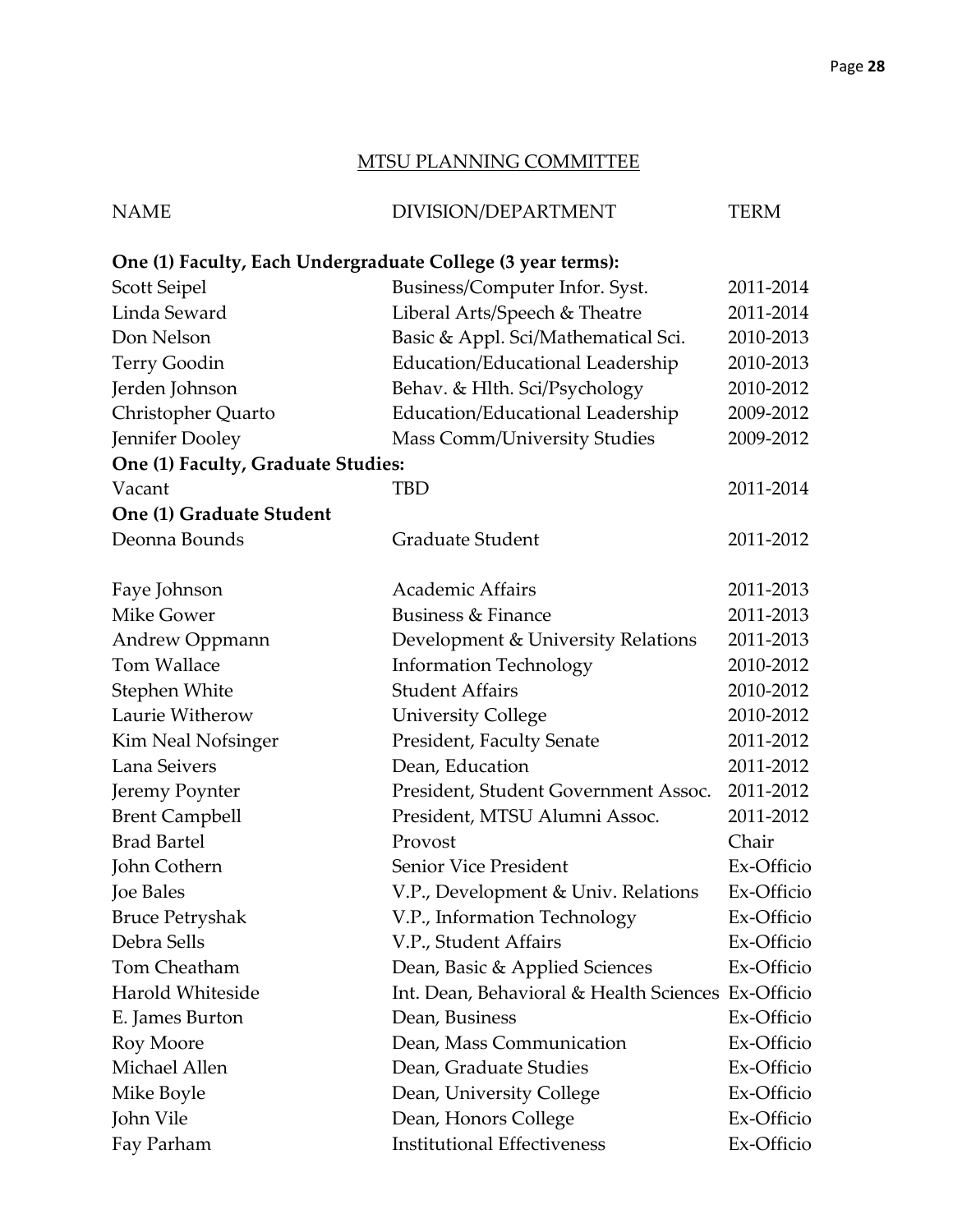## NON-INSTRUCTIONAL ASSIGNMENT COMMITTEE (Currently inactive-reinstate 2012-2013 AY)

| <b>NAME</b> | DIVISION/DEPARTMENT | <b>TERM</b> |
|-------------|---------------------|-------------|
|             |                     |             |

## **Two (2) Faculty, Each Undergraduate College:**

| Vacant | Basic & Appl. Sci/  | 2012-2014 |
|--------|---------------------|-----------|
| Vacant | Behav. & Hlth. Sci/ | 2012-2014 |
| Vacant | Business/           | 2012-2014 |
| Vacant | Education/          | 2012-2014 |
| Vacant | Liberal Arts/       | 2012-2014 |
| Vacant | Mass Comm/          | 2012-2014 |
| Vacant | Basic & Appl. Sci/  | 2012-2013 |
| Vacant | Behav. & Hlth. Sci/ | 2012-2013 |
| Vacant | Business/           | 2012-2013 |
| Vacant | Education/          | 2012-2013 |
| Vacant | Liberal Arts/       | 2012-2013 |
| Vacant | Mass Comm/          | 2012-2013 |
|        |                     |           |

John Omachonu Vice Provost, Academic Affairs Ex-Officio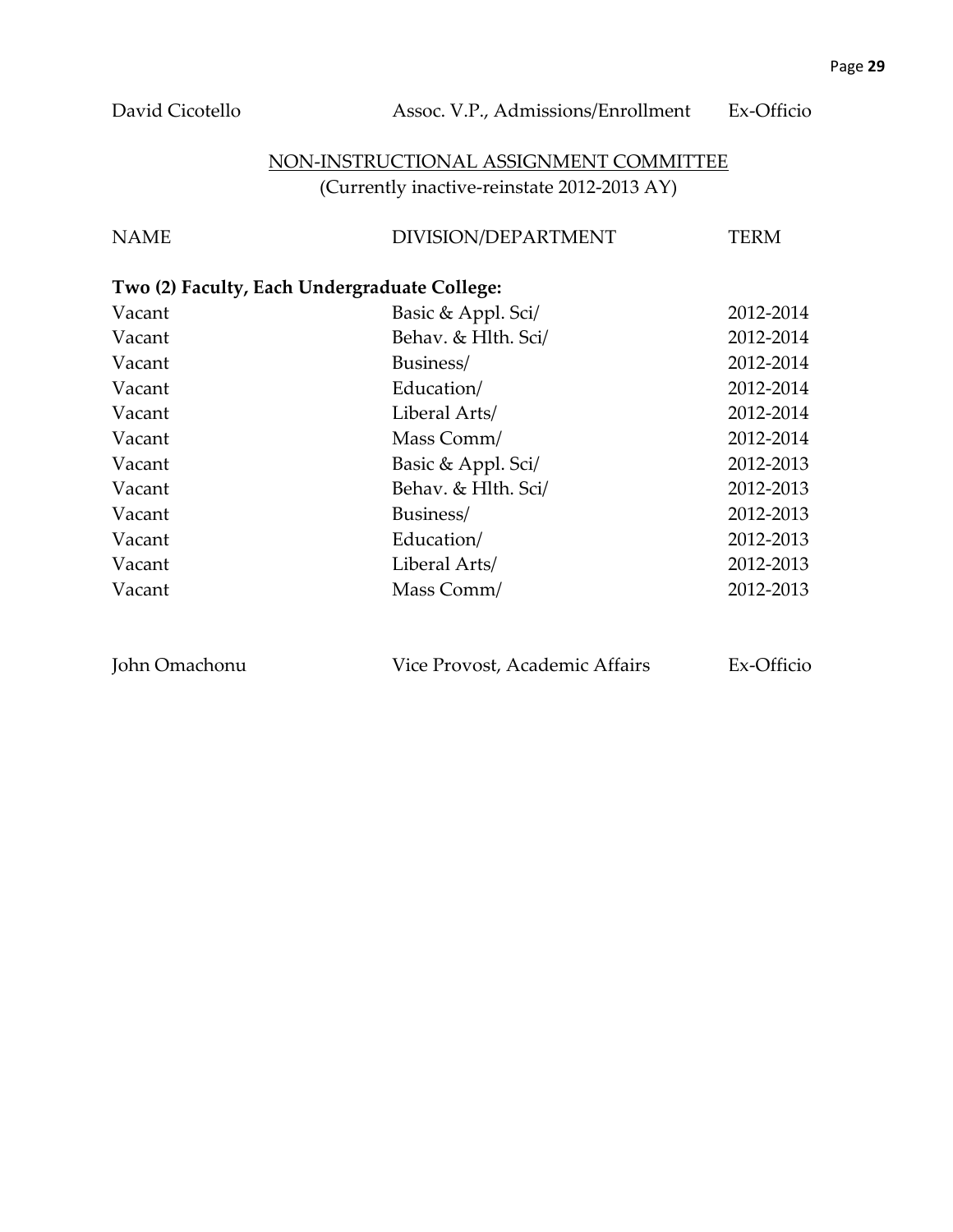## PUBLIC SERVICE COMMITTEE

| <b>NAME</b> | DIVISION/DEPARTMENT | TERM |
|-------------|---------------------|------|
|             |                     |      |

## **Two (2) Faculty, Each Undergraduate College:**

| Joseph Hawkins        | Basic & Appl. Sci/Aerospace         | 2011-2013 |
|-----------------------|-------------------------------------|-----------|
| Kimberly Ujich Ward   | Behav. & Hlth. Sci/Psychology       | 2011-2013 |
| Scott Seipel          | Business/Computer Information Syst. | 2011-2013 |
| Michelle Stevens      | Education/Educational Leadership    | 2011-2013 |
| Mark Doyle            | Liberal Arts/History                | 2011-2013 |
| Jason Vance           | Mass Comm/Library                   | 2011-2013 |
| <b>Heather Brown</b>  | Basic & Appl. Sci/Engineering Tech. | 2010-2012 |
| Debra Wilson          | Behav. & Hlth. Sci/Nursing          | 2010-2012 |
| Patricia Wall         | Business/Accounting                 | 2010-2012 |
| Thomas Black          | Education/Elementary & Spec. Ed     | 2011-2012 |
| <b>Bonnie Rushlow</b> | Liberal Arts/Art                    | 2010-2012 |
| Vacant                | Mass Comm/Recording Industry        | 2011-2012 |
|                       |                                     |           |

## **Two (2) Undergraduate Students:**

| Donald Abels | Student | 2011-2012 |
|--------------|---------|-----------|
| Raven Taylor | Student | 2011-2012 |

| Mike Boyle | Dean, University College | Ex-Officio |
|------------|--------------------------|------------|
|            |                          |            |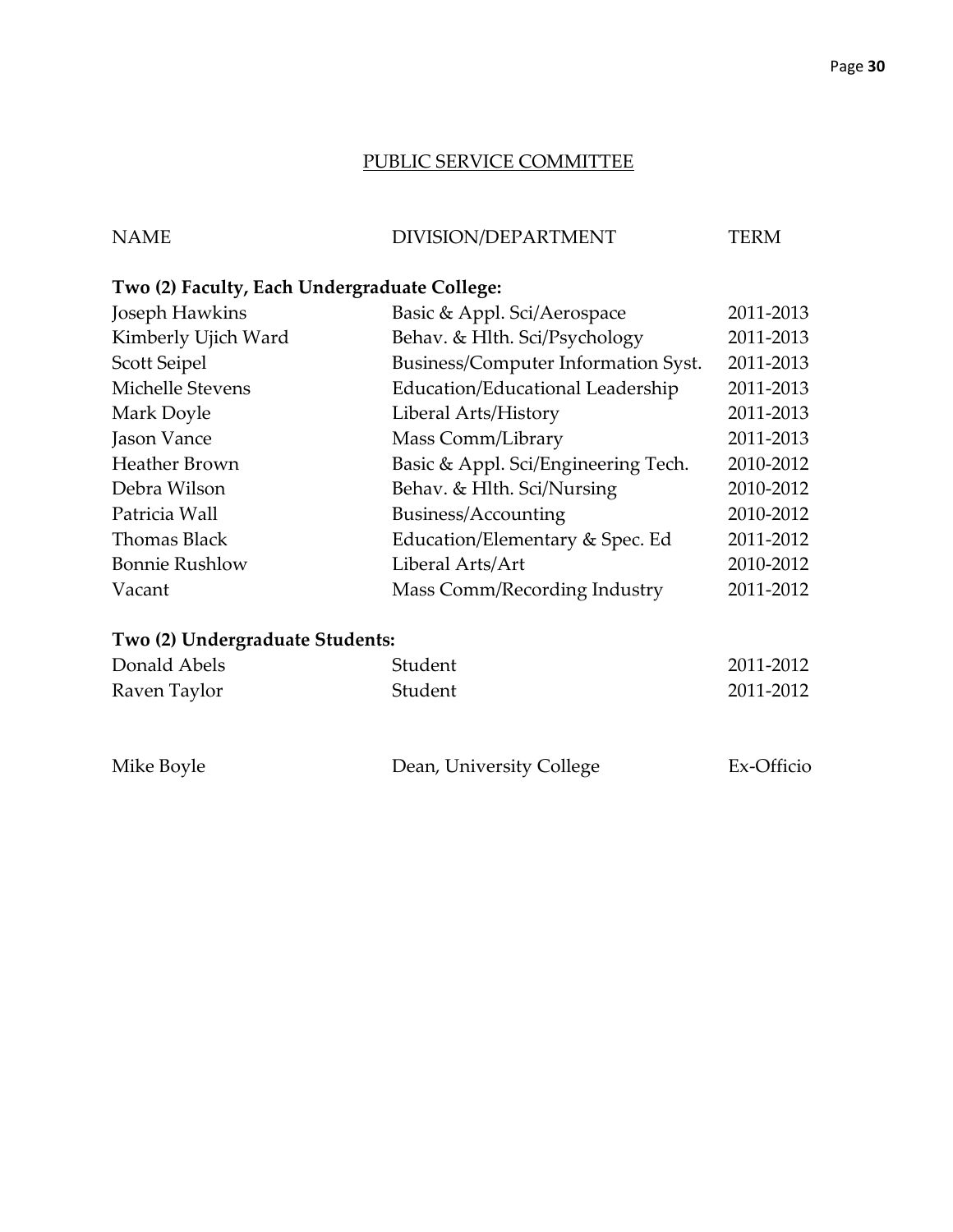## UNIVERSITY SPECIAL COMMITTEE ON ADVISING (Special Purpose Committee)

## NAME DIVISION/DEPARTMENT TERM

## **One (1) Faculty, Each Undergraduate College:**

| Kevin Downs               | Basic & Appl. Sci/Agribus/Agrisci   | 2011-2013 |
|---------------------------|-------------------------------------|-----------|
| John Wermert              | Business/Accounting                 | 2011-2013 |
| <b>TBD</b>                | Mass Comm/                          | 2011-2013 |
| Michelle Boyer-Pennington | Behav. & Hlth. Sci/Psychology       | 2010-2012 |
| Jim Calder                | Education/Elementary & Spec. Educ.  | 2010-2012 |
| Doug Heffington           | Liberal Arts/History/Global Studies | 2010-2012 |
|                           |                                     |           |

## **One (1) Full-Time Advisor, Each Undergraduate College:**

| Jennifer Danylo      | <b>Basic &amp; Applied Sciences</b>    | Permanent |
|----------------------|----------------------------------------|-----------|
| Brelinda Johnson     | Behavioral & Health Sciences           | Permanent |
| Amanda Chambers      | <b>Business</b>                        | Permanent |
| June Adams           | Education                              | Permanent |
| Lucy Langworthy      | <b>Liberal Arts</b>                    | Permanent |
| Judy Albakry         | <b>Liberal Arts</b>                    | Permanent |
| Hattie Traylor       | Mass/Comm                              | Permanent |
| Mark Templeton       | Director, Univ. College Adv. Center    | Permanent |
| Marva Lucas          | Chair, University Studies              | Permanent |
| Laura Clippard       | <b>University Honors College</b>       | Permanent |
| Sonja Burk           | <b>University College</b>              | Permanent |
| Michelle Blackwell   | Admissions                             | Permanent |
| Teresa Thomas        | <b>Enrollment Services</b>             | Permanent |
| Judith Fogus         | Financial Aid                          | Permanent |
| Jim Rost             | <b>Transfer Student Advising</b>       | Permanent |
| <b>Anne Fraley</b>   | Int. Director Off-Campus Stud. Serv.   | Permanent |
| Deborah Carroll      | Student Athlete Enhancement Center     | Permanent |
| <b>Bill Fletcher</b> | <b>Career Development Center</b>       | Permanent |
| Gina Poff            | New Student/Family Programs            | Permanent |
| Jeremy Poynter       | President, SGA                         | 2011-2012 |
| David Cicotello      | Assoc. V.P., Admissions/Enrollment     | Permanent |
| Fay Parham           | Institutional Effectiveness/Plan/Rsrch | Permanent |
| John Omachonu, Chair | Vice Provost, Academic Affairs         | Permanent |
|                      |                                        |           |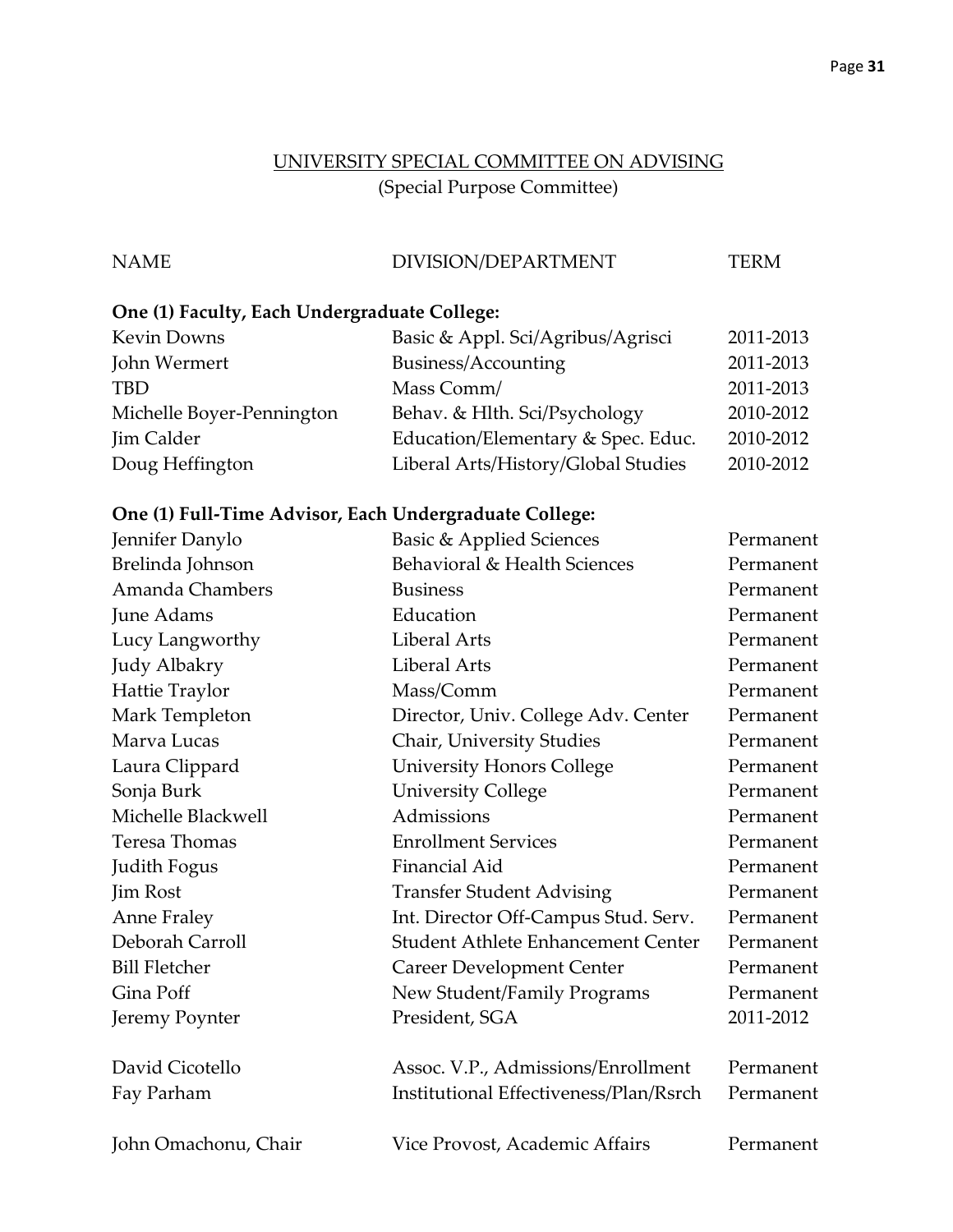## **The following committees report to the Senior Vice President:**

## TRAFFIC COMMITTEE

| <b>NAME</b>                                  | DIVISION/DEPARTMENT                    | <b>TERM</b> |
|----------------------------------------------|----------------------------------------|-------------|
| One (1) Faculty, Each Undergraduate College: |                                        |             |
| Kim Sadler                                   | Basic & Appl. Sci/Biology              | 2011-2013   |
| Dean Raffo                                   | Business/Management & Marketing        | 2011-2013   |
| Jane Williams                                | Education/Educational Leadership       | 2011-2013   |
| William Whitehill                            | Behav. & Hlth. Sci/Hlth. & Hum. Perf.  | 2010-2012   |
| Vacant                                       | Liberal Arts/TBD                       | 2011-2012   |
| <b>Christy Groves</b>                        | Mass Comm/Library                      | 2010-2012   |
| One (1) Administrative Representative:       |                                        |             |
| Jennifer Kirk                                | <b>Student Affairs</b>                 | 2010-2012   |
| Two (2) Students:                            |                                        |             |
| Katie Bogle                                  | Student                                | 2011-2012   |
| Matthew Hibdon                               | Student                                | 2011-2012   |
| Ron Malone                                   | Asst. Vice President, Events & Transp. | Permanent   |
| <b>Tracy Read</b>                            | Manager, Parking Services              | Permanent   |
|                                              |                                        |             |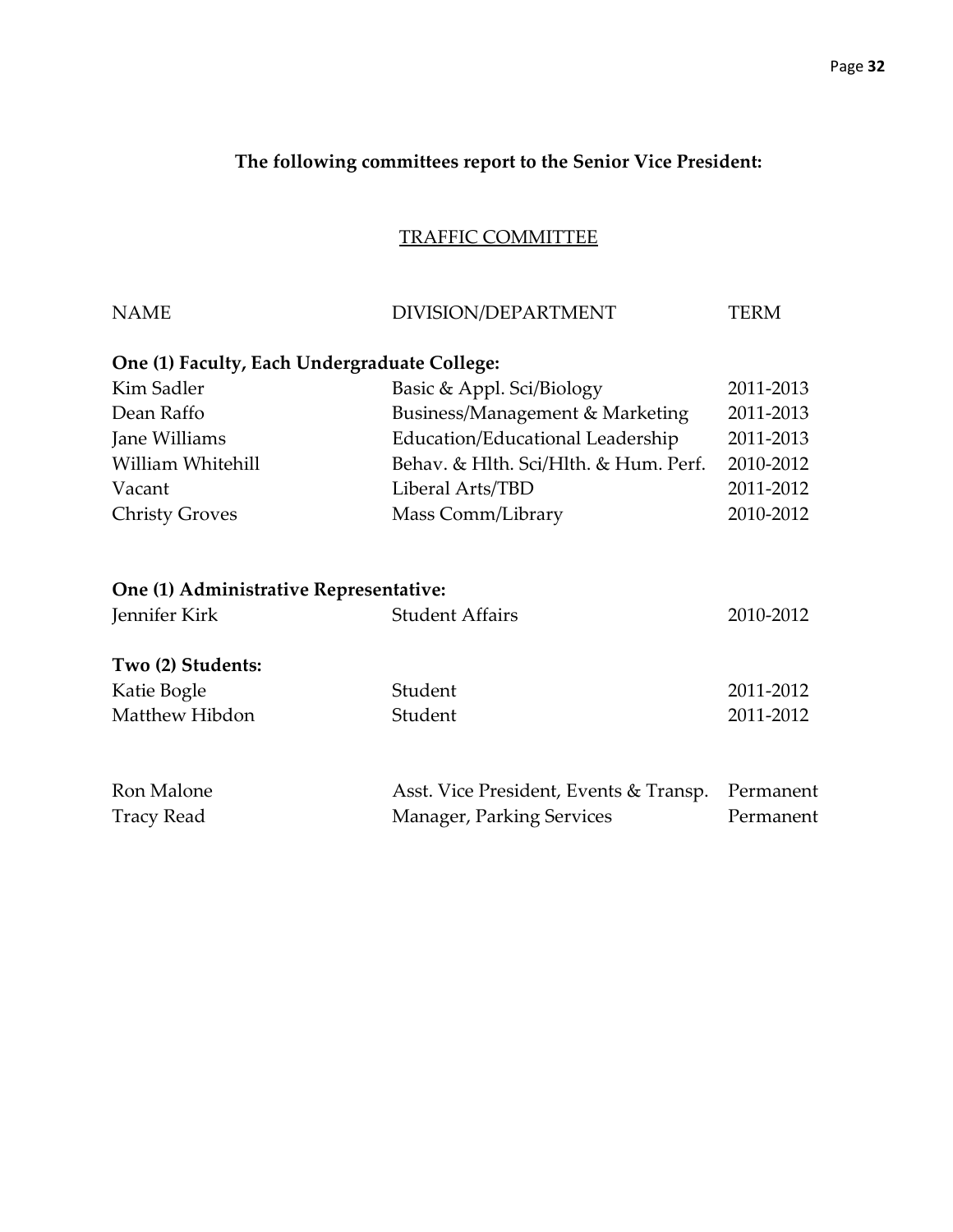## **The following committees report to the Vice President for Student Affairs:**

## MTSU COMMITTEE ON DISABILITY ISSUES

| <b>NAME</b>                                  | DIVISION/DEPARTMENT                  | <b>TERM</b> |
|----------------------------------------------|--------------------------------------|-------------|
| One (1) Faculty, Each Undergraduate College: |                                      |             |
| Mary Ellen Fromuth                           | Behav. & Hlth. Sci/Psychology        | 2011-2013   |
| K. Virginia Hemby                            | Business/Bus. Comm. & Entrep.        | 2011-2013   |
| Martha Foster                                | Liberal Arts/History                 | 2011-2013   |
| Vacant                                       | Basic & Appl. Sci/TBD                | 2011-2012   |
| <b>Kathy Burriss</b>                         | Education/Elementary & Spec. Educ.   | 2010-2012   |
| <b>Katherine Foss</b>                        | Mass Comm/Journalism                 | 2010-2012   |
| Four (4) Students:                           |                                      |             |
| Katherine Tuter                              | <b>Graduate Student</b>              | 2011-2012   |
| <b>Krystal Owens</b>                         | Undergraduate Student                | 2011-2012   |
| Connie Nolen, Jr.                            | Undergraduate Student                | 2011-2012   |
| Raven Taylor                                 | Undergraduate Student                | 2011-2012   |
| John Harris                                  | Director, Disabled Student Services  | Permanent   |
| Patti Miller                                 | <b>Campus Planning</b>               | Permanent   |
| Heidi Zimmerman                              | <b>University Counsel</b>            | Permanent   |
| <b>Watson Harris</b>                         | ADA/504 Coordinator                  | Permanent   |
| <b>Andy Bickers</b>                          | Housing & Residential Life           | Permanent   |
| Gail Fedak                                   | <b>Instructional Media Resources</b> | Permanent   |
| Kathy Musselman                              | <b>Human Resources</b>               | Permanent   |
| Ron Malone                                   | Events/Transportation                | Permanent   |
| Barbara Patton                               | Institutional Equity & Compliance    | Permanent   |
| <b>Bruce Petryshak</b>                       | V.P., Information Technology         | Permanent   |
| Debra Sells                                  | V.P., Student Affairs                | Permanent   |
|                                              |                                      |             |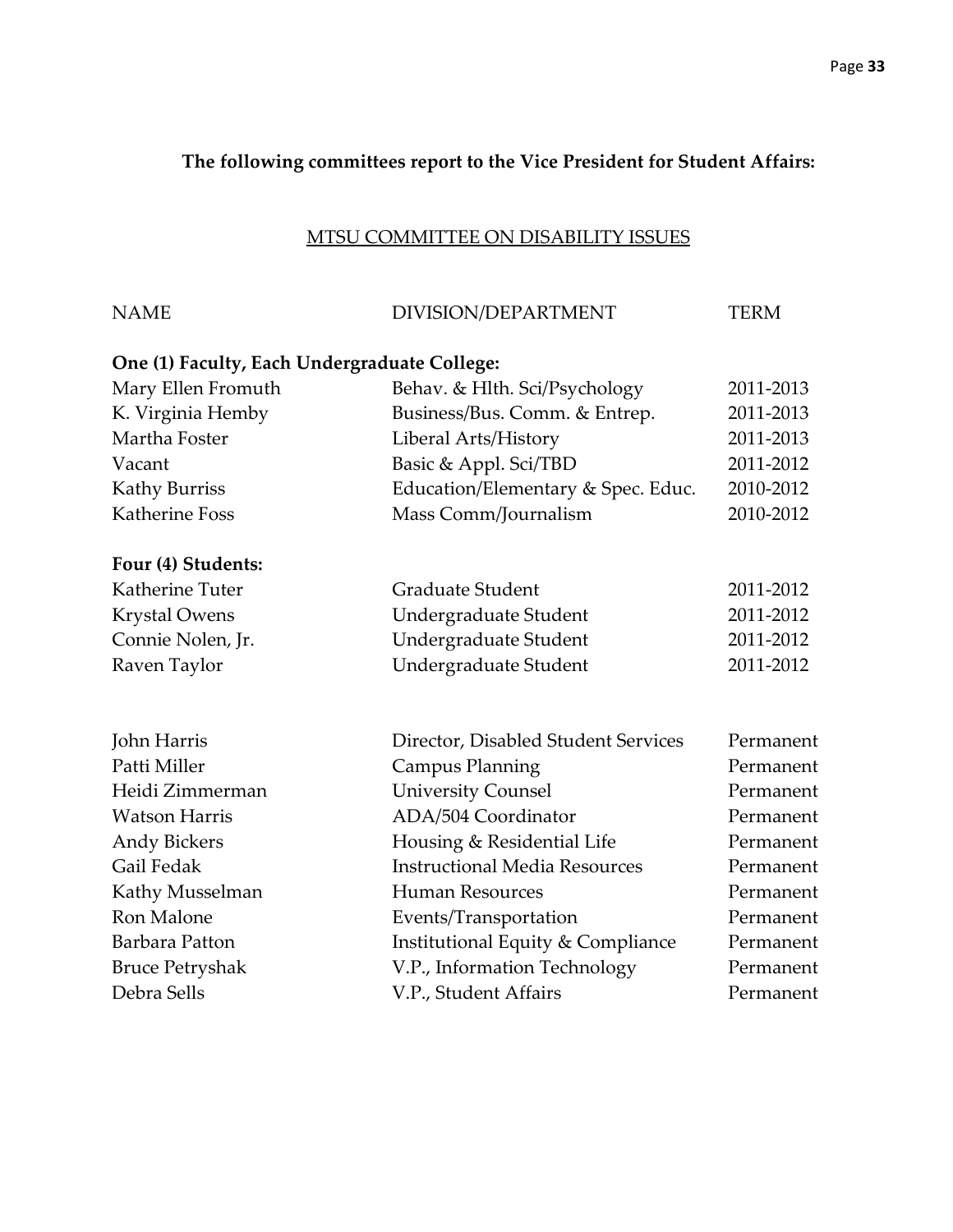## STUDENT APPEALS COMMITTEE

NAME DIVISION/DEPARTMENT TERM

## **One (1) Faculty, Each Undergraduate College:**

| Kevin Zhao         | Business/Economics & Finance          | 2011-2013 |
|--------------------|---------------------------------------|-----------|
| Michelle Stevens   | Education/TBD                         | 2011-2013 |
| <b>Ron Kates</b>   | Liberal Arts/English                  | 2011-2013 |
| Patricia Patterson | Basic & Appl. Sci/Chemistry           | 2010-2012 |
| Melinda Richards   | Behav. & Hlth. Sci/Hlth. & Human Per. | 2010-2012 |
| <b>Jo Williams</b> | Mass Comm/Library                     | 2010-2012 |
| Four (4) Students: |                                       |           |
| Jacki Lancaster    | Graduate Student                      | 2011-2012 |

| JAUNI LAHUASITI | Grauuale Juudelit     | 2011-2012 |
|-----------------|-----------------------|-----------|
| Gavin Mosley    | Undergraduate Student | 2011-2012 |
| Gerita Perry    | Undergraduate Student | 2011-2012 |
| Zaver Moore     | Undergraduate Student | 2011-2012 |
|                 |                       |           |

| Danny Kelley    | Associate Dean, Student Affairs  | Ex-Officio |
|-----------------|----------------------------------|------------|
| David Cicotello | Admissions & Enrollment          | Ex-Officio |
| Rick Henegar    | Graduate/Admissions              | Ex-Officio |
| Angie Melton    | Undergraduate International Adm. | Ex-Officio |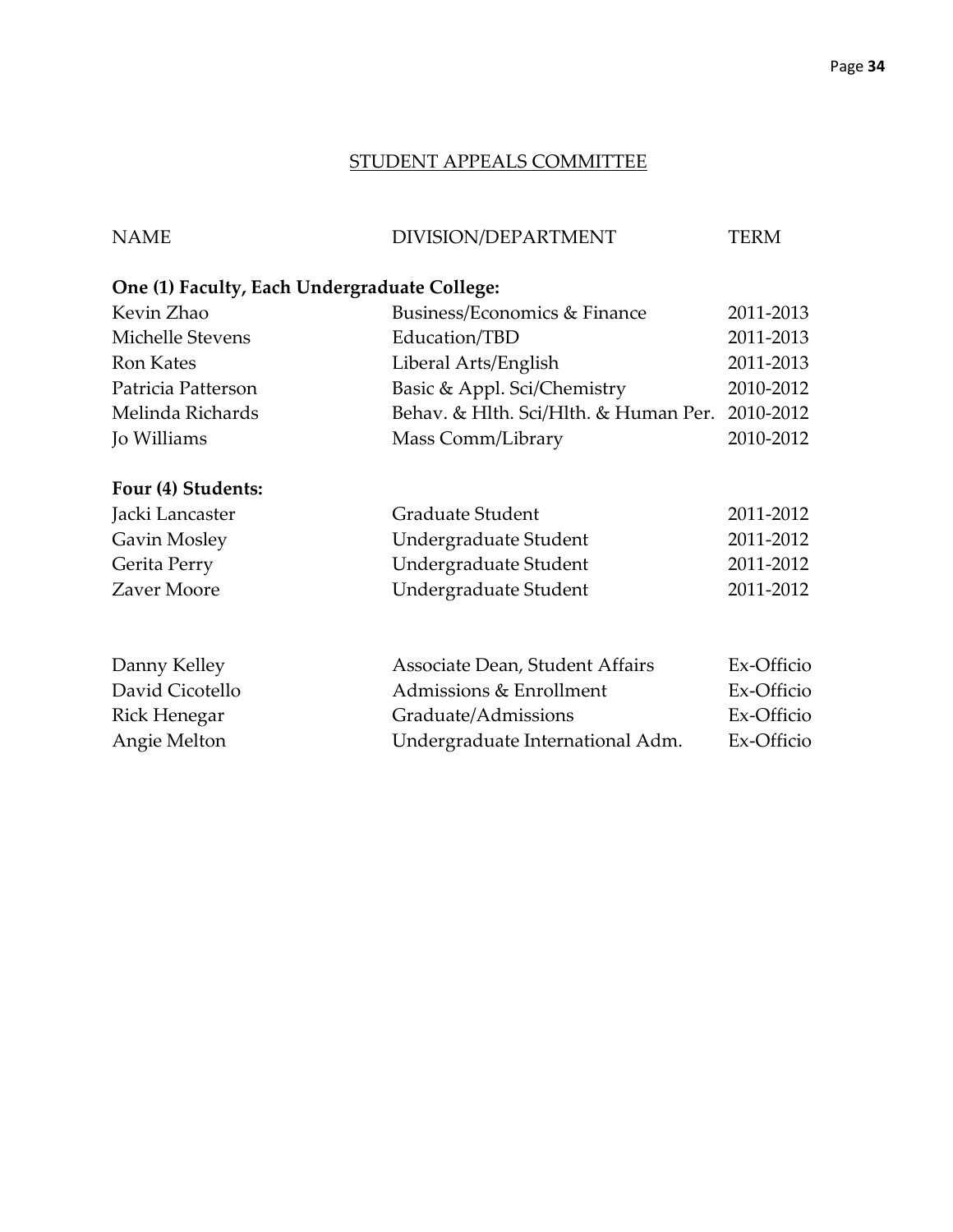## UNIVERSITY AWARDS COMMITTEE

| <b>NAME</b>                                  | DIVISION/DEPARTMENT                | <b>TERM</b> |
|----------------------------------------------|------------------------------------|-------------|
| One (1) Faculty, Each Undergraduate College: |                                    |             |
| Kim Ujcich Ward                              | Behav. & Hlth. Sci/Social Work     | 2011-2013   |
| <b>Wayne Rollins</b>                         | Business/Bus. Comm. & Entrep.      | 2011-2013   |
| Amy Jetton                                   | Basic & Appl. Sci/Biology          | 2010-2012   |
| <b>Tracey Ring</b>                           | Education/Elementary & Spec. Educ. | 2010-2012   |
| Meredith Dye                                 | Liberal Arts/Sociology             | 2010-2012   |
| Melissa Wald                                 | Mass Comm/Recording Industry       | 2010-2012   |
| Two (2) Student Affairs Representatives:     |                                    |             |
| Jackie Victory                               | Student Affairs/Student Leadership | 2011-2013   |
| Heidi Convery                                | Student Affairs/Academic Support   | 2010-2012   |
| Three (3) Undergraduate Students:            |                                    |             |
| Kara Jones                                   | Student                            | 2011-2012   |
| KaDeadra McNealy                             | Student                            | 2011-2012   |
| Casey McCullum                               | Student                            | 2011-2012   |
| Danny Kelley                                 | Associate Dean, Student Affairs    | Ex-Officio  |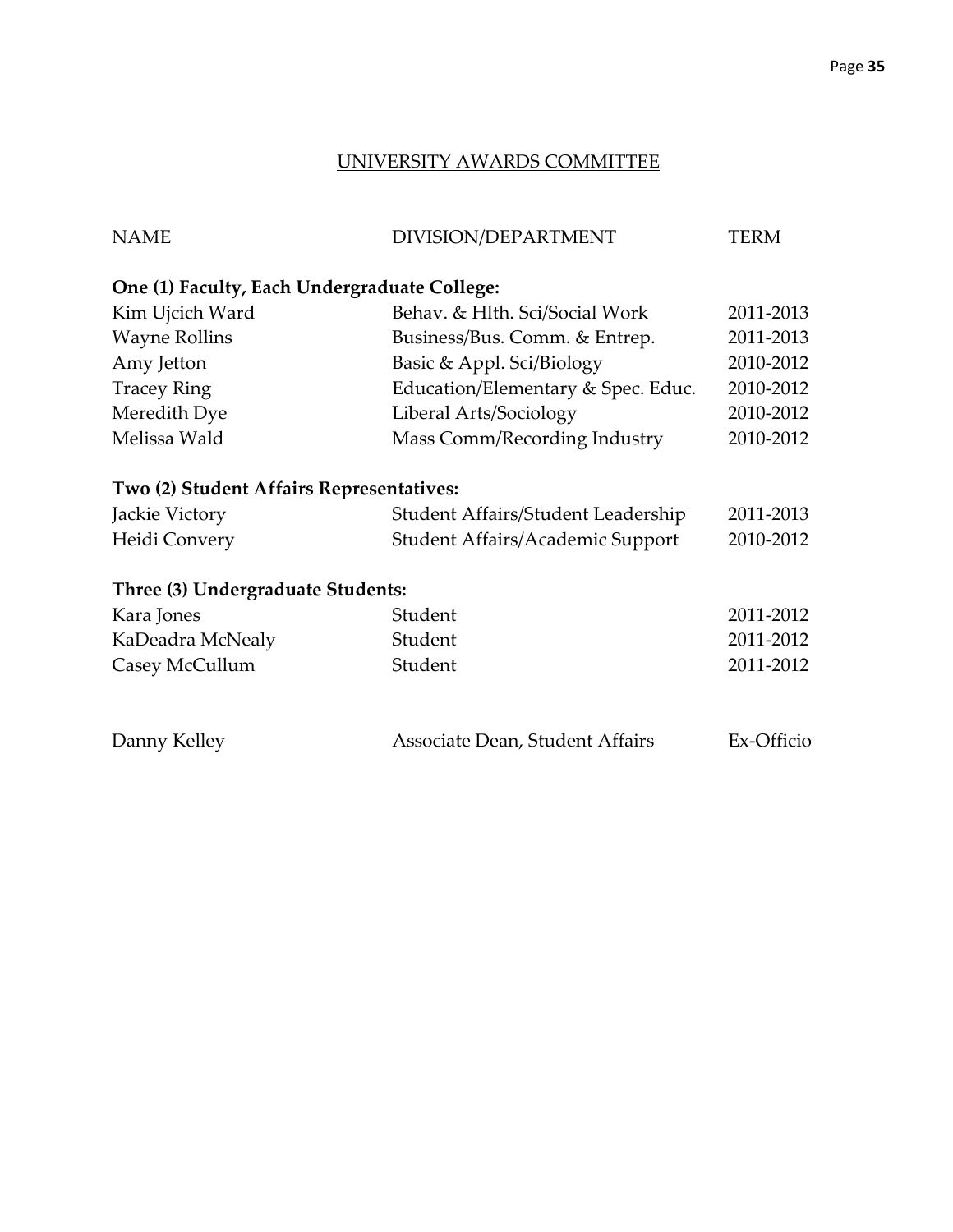## UNIVERSITY DISCIPLINE COMMITTEE

| <b>NAME</b>                                  | DIVISION/DEPARTMENT               | <b>TERM</b> |
|----------------------------------------------|-----------------------------------|-------------|
| One (1) Faculty, Each Undergraduate College: |                                   |             |
| Paul West Osterfield                         | Liberal Arts/Music                | 2011-2013   |
| LaWanna Fisher                               | Mass Comm/University Studies      | 2011-2013   |
| Margaret Fontanesi-Seime                     | Behav. & Hlth. Sci/Social Work    | 2011-2013   |
| <b>Terrence Lee</b>                          | Basic & Appl. Sci/Chemistry       | 2010-2012   |
| Juanita Brooks                               | Business/Computer Infor. Syst.    | 2010-2012   |
| Vacant                                       | Education/                        | 2011-2012   |
| Four (4) At-Large Faculty:                   |                                   |             |
| Kenneth Lancaster                            | Behav. & Hlth. Sci/Social Work    | 2011-2013   |
| Jerry Reagan                                 | Basic & Appl. Sci/Biology         | 2010-2012   |
| <b>Ellen Slicker</b>                         | Behav. & Hlth. Sci/Psychology     | 2010-2012   |
| George Vernardakis                           | Liberal Arts/Political Science    | 2010-2012   |
| Six (6) Students:                            |                                   |             |
| Caitlin Orman                                | <b>Graduate Student</b>           | 2011-2012   |
| Deonna Bounds                                | <b>Graduate Student</b>           | 2011-2012   |
| Meaghan Daugherty                            | Undergraduate Student             | 2011-2012   |
| Jordan Mead                                  | Undergraduate Student             | 2011-2012   |
| <b>Moriah Rosser</b>                         | Undergraduate Student             | 2011-2012   |
| Cameron Martin                               | Undergraduate Student             | 2011-2012   |
| Sarah Sudak                                  | Assoc. Vice Pres/Dean of Students | Ex-Officio  |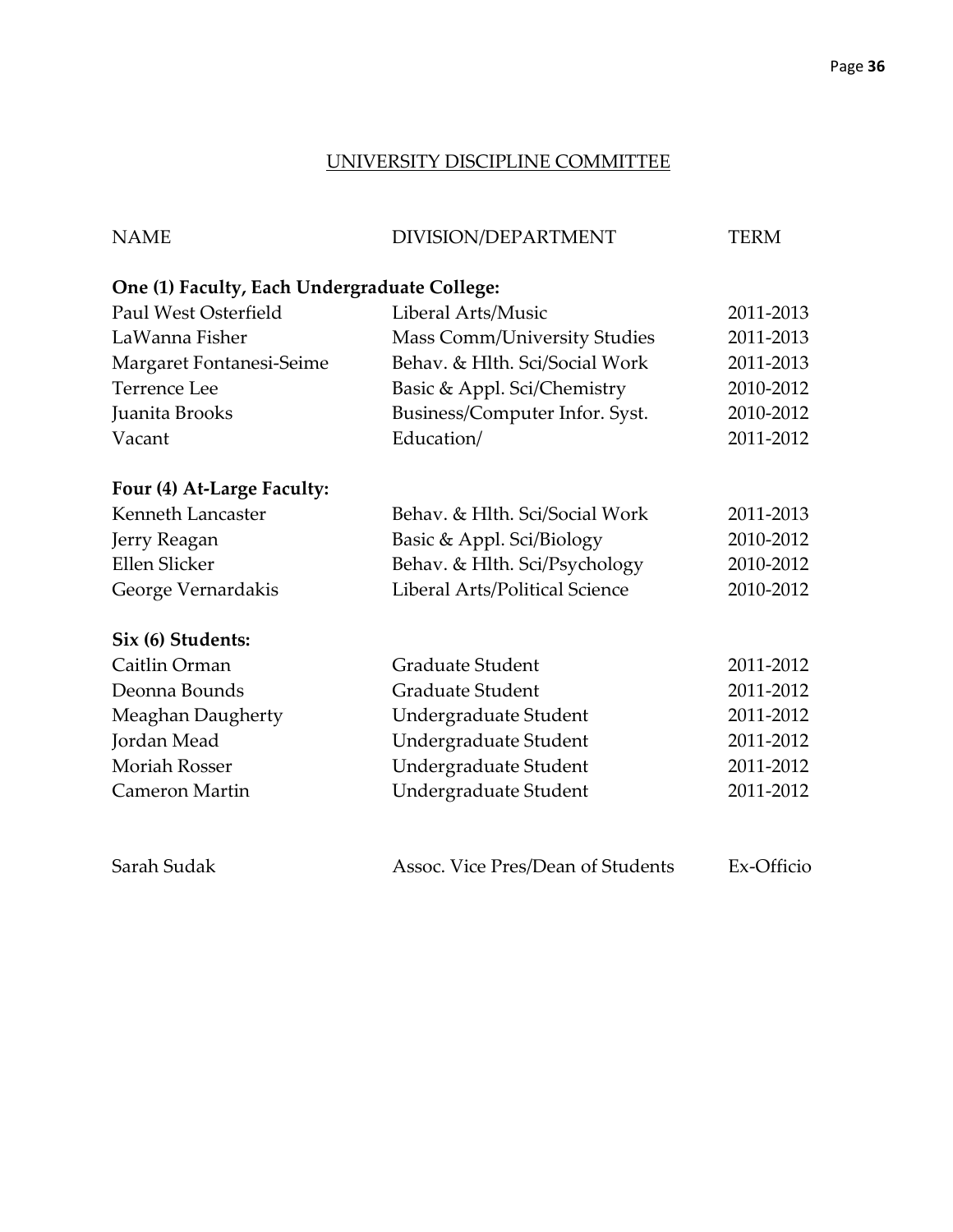#### UNIVERSITY RULES COMMITTEE

| <b>NAME</b> | DIVISION/DEPARTMENT | <b>TERM</b> |
|-------------|---------------------|-------------|

## **One (1) Faculty, Each Undergraduate College:**

| Charlene True       | Education/Educational Leadership   | 2011-2013 |
|---------------------|------------------------------------|-----------|
| Jeong Hwa Lee       | Liberal Arts/English               | 2011-2013 |
| Vatsala Krishnamani | Basic & Appl. Sci/Mathematical Sci | 2010-2012 |
| Sharon Guttman      | Behav. & Hlth. Sci/Psychology      | 2010-2012 |
| Kenneth Tillery     | Business/Management & Marketing    | 2010-2012 |
| Mayo Taylor         | Mass Comm/Library                  | 2010-2012 |
|                     |                                    |           |

## **Four (4) Students:**

| <b>Emily Lester</b> | Graduate Student                    | 2011-2012 |
|---------------------|-------------------------------------|-----------|
| Travis Jamison      | <b>Upper-Division Undergraduate</b> | 2011-2012 |
| Zaver Moore         | <b>Upper-Division Undergraduate</b> | 2011-2012 |
| Casey McCullum      | <b>Upper-Division Undergraduate</b> | 2011-2012 |

## **Two (2) Student Life Administrators:**

| Sarah Sudak        | Assoc. Vice Pres/Dean of Students | Ex-Officio |
|--------------------|-----------------------------------|------------|
| Laura Sosh-Lightsy | Asst. Dean, Judicial Affairs &    | Ex-Officio |
|                    | <b>Mediation Services</b>         |            |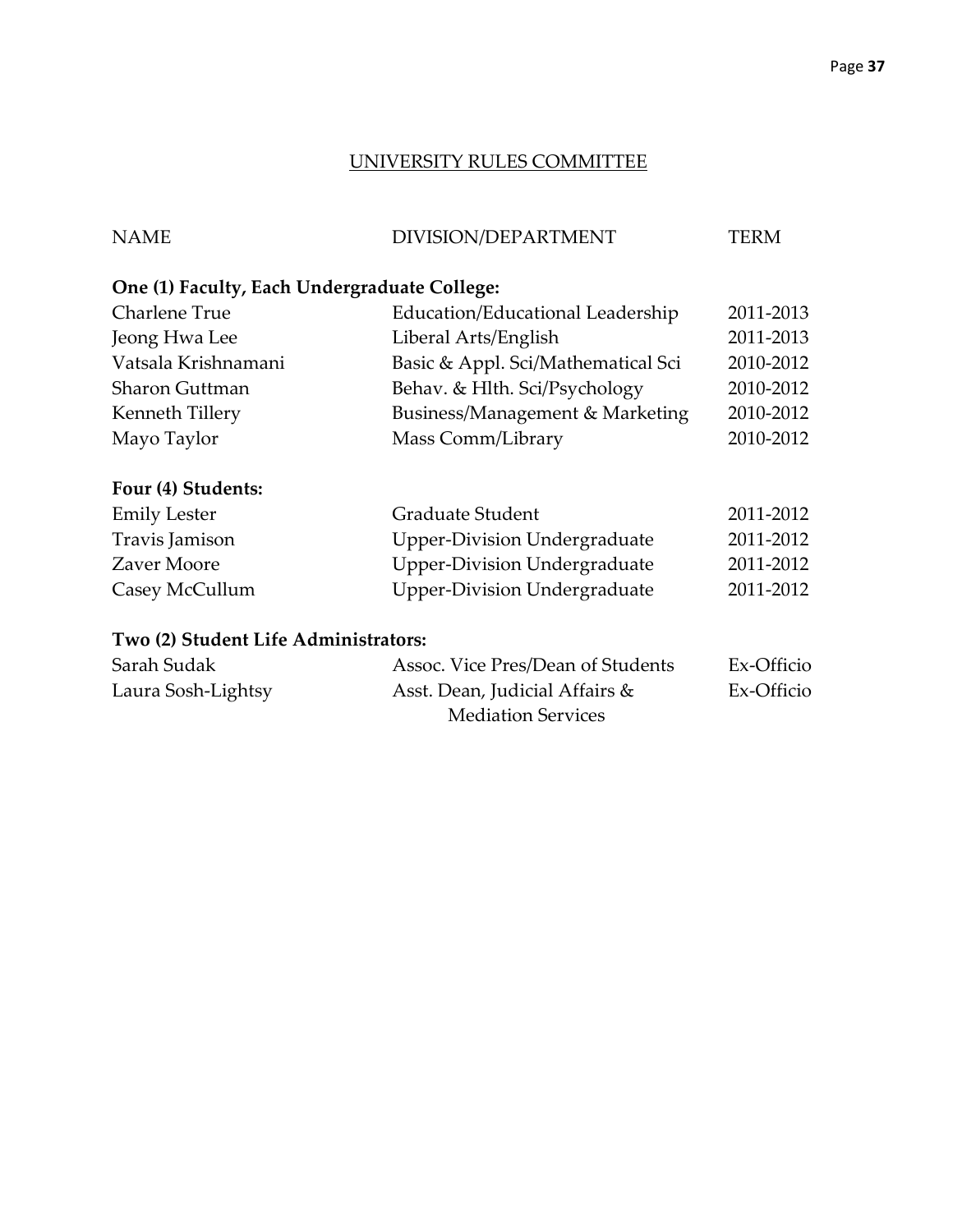## LOAN AND SCHOLARSHIP COMMITTEE

## NAME DIVISION/DEPARTMENT TERM

## **Three (3) Faculty, Each Undergraduate College:**

| Vatsala Krishnamani    | Basic & Appl. Sci/Mathematical Sci.    | 2011-2013  |
|------------------------|----------------------------------------|------------|
| Dana Umscheid          | Behav. & Hlth. Sci/Hlth. & Hum. Perf.  | 2011-2013  |
| Mary Ellen Fromuth     | Behav. & Hlth. Sci/Psychology          | 2011-2013  |
| Wen-Jang (Kenny) Jih   | Business/Computer Infor. Syst.         | 2011-2013  |
| <b>Wayne Rollins</b>   | Business/Bus. Comm. & Entrep.          | 2011-2013  |
| Charles Milligan       | Education/Educational Leadership       | 2011-2013  |
| Sharon Smith           | Liberal Arts/Speech & Theatre          | 2011-2013  |
| Angela DeBoer          | Liberal Arts/Music                     | 2011-2013  |
| TBD                    | Mass Comm/                             | 2011-2013  |
| <b>TBD</b>             | Mass Comm/                             | 2011-2013  |
| <b>Joan Raines</b>     | <b>University College</b>              | 2011-2013  |
| <b>Warren Anderson</b> | Basic & Appl. Sci/Agribusiness/Agrisci | 2010-2012  |
| Andrea Georgiou        | Basic & Appl. Sci/Aerospace            | 2010-2012  |
| Janis Brickey          | Behav. & Hlth. Sci/Human Sciences      | 2010-2012  |
| Juanita Brooks         | Business/Computer Information Syst.    | 2010-2012  |
| <b>Willis Means</b>    | Education/Elementary & Spec. Educ.     | 2010-2012  |
| Alyson Bass            | Education/Elementary & Spec. Educ.     | 2011-2012  |
| Vacant                 | Liberal Arts/History                   | 2011-2012  |
| <b>Sharon Parente</b>  | Mass Comm/Library                      | 2010-2012  |
| Two (2) Students:      |                                        |            |
| TBD                    | Graduate Student                       | 2011-2012  |
| Cody Smith             | Undergraduate Student                  | 2011-2012  |
| Cathy Kirchner         | Registrar                              | Ex-Officio |
| Stephen White          | Director, Student Financial Aid        | Ex-Officio |
| Jane Tipps             | Director, Counseling Services          | Ex-Officio |
| Nick Perlick           |                                        | Consultant |
|                        | Director, Development                  |            |
| John Cothern           | Senior Vice President                  | Consultant |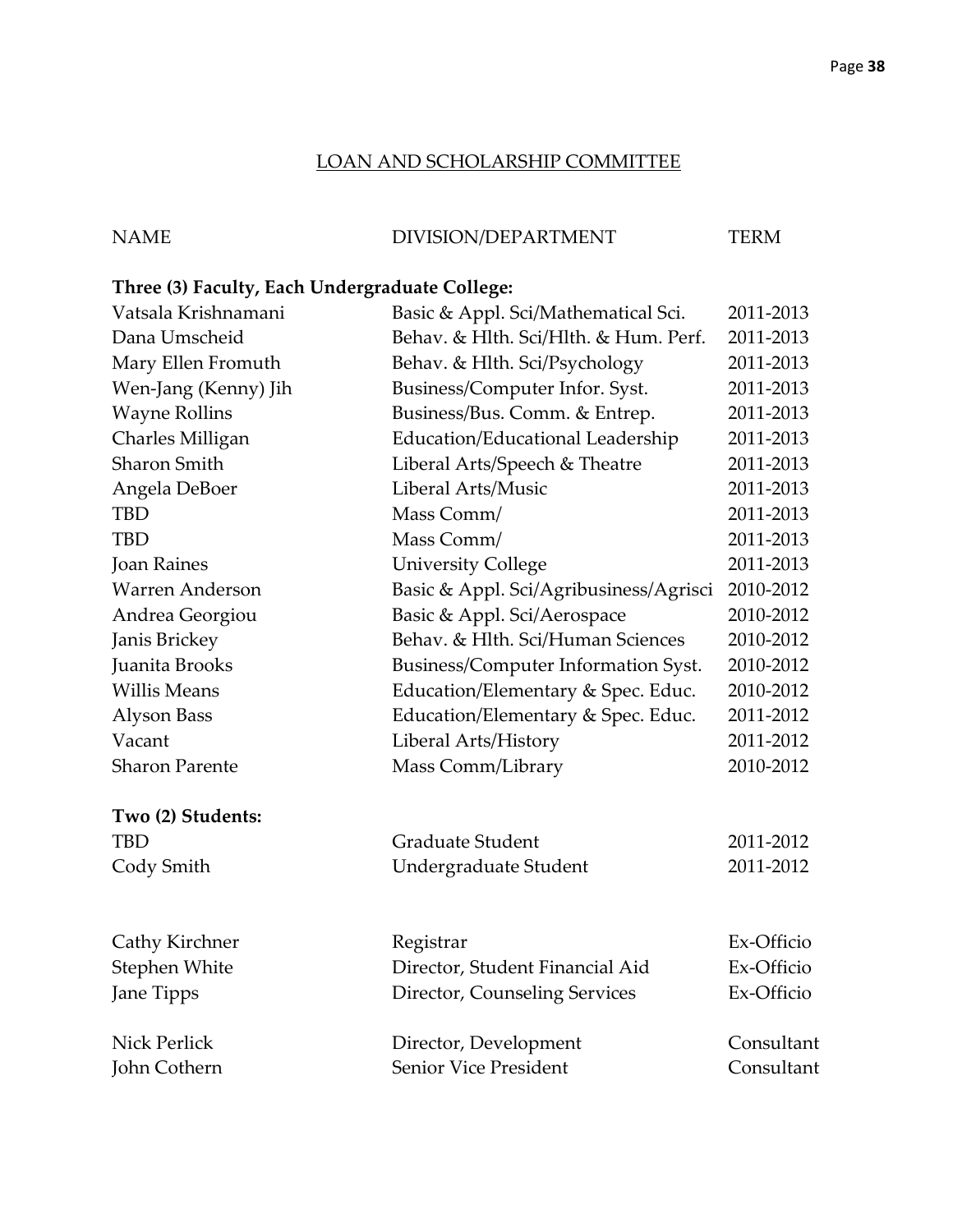## COMMITTEE ON ADMISSIONS AND STANDARDS

## NAME DIVISION/DEPARTMENT TERM

## **Two (2) Faculty, Each Undergraduate College:**

| Wandi Ding              | Basic & Appl. Sci/Mathematical Sci.   | 2011-2013 |
|-------------------------|---------------------------------------|-----------|
| Kelly Bloom             | Behav. & Hlth. Sci/Hlth. & Hum. Perf. | 2011-2013 |
| Martha Balachandran     | Business/Bus. Comm. & Entrep.         | 2011-2013 |
| Charles Milligan        | Education/Educational Leadership      | 2011-2013 |
| Elvira Casal            | Liberal Arts/English                  | 2011-2013 |
| Vivian Alley            | Mass Comm/University Studies          | 2011-2013 |
| <b>Bruce Cahoon</b>     | Basic & Appl. Sci/Biology             | 2010-2012 |
| Aimee Holt              | Behav. & Hlth. Sci/Psychology         | 2010-2012 |
| Horace Johns            | Business/Accounting                   | 2010-2012 |
| Kathryn Boudreau-Henry  | Education/Educational Leadership      | 2010-2012 |
| Melissa Lobegier        | Liberal Arts/Geosciences              | 2010-2012 |
| <b>Annette Williams</b> | <b>Mass Comm/University Studies</b>   | 2010-2012 |

## **Two (2) Students-Upperclassmen:**

| Donald Abels    | Student                            | 2011-2012  |
|-----------------|------------------------------------|------------|
| Travis Jamison  | Student                            | 2011-2012  |
|                 |                                    |            |
| David Cicotello | Assoc. VP, Admissions & Enrollment | Ex-Officio |
| Michael Allen   | Dean, College of Graduate Studies  | Ex-Officio |
| Sheila Otto     | Director, General Education        | Ex-Officio |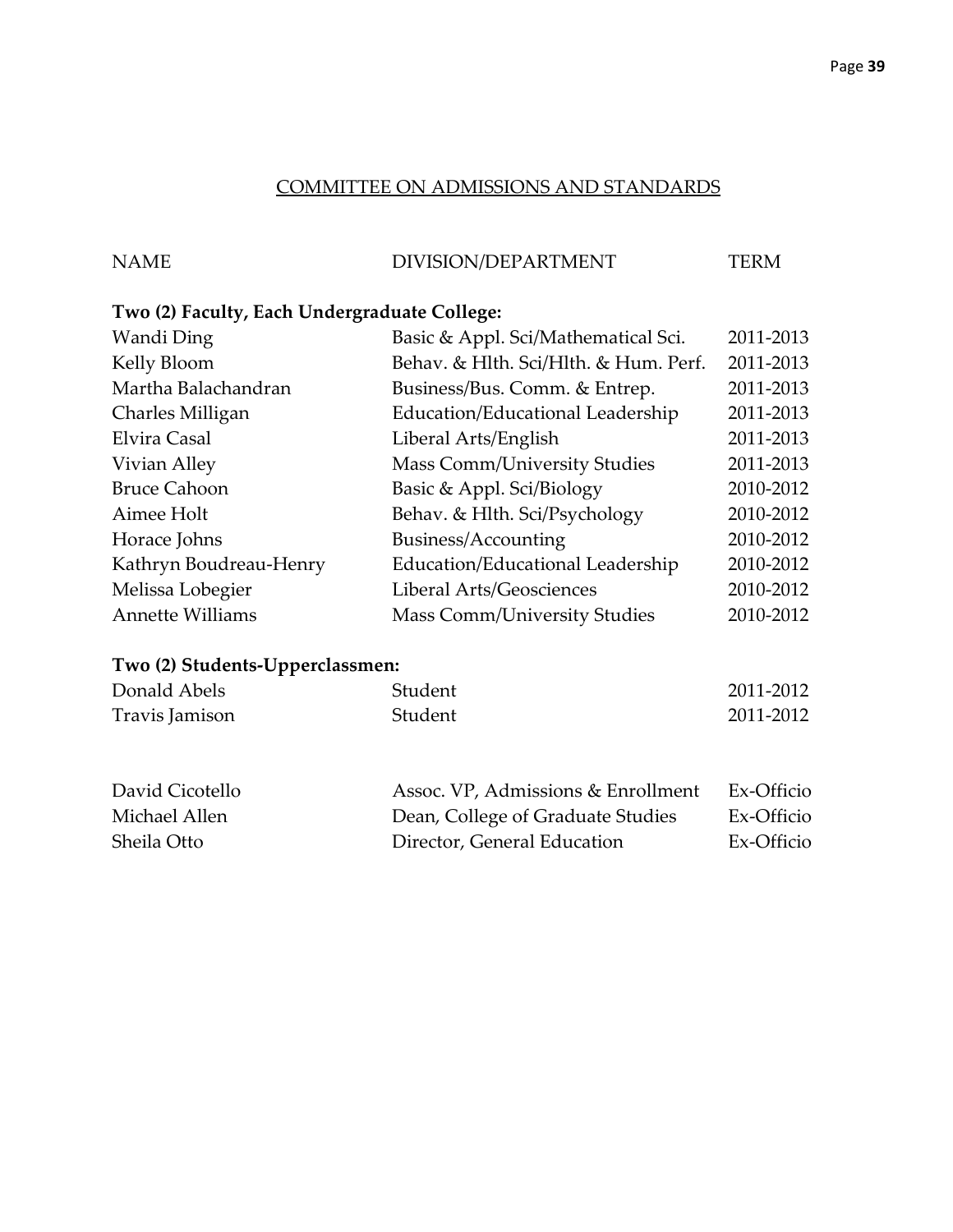#### VETERANS AND MILITARY AFFAIRS COMMITTEE

## NAME DIVISION/DEPARTMENT TERM

## **One (1) Faculty Each Undergraduate College (2 year terms):**

| Tony Johnston                 | Basic & Appl./Agribusiness/Agrisci    | 2011-2013 |
|-------------------------------|---------------------------------------|-----------|
| Melinda Richards              | Behav. & Hlth. Sci/Health & Hum. Per. | 2011-2013 |
| Bill Ford                     | Business/Weatherford Chair of Fin.    | 2011-2013 |
| <b>Tracey Ring Huddleston</b> | Education/Elementary & Spec. Ed.      | 2011-2013 |
| Linda Seward                  | Liberal Arts/Speech & Theatre         | 2011-2013 |
| Melissa Wald                  | Mass Comm/Recording Industry          | 2011-2013 |

## **Administration:**

| University College Advising Ctr.            | Ex-Officio |
|---------------------------------------------|------------|
| <b>Admissions (Military Credit Analyst)</b> | Ex-Officio |
| <b>Business Office</b>                      | Ex-Officio |
| <b>Counseling Services</b>                  | Ex-Officio |
| Financial Aid                               | Ex-Officio |
| Registrar                                   | Ex-Officio |
| Veteran Affairs/Registrar                   | Ex-Officio |
|                                             |            |

## **Veteran/Military Support:**

| Cathy Delametter        | <b>University College Rep</b> | Permanent |
|-------------------------|-------------------------------|-----------|
| Tharrel Kast            | <b>ROTC PMS</b>               | Permanent |
| Paul Janeway            | Student President (BRAVO)     | 2011-2012 |
| Jimmie Cain             | Faculty Advisor (BRAVO)       | Permanent |
| <b>Hilary Stallings</b> | Veterans Memorial Rep         | Permanent |
| Derek Frisby            | Veterans Memorial Rep         | Permanent |
|                         |                               |           |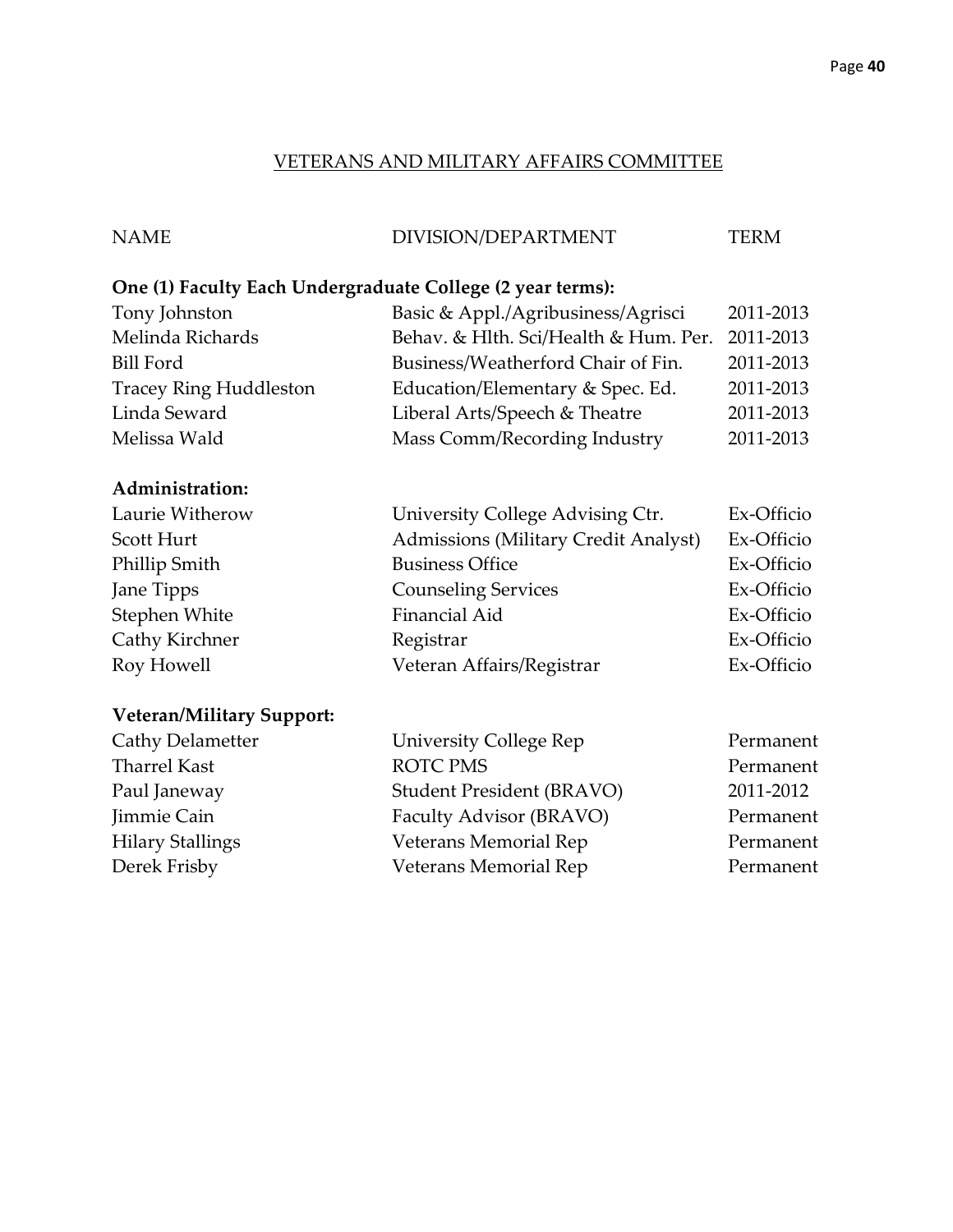## **The following committee reports to the Vice President for Development and University Relations:**

## UNIVERSITY RELATIONS COMMITTEE

| <b>NAME</b>                                  | DIVISION/DEPARTMENT                    | <b>TERM</b> |
|----------------------------------------------|----------------------------------------|-------------|
| Two (2) Faculty, Each Undergraduate College: |                                        |             |
| <b>Warren Gill</b>                           | Basic & Appl. Sci/Agribus/Agrisci      | 2011-2013   |
| Sandra Poirier                               | Behav. & Hlth. Sci/Hlth. & Hum. Perf.  | 2011-2013   |
| Tammy Bahmanziari                            | Business/Accounting                    | 2011-2013   |
| Zafrullah Khan                               | Education/Elementary & Spec. Educ.     | 2011-2013   |
| Mark Jackson                                 | Liberal Arts/English                   | 2011-2013   |
| <b>Beverly Geckle</b>                        | Mass Comm/TBD                          | 2011-2013   |
| Preston MacDougall                           | Basic & Appl. Sci/Chemistry            | 2010-2012   |
| David Kelly                                  | Behav. & Hlth. Sci/Psychology          | 2010-2012   |
| Vacant                                       | Business/TBD                           | 2011-2012   |
| <b>Charlene True</b>                         | Education/Educational Leadership       | 2010-2012   |
| <b>Sharon Smith</b>                          | Liberal Arts/English                   | 2010-2012   |
| Vacant                                       | Mass Comm/TBD                          | 2011-2012   |
| Two (2) Students:                            |                                        |             |
| Courtnei Secrest                             | Student                                | 2011-2012   |
| Cameron Martin                               | Student                                | 2011-2012   |
| Doug Williams                                | Director, Marketing                    |             |
| <b>Tom Tozer</b>                             | Director, News & Media Relations       |             |
| <b>Mark Owens</b>                            | Director, Athletic Media Relations     |             |
| Henri Pensis                                 | News Director, WMOT Radio              |             |
| Pat Jackson                                  | <b>Production Manager, TV Services</b> |             |
| Andrew Oppmann                               | Assoc. VP, Marketing & Comm.           | Ex-Officio  |
| <b>Joe Bales</b>                             | Vice Pres., Develop. & Univ. Relat.    | Ex-Officio  |
|                                              |                                        |             |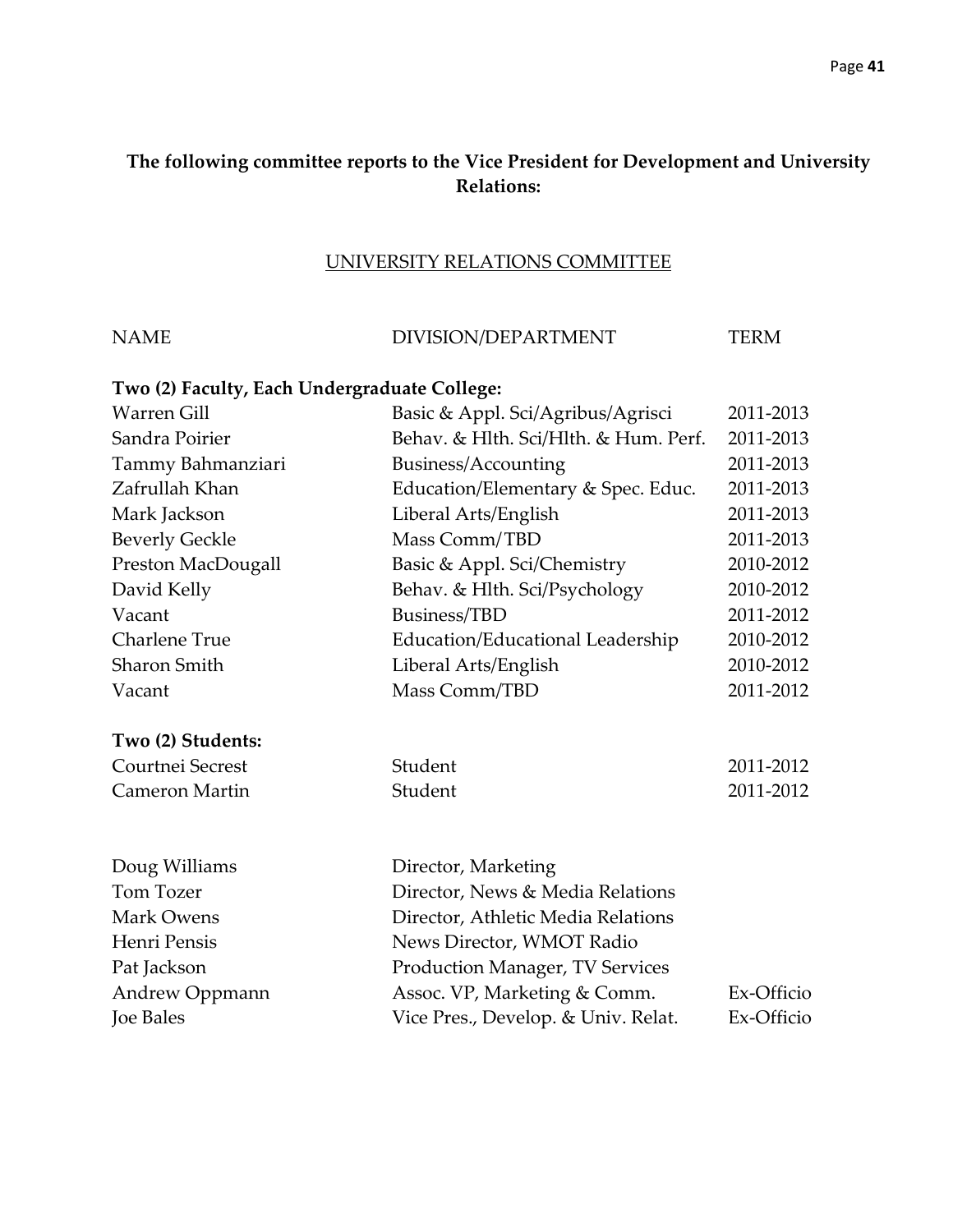## **The following committees report to the Vice President for Information Technology:**

## INSTRUCTIONAL TECHNOLOGIES DEVELOPMENT COMMITTEE

| DIVISION/DEPARTMENT                                      | TERM                                         |
|----------------------------------------------------------|----------------------------------------------|
|                                                          |                                              |
| Behav. & Hlth. Sci/Human Sciences                        | 2011-2013                                    |
| Basic & Appl. Sci/Mathematical Sci                       | 2010-2012                                    |
| Business/Accounting                                      | 2010-2012                                    |
| Education/Elementary & Spec. Educ.                       | 2010-2012                                    |
| Liberal Arts/Geosciences                                 | 2010-2012                                    |
| Mass Comm/Library                                        | 2010-2012                                    |
|                                                          |                                              |
| Liberal Arts/Art                                         | 2011-2013                                    |
| <b>Mass Comm/University Studies</b>                      | 2011-2013                                    |
| <b>Graduate Studies</b><br><b>Information Technology</b> | Ex-Officio<br>Ex-Officio                     |
|                                                          | One (1) Faculty, Each Undergraduate College: |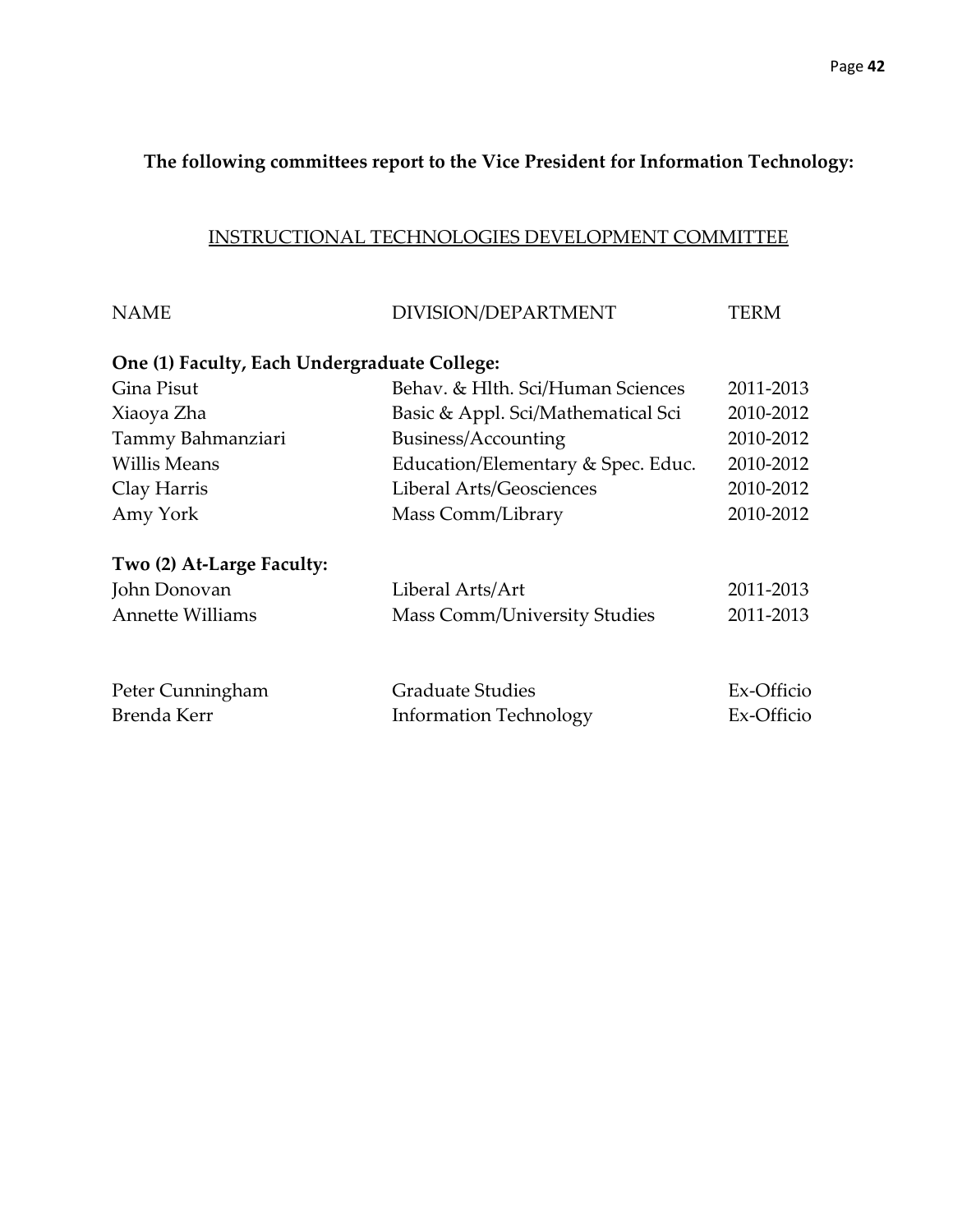## INSTRUCTIONAL TECHNOLOGY COMMITTEE

| <b>NAME</b>                                  | DIVISION/DEPARTMENT                  | <b>TERM</b> |
|----------------------------------------------|--------------------------------------|-------------|
| One (1) Faculty, Each Undergraduate College: |                                      |             |
| <b>Alan Musicant</b>                         | Behav. & Hlth. Sci/Psychology        | 2011-2013   |
| Kaylene Gebert                               | Liberal Arts/Speech & Theatre        | 2011-2013   |
| <b>William Crabtree</b>                      | Mass Comm/Recording Industry         | 2011-2013   |
| Wendy Beckman                                | Basic & Appl. Sci/Aerospace          | 2010-2012   |
| <b>Sherry Roberts</b>                        | Business/Buss. Comm. & Entrep.       | 2010-2012   |
| <b>Jay Sanders</b>                           | Education/Educational Leadership     | 2010-2012   |
| One (1) Undergraduate Student:               |                                      |             |
| Marcus Tompkins                              | Student                              | 2011-2012   |
| Michael Allen                                | Academic Dean                        | 2011-2013   |
| <b>Joan McRae</b>                            | Academic Chair                       | 2011-2013   |
| David Robinson                               | Library Automation                   | 2011-2013   |
| <b>Mike Gower</b>                            | Administrator, Business & Finance    | 2011-2013   |
| Danny Kelley                                 | Administrator, Student Affairs       | 2011-2013   |
| Amy Burks                                    | Administrator, Student Affairs       | 2011-2013   |
| Neal McClain                                 | <b>Computer Lab Director/Faculty</b> | 2011-2013   |
| Kim Neal Nofsinger                           | <b>Faculty Senate President</b>      | 2011-2012   |
| <b>Warner Cribb</b>                          | Past President, Faculty Senate       | 2011-2012   |
| Jeremy Poynter                               | <b>SGA President</b>                 | 2011-2012   |
| <b>Bruce Petryshak</b>                       | Vice Pres. Information Technology    | Permanent   |
| <b>Watson Harris</b>                         | Director of Academic Technology      | Ex-Officio  |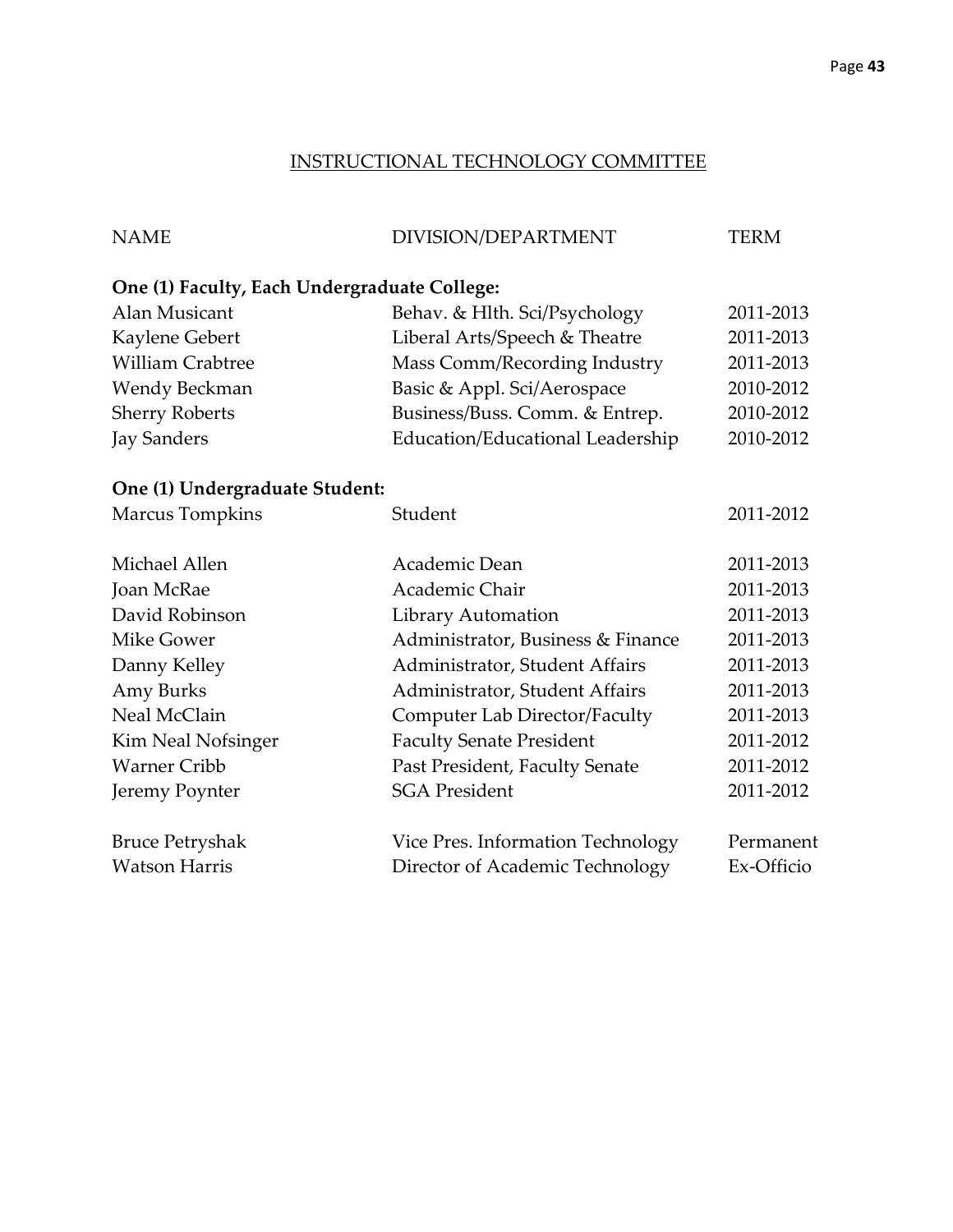## ADMINISTRATIVE COMPUTING COMMITTEE

| <b>NAME</b>                           | DIVISION/DEPARTMENT                                               | TERM                    |
|---------------------------------------|-------------------------------------------------------------------|-------------------------|
| One (1) Administrator-Each VP Area:   |                                                                   |                         |
| Mike Gower                            | Business & Finance                                                | 2010-2012               |
| Tammie Dryden                         | Development & University Relations                                | 2010-2012               |
| Danny Kelley                          | <b>Student Affairs</b>                                            | 2010-2012               |
| <b>Hillary Stallings</b>              | <b>Academic Affairs</b>                                           | 2011-2013               |
| Barbara Patton                        | President's Division                                              | 2011-2013               |
| Two (2) At-Large Administrators:      |                                                                   |                         |
| John Omachonu                         | <b>Academic Affairs</b>                                           | 2010-2012               |
| Kathy Thurman                         | Business/Budget/Financial Planning                                | 2010-2012               |
| One (1) Student:                      |                                                                   |                         |
| Jeremy Poynter                        | Student                                                           | 2011-2012               |
| <b>Bruce Petryshak</b><br>Lisa Rogers | <b>Information Technology</b><br>Adm. Information System Services | Permanent<br>Ex-Officio |